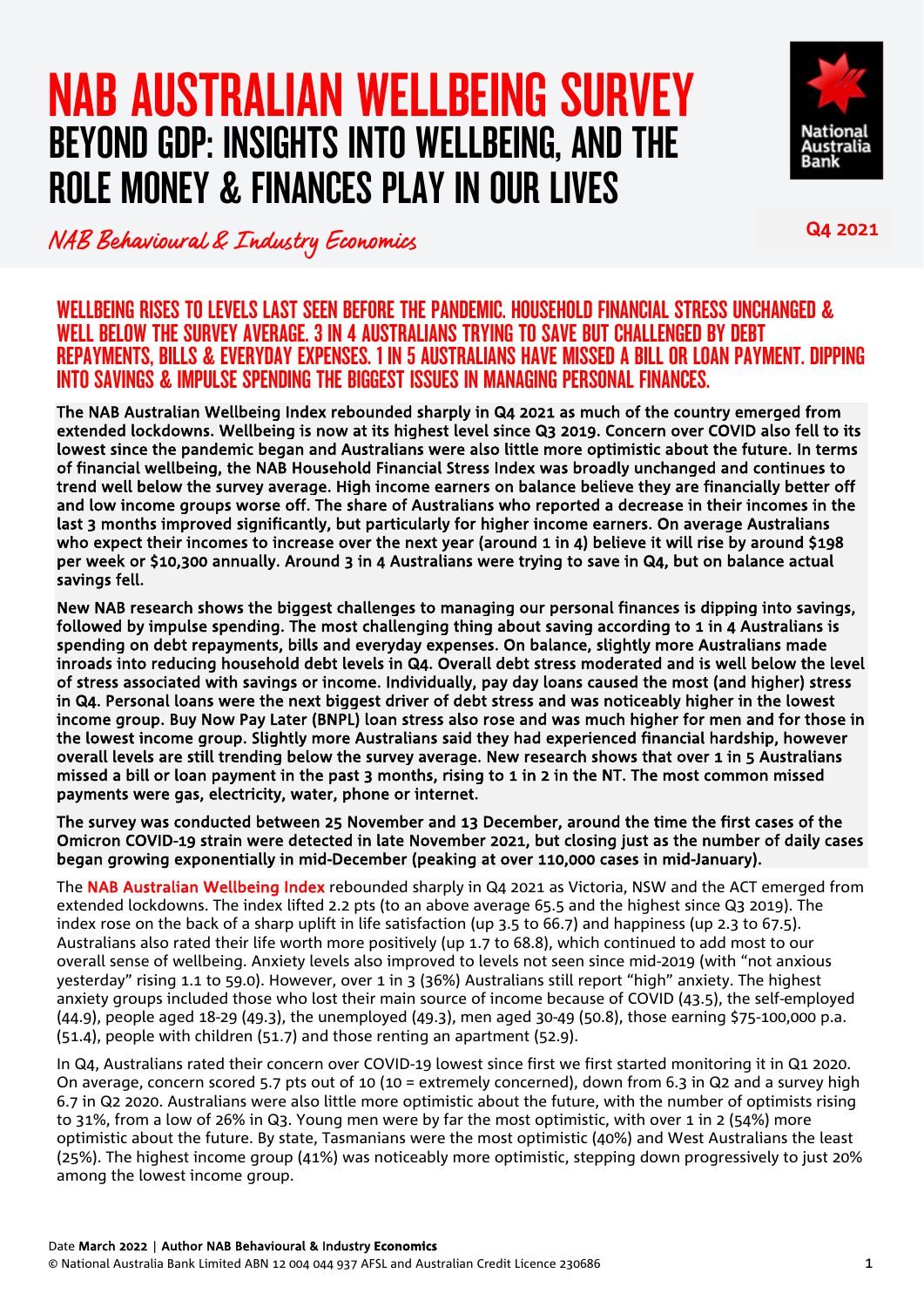Wellbeing rose in all states except SA/NT (down 1.5 to 65.4), with residents reporting lower wellbeing for all measures, particularly happiness. After emerging from its sixth lockdown, wellbeing lifted most in VIC (up 5.2 pts to 66.9), with all measures rising steeply. That said, Victorians continue to report the lowest life satisfaction and happiness scores. Wellbeing also rose quite sharply in TAS (up 3.0 to 66.8), with Tasmanians reporting significantly higher levels of life satisfaction than any other state. NSW (up 2.2 to 64.8) also reported solid gains, though overall wellbeing rated lowest in the country (just below VIC), mainly due to much higher levels of anxiety. Wellbeing was highest in WA (up 1.0 to 67.6), driven by the highest sense of life worth and happiness and lowest anxiety (by some margin).

Wellbeing rose in nearly all other demographic groups and was highest among the over 65s (75.6). Other high wellbeing groups included widows (70.2), married (69.2), 2-person households (68.9), house (69.1) and apartment (68.4) owners, those earning over \$100,000 p.a. (68.1) and retirees (68.0). It was lowest for the unemployed (48.4), those who lost their main income due to COVID (56.6), single people (57.1) and Australians earning less than \$35,000 p.a. (59.8).

There also continues to be very large gaps in wellbeing by age and income. Older Australians (75.6) report significantly higher wellbeing than young Australians (60.8), though the gap has narrowed to 14.8 pts (vs. 17.2 in Q3). Older Australians reported higher wellbeing across all measures, particularly anxiety (74.2 vs. 49.3). The wellbeing gap between high (68.1) and low (59.8) income widened to 8.3 pts in Q4 (5.6 in Q3). High income earners enjoy much higher life satisfaction, life worth and happiness, but anxiety levels were broadly similar for both groups. Men (66.1) reported higher overall wellbeing levels than women (64.9), with higher life satisfaction, life worth and happiness. Women however were less anxious. Wellbeing lifted for people living in capital cities (65.1) post lockdown, but remains the lowest of all regions. Wellbeing was highest and rose most in rural areas (67.4), but was down slightly in regional cities (65.5). Wellbeing was much higher for people without children (65.5) than those with children (61.1). Both groups reported broadly similar levels of life satisfaction, life worth and happiness, however those with children reported significantly higher levels of anxiety.

What is driving wellbeing? Pets contributed positively to the emotional wellbeing of most Australians (rising to +58% vs. +56% in Q3). Other key positives also added more to wellbeing including personal safety (+51% vs. +46% in Q3), our homes (+48% vs. +47% in Q3), family & personal relationships (+47% vs. +44% in Q3), feeling part of their local community (+34% vs. +30% in Q3) and religion, faith & spirituality (+33% vs. +26% in Q3). We also noted large uplift in attitudes to the future (+17% vs. +8% in Q3), school, university & education (+12% vs. +4% in Q3), the ability to fund retirement (+7% vs. +2% in Q3) and physical appearance (+5% vs. -2% in Q3).

Factors that typically detracted from wellbeing also had negative impact for fewer Australians in Q4. Though abuse and victimisation continued to undermine wellbeing for most Australians in Q4, it detracted a little less (-22% in Q4 vs. -25% in Q3). Lack of time also reduced wellbeing for fewer Australians (-19% vs. -23% in Q3), as did other debts (-19% vs. -23% in Q3) and substance use or abuse (-12% vs. -17% in Q3). Other factors that took away from wellbeing included social media (-6% vs. -8% in Q3) and mortgages (-5% vs. -9% in Q3).

On balance, Australians in the highest income group derived positive (or less negative) benefits from all wellbeing drivers except a lack of time where it detracted slightly more (-23% vs -21%). Areas where the divide was greatest between the highest and lowest income groups include standard of living (+59% vs. +11%), retirement funding (+19% vs. -21%), physical health (+27% vs. -10%), school and education issues (+20% vs. - 16%), their homes (+60% vs. +27%), buying, selling and finding a home (+12% vs. -20%), the future (+24% vs. - 6%), mental wellbeing (+28% vs. -3%), personal safety (+60\$ vs. +31%) and work or job issues (+16 vs. -13%).

The NAB Household Financial Stress Index looks at the role our finances have on our wellbeing and is derived from how anxious Australians feel across 14 key household financial pressure points. In Q4 the index was broadly unchanged from the previous quarter at a "moderate" 40.3 pts (40.5 in Q3), but up from the same time last year (39.3). The index however continued to trend well below the survey average (44.5).

Not having enough to finance retirement remains the biggest driver of financial stress, though the level of stress fell further in Q4 (down 1.5 to 51.0). However, it continues to cause more stress by some margin than the next biggest drivers - providing for our family's future (down 0.3 to 44.7), non-essentials (up 1.0 to 42.5), medical bills and healthcare (down 0.9 to 42.2), home improvements and maintenance (down 0.4 to 42.1), major household items (unchanged at 41.0), children's education (down 1.0 to 40.6) and mortgages, rents and housing costs (unchanged at 40.1). Having enough money to meet minimum credit card payments is still causing the least stress (down 0.2 to 32.0), followed by having enough for food and basic necessities (up 0.7 to 33.9).

Men reported slightly lower financial stress in Q4 (down 0.5 to 39.0), but it was broadly unchanged for women (up 0.1 to 41.6). Women reported higher stress levels than men for all measures except credit card repayments (31.2 vs. 32.7). Relative to men, women also had much higher stress over the ability to fund their retirement (53.8 vs. 48.3), non-essentials (44.7 vs. 40.1), raising \$2,000 for an emergency (41.9 vs. 37.3), providing for their family's future (47.0 vs. 42.5) and medical bills and healthcare (44.3 vs. 40.0).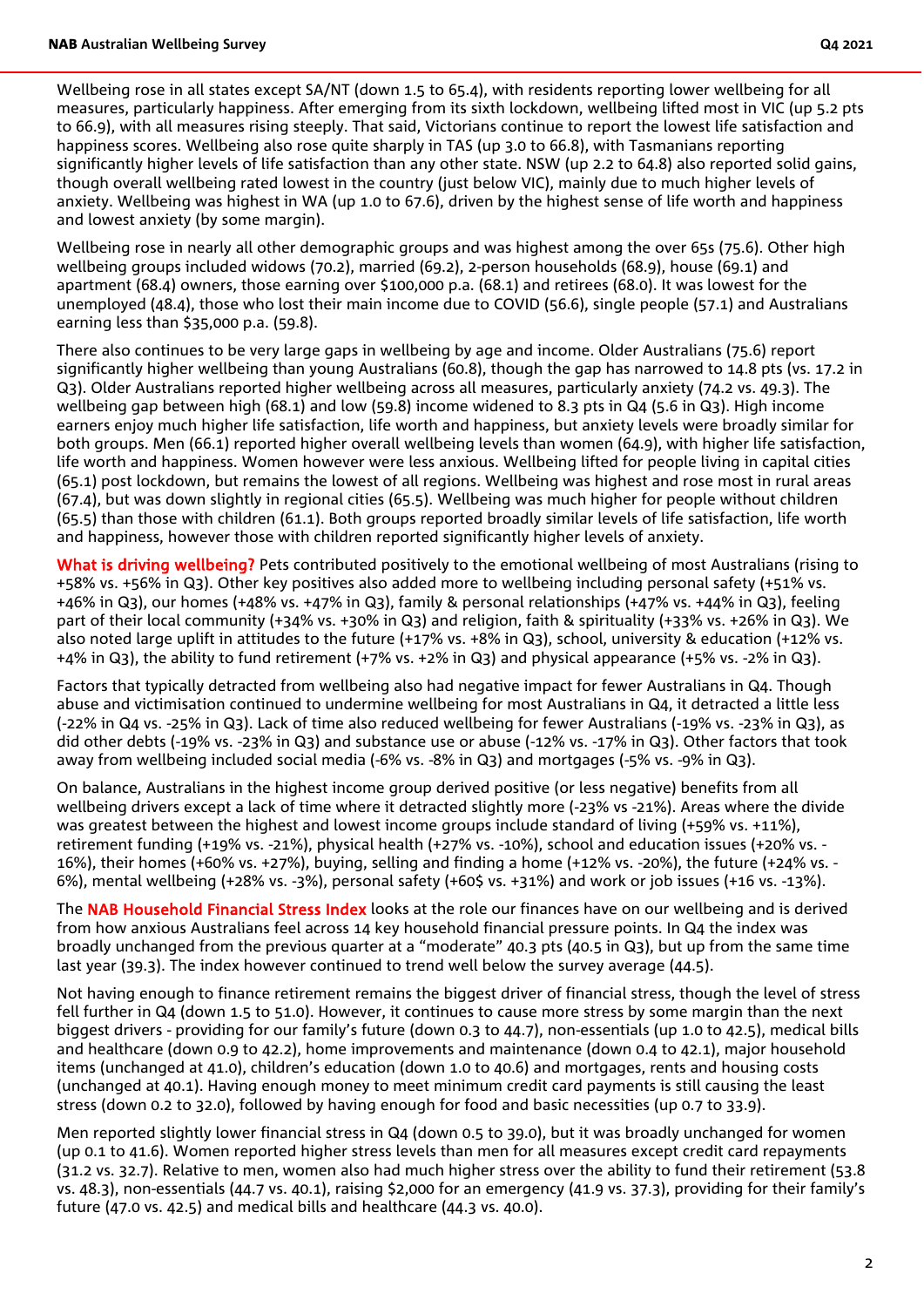By age, stress fell in the over 65 group (down 0.9 to 23.6) and the 18-29 group (down 0.6 to 48.6). It was broadly unchanged in the 30-49 group (46.3) but increased a little in the 50-64 group (up 0.4 to 34.9). Financial stress was highest in the 18-29 age group for all drivers, except being able to finance retirement and medical bills and healthcare, which caused the most stress in the 30-49 age group. At the other end of the spectrum, the over 65 age group reported the lowest stress for all categories.

Financial stress was unchanged for low income earners (48.3) but up slightly for higher income earners (34.8). This caused the "stress gap" to narrow to 13.4 pts (14.1 pts in Q3, 15.1 pts in Q2). Lower income earners reported higher stress for all metrics, especially raising \$2,000 for an emergency (53.3 vs. 32.1), other monthly household expenses (48.3 vs. 31.5) and food and necessities (44.6 vs.27.8). Household financial stress remains highest in NSW/ACT, with WA replacing TAS as the least stressed. Financing retirement was the biggest driver of stress in all states, except TAS where it was highest in relation to raising \$2,000 for an emergency. Credit card stress caused the least stress in all states, except in TAS where food and basic necessities caused the lowest stress.

On average the number of Australians who felt they were worse off financially in Q4 exceeded the number who though they were better off. However, on balance, fell slightly to -4%, compared the previous quarter (-8). By state, optimists out-weighed pessimists by a considerable margin in the ACT (+23%), and significantly greater than in VIC (+3%) and the NT (+1), though both states also reported an improvement from a net decline in Q3. High income earners (+18%) on balance also believe they are better off, while a much higher number in the low income groups said they were worse off (-35%). For the first time NAB also asked if Australians thought they would be better or worse off financially a year from now. Overall, a net +13% expect to be better off (31% better off compared, 18% worse off). While more high income earners (+31%) believe they will be better off, more people in the low income group anticipate being worse off (-10%).

Also for the first time NAB asked Australians to identify the main challenges to managing their personal finances. For 1 in 5, it was dipping into their savings (20%), with 13% pointing to impulsive spending. For 1 in 10 it was developing and sticking to a budget (11%), running out of money before the pay period ends (10%), managing inconsistent income (9%) and paying debts (9%). Dipping into savings was a bigger issue for over 65s (27%), impulsive spending for 18-29 year olds (20%) and budgeting among under 50s. Not knowing how to get stated with managing money also resonated with around 1 in 20 people under 50. Gender responses were broadly aligned. However, noticeably more low income earners were challenged by dipping into savings (24%) and running out of money before pay period ended (20%), and the high income group by impulsive spending (18%).

Against this backdrop, the net number of surveyed Australians who reported a decrease in their *incomes* in the last 3 months improved sharply to -6% (-16% in Q3). Improvement was recorded for both women (-8% vs. -18% in Q3) and men (-3% vs. -14% in Q3). Incomes also improved in all age groups, particularly those aged 18-29 (-3% vs. -22% in Q3). Lower income groups (-18%) were again hit harder (albeit up from -31% in Q3), while more higher income earners said their incomes had improved (+6% vs. -19% in Q3). Looking forward, on balance Australians expect their incomes to improve further in the next 12 months (+16% vs. +9% in Q3), with men (+21%) and people in the 18-29 age group (+34%) most optimistic. Optimism lifted much more sharply among the high income group (+27% vs. +6% for low income earners).

Despite a fall in the net number of people who saw their incomes fall in Q4, Australians on average reported basically unchanged levels of concern over their income, rating their stress at 51.3 pts out of 100 (51.4 in Q3). Though low income earners also continue to report much higher stress (57.1), it moderated a little in Q4.

Australians who indicated they expected their incomes to increase over the next year (around 1 in 4) were also asked to estimate by how much their weekly income would rise. On average, the expectation was \$198 per week (or around \$10,300 annually). More specifically, around 1 in 5 expected an increase of less than \$50 (19%) and between \$50-\$100 (18%). Men (\$215) expected noticeably bigger gains than women (\$173) as did those in the highest income group (\$218) relative to the lowest income group (\$131), where around 4 in 10 people also expected to earn less than \$50 per week extra.

Savings aspirations remain very high, with around 3 in 4 (76%) indicating they were trying to save in Q4 (unchanged from Q3). Aspirations remain strongest among those aged 18-29, with 9 in 10 trying to save. Savings aspirations in the lowest income group improved (to 67% vs. 65% in Q3), but was still well below the highest income group where the number trying to save fell (to 81% vs. 85% in Q3).

While aspirations remain high, actual savings came under some pressure in Q4. On balance, those who reported their savings fell in the past 3 months continued to outweigh those who said they had increased. Around 4 in 10 (43%) said their savings had fallen in the past 3 months, compared to just 3 in 10 (30%) in Q3. The share of women who reported a decrease in savings rose (to -25% vs. -20% in Q3) but was unchanged for men (-9%). By income, there was a small improvement in the low income group, though the share who saw their savings fall remains elevated (-41%). In the high income group, those saving more and less almost cancelled each other out (-1%) but represented a large improvement relative to Q3 (-33%).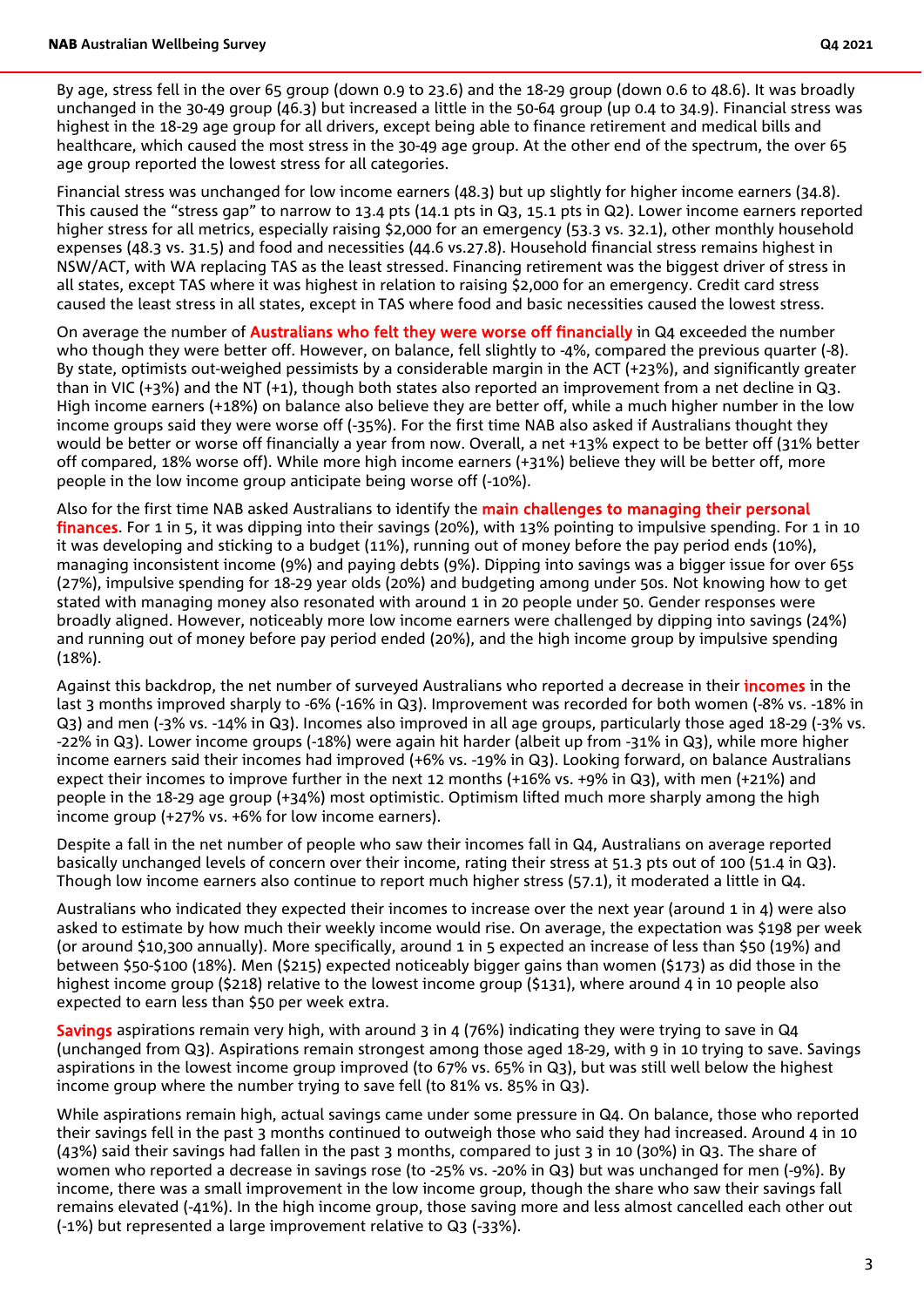Despite an anticipated lift in incomes, the share expecting savings to increase in the next 12 months was broadly unchanged (+7% vs. +6% in Q3). Expectations among men were a little weaker (+12% vs. +14%), but were a little stronger for women (+3% vs -1% in Q3). Those under 50 remain more optimistic, led by the 18-29 group (+34% vs. +25% in Q3). Fewer low income earners now expect their savings to fall (-12% vs. -18% in Q3), whereas expectations in the highest income group were revised up strongly (+22% vs. -18% in Q3).

Australians on average rated their concern over their level of savings slightly lower in Q4 (52.4 pts vs. 52.8 pts in Q3), and above income stress (51.3 pts). Though low income earners continue to report higher stress, it fell sharply in Q4 (52.1 vs 59.3 pts in Q3). In contrast, savings stress increased in the high income group (to 49.6 vs. 47.9 pts in Q3), and is now only somewhat lower than in the lowest income group. For the first time NAB also asked people to identify what was the single most challenging thing about saving money. The biggest challenge according to 1 in 4 (25%) Australians was spending money on debt repayments, bills and everyday expenses. The next hardest thing according to 1 in 5 (20%) people was managing expenses. Just over 1 in 10 (11%) identified spending money on leisure products and not having enough left to save, 7% knowing how much they could deposit into their savings so they didn't have to withdraw it later, and 6% simply losing motivation. Encouragingly, almost 1 in 4 (23%) Australians indicated they don't have any challenges with saving money.

Young people aged 18-29 were much more likely to be challenged by spending on leisure and not having enough to save (20%) or knowing how much to deposit so as not to draw down their savings (11%) and along with the 30-49 group losing motivation. Almost 1 in 2 (45%) people over 65 said they faced no challenges saving money. By income, noticeably more low income earners were challenged by not having enough left to save after spending of bills, debts and everyday things (35%), but more in the high income group by spending on leisure products at the expense of savings (15%). Around 1 in 4 (23%) said they faced no challenges saving, compared to 18% in the low income group.

On balance, slightly more Australians made inroads into reducing **household debt** levels in Q4 (-10% vs. -9% in Q3). More women (-9% vs. -5 in Q3) reported making inroads into reducing household debt levels, but it was slightly lower for men (-12% vs. -13% in Q3). Both low income earners (-9% vs. +6% in Q3) and high income earners (-21% vs. -3%) made bigger inroads into reducing debt levels compared to the last quarter. When asked what they expect to happen to debt levels in the next 12 months, on balance the share increased (to -23% vs. - 18% in Q3). More people are expecting to reduce debt levels in the next year relative to Q3 in all groups. Expectations were a little higher among women (-24%) than men (-21%), with the 18-29 (-29%) group leading the way be age. By income both lower income (-18% vs. -4% Q3) and higher income (-32% vs. -17% Q3) expect to make greater inroads into reducing their debt levels.

By type, credit cards are still the most widely held form of debt, though on balance the share of Australians holding this debt fell (to 38%) - the lowest number reported since NAB started compiling this data in Q1 2019. Around 3 in 10 (30%) low income earners had credit card debt, compared to over 4 in 10 (42%) in the highest income group. The number with home loans rose slightly (to 32% vs. 31% in Q3), and it was the most common type of debt held among those aged 30-49 (48%) and on higher incomes (52%). Almost 1 in 5 (18%) Australians overall said they had buy now pay later (BNPL) debt, and it remained somewhat more common among women (20%) than men (16%), and also much more common in the 18-29 age group (33%) relative to other age groups. Around 16% of all Australians also indicated they had a personal loan, with this type of debt far more common in the 18-29 (26%) age group. Overall, 12% of all Australians had a loan from family or friends, but this almost doubled among those aged 18-29 (23%). Around 11% had an investment loan, climbing to 18% in the highest income group. Investment loans were also somewhat more common for men (14%) than women (8%). Only 7% of all Australians were holding loans from a pay day lender in Q4, but this number was twice as high (14%) among younger people aged 18-29.

Overall debt stress moderated (to 36.8 vs. 39.0 in Q3), and was well below the level of stress associated with savings (52.4) or income (51.3). Women (39.1) reported higher overall debt stress than men (37.4). By age, the 30-49 group (47.1) had the highest debt stress, and the over 65 group (19.5) by far the lowest. Low income earners also reported higher debt stress (40.8) than higher income earners (36.8). Individually, pay day loans caused the most (and higher) stress in Q4 (66.0 vs. 64.0 in Q3). It was also the biggest cause of stress in all groups except the over 65 age group and the high income group (where loans from family or friends caused most stress).

Stress arising from pay day loans was highest in the 30-49 age group (67.9), but noticeably lower for people over 50. Loans from family and friends was the next biggest cause of debt stress, and rose (to 63.7s vs. 61.6 pts in Q3). Personal loans were the next biggest driver of debt stress (54.5), and was noticeably higher in the lowest income group (55.0) and the 30-49 age group (59.8). BNPL loans stress also increased (49.7 vs. 48.5 in Q3), and was much higher for men (53.1), in the 30-49 age group (56.2) and among those on lower incomes (54.4). Investment loan (63.1) and home loan (54.3) stress was particularly high among 18-29 year olds and low income earners (58.3). These two groups also reported much higher stress over credit card debt (55.5 18-29 year olds; 48.2 lowest income group).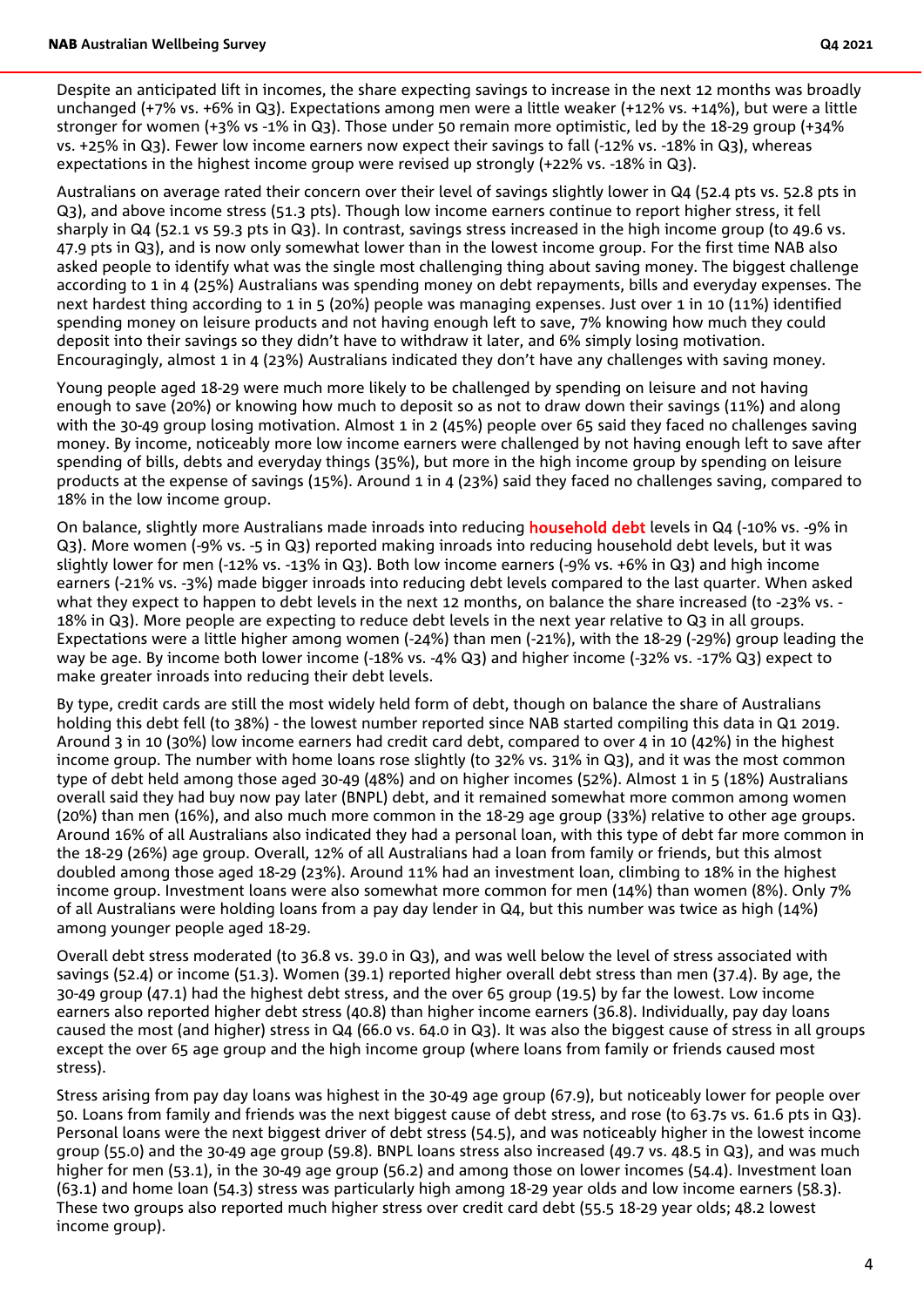Financial hardship can happen at any time, and is often the result of sickness, job loss or over-commitment. Slightly more Australians said they had experienced financial hardship in the past 3 months (33% vs. 31% in Q3). However, overall hardship levels are still trending below the survey average (37%). More women (33%) and men (32%) reported hardship, up from Q3 (31%). Slightly fewer Australians over 50 faced hardship in Q4 (falling to 19% in the over 65 group and 27% in the 50-64 group, from 20% and 28% respectively in Q3). However, financial hardship rose quite sharply in the 30-49 group (to 38% vs. 33% in Q3), but remained most prevalent in the 18-29 group (45% vs. 44% in Q3). Financial hardship among low income earners rose (to 50% vs. 45% in Q3) and was over twice as high than in the high income group (22% vs. 20% in Q3). Hardship was most widespread among those who lost their main income due to COVID (71%) and the unemployed (60%), with hardship levels in both groups ring quite sharply over the quarter (from 60% and 55% in Q3 respectively).

Among those people that indicated they had experienced some form of financial hardship, not having enough for an emergency was again the most common cause (for 16% of all Australians). It was however higher for women (19%), for Australians under the age of 50, low income earners (29%), people who lost their main income because of COVID (30%) and the unemployed (36%). Being unable to pay a bill (12%) and not having enough for food or basic necessities (12%) were the next biggest causes of hardship, particularly for unemployed people, those that lost their main income because of COVID and low-income earners. Other areas where young people (18-29 years) struggled more included paying off personal loans and rent.

For the first time, NAB also asked Australians if they had **missed a bill or loan payment** over the past 3 months. On average, around 1 in 5 (21%) had missed a payment. But this varied widely by state. In the NT, almost 1 in 2 (46%) people had missed a payment, significantly more than in the next highest the ACT (27%). Missed payments were lowest in VIC (18%). There was also a very clear relationship with age, with missed payments highest in the 18-29 group (31%) and stepped down in each age group to just 5% in the over 65 group. Slightly more men (22%) also missed a payment than women (19%). Around 1 in 10 people missed payments on their gas, electricity, water bill (10%), phone & internet (9%). This was followed by loans from family or friends (8%), credit cards (7%), insurances (7%), BNPL (6%) and rent (6%). Australians were least likely to have missed an investment (3%), mortgage (4%), payday (5%) or personal (5%) loan repayment.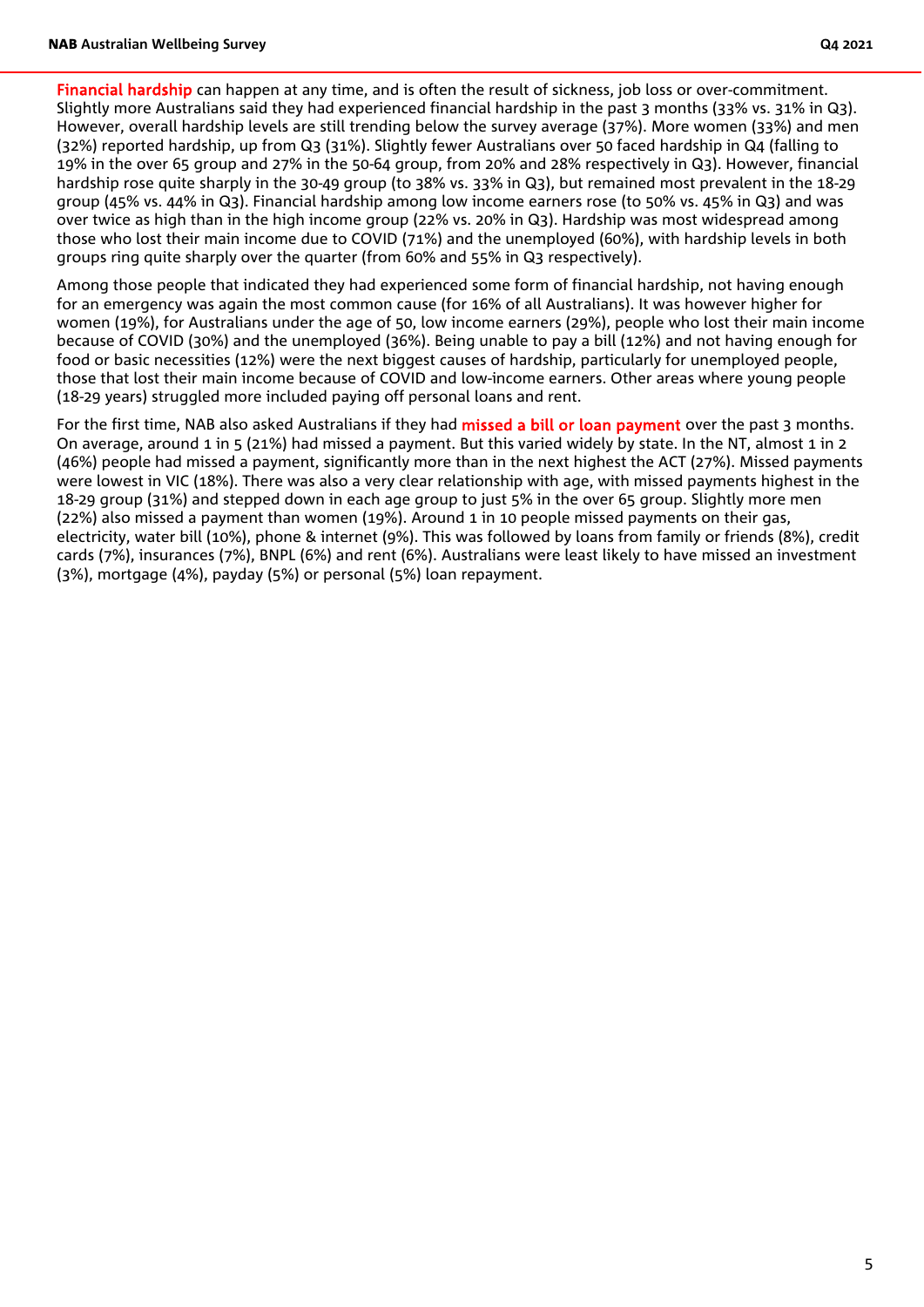## NAB AUSTRALIAN WELLBEING INDEX





With Austraians living in Victoria, NSW and the ACT emerging from extended lockdowns during the final quarter of 2021, the NAB Australian Wellbeing Index rebounded sharply, lifting 2.2 pts to an above average 65.5 pts. This was the highest level of self-reported wellbeing since Q3 2019.

The improvement in overall wellbeing was led by a sharp uplift in life satisfaction (up 3.5 pts to 66.7 pts) and happiness (up 2.3 pts to 67.5 pts) scores. Australians also rated their life worth higher (up 1.7 pts to 68.8 pts), and it continued to add most to their overall sense of wellbeing. Anxiety levels also improved to levels not seen since mid-2019, with the "not axious yesterday" measure up 1.1 pts to 59.0 pts. However, over 1 in 3 (36%) Australians are still reporting "high" levels of anxiety.

Wellbeing rose in all states except SA/NT (down 1.5 pts to 65.4 pts), with residents there reorting lower wellbeing scores for all measures, particularly happiness (down 3.6 pts to 66.9 pts).

After emerging from its sixth lockdown and more than 260 days under restrictions during the pandemic, wellbeing bounced most in VIC, lifting 5.2 pts to 66.9 pts, with all measures rising steeply. That said, Victiorians still had the lowest life satisfaction and happiness scores.

Wellbeing rose quite sharply in TAS (up 3.0 pts to 66.8 pts), with residents of that state also reporting significantly higher levels of life satisfaction than any other state.

NSW (up 2.2 pts to 64.8 pts) also reported solid gains, though overall wellbeing rated lowest in the country (just below VIC), mainly due to much higher levels of anxiety.

Wellbeing was highest in WA (up 1.0 pts to 67.6 pts), where locals reported the highest sense of life worth and happiness and lowest anxiety (by some margin) - see Appendix 1 for state charts.

Wellbeing rose in nearly all other demographic groups in Q4 with some exceptions - men 50-64 (down 1.0 pt), people earning \$75,100,000 p.a. (down 1.0 pt), unemployed (down 0.6 pts), retirees (down 0.3 pts) and in regional cities (down 0.1 pts). Overall, wellbeing was highest in the over 65 age group (75.6 pts) - and somewhat higher for men (77.5 pts) than women (73.6 pts) - and retirees (68.0 pts). Other high wellbeing groups included widows (70.2 pts), married people (69.2 pts), people in 2-person households (68.9 pts), house (69.1 pts) and apartment (68.4 pts) owners, people earning over \$100,000 p.a. (68.1 pts) or who did not lose their main income due to COVID (68.0 pts). It was lowest for unemployed people (48.4 pts), those who lost their main income due to COVID (56.6 pts), single people (57.1 pts) or earning less than \$35,000 p.a. (59.8 pts).

NAB's wellbeing research continues to reveal very large gaps in wellbeing by age and income. Older Australians (75.6 pts) report significantly higher wellbeing than young Australians (60.8 pts), though the gap narrowed to 14.8 pts in Q4 (17.2 pts in Q3). Older Australians reported higher wellbeing for all measures, with the gap particularly significant for anxiety (74.2 pts vs. 49.3 pts). The wellbeing gap between high (68.1 pts) and low (59.8 pts) however widened to 8.3 pts in Q4 (5.6 pts in Q3). Interestingly, while high income earners enjoyed much higher life satisfaction, life worth and happiness, anxiety levels were broadly similar for both groups.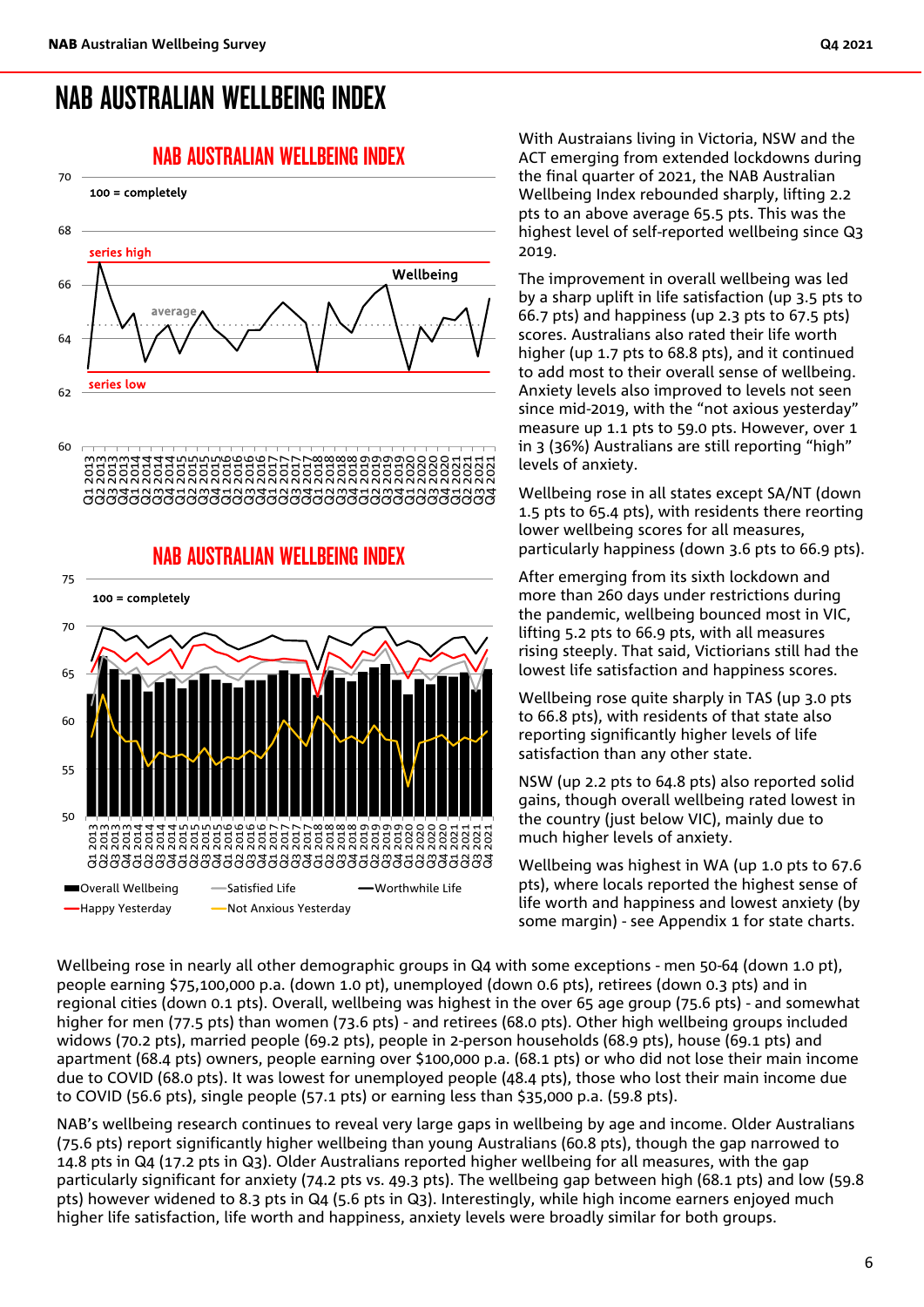Men (66.1 pts) reported higher overall wellbeing levels than women (64.9 pts) in Q4, with higher life satisfaction (67.8 pts vs. 65.5 pts), life worth (69.3 pts vs. 68.4 pts) and happiness (68.4 pts vs. 66.7 pts). Women however were less anxious (59.1 pts vs. 58.9 pts).

Wellbeing lifted for people living in capital cities (65.1 pts) as key cities emerged from lockdown, but was lowest of all regions. Wellbeing was highest and rose most in rural areas (67.4 pts), but was down slightly in regional cities (65.5 pts), dragged down by lower levels of life worth and higher anxiety.

In other findings, wellbeing was much higher for people without children (65.5 pts) than those with children (61.1 pts). Though both groups reported broadly similar levels of life satisfaction, life worth and happiness, people with children reported significantly higher levels of anxiety.

By employment type, wellbeing was highest for professional (63.1 pts) and technical workers (63.0 pts). It was lowest for sales & clerical workers (59.7 pts) and labourers (60.3 pts), among the work groups hardest hit by COVID labour disruptions. Interestingly, while professional workers reported the highest life satisfaction, life worth and happiness, they also reported the highest levels of anxiety.



#### NAB AUSTRALIAN WELLBEING INDEX - ALL CATEGORIES



 $\frac{1}{2}$  $\frac{1}{2}$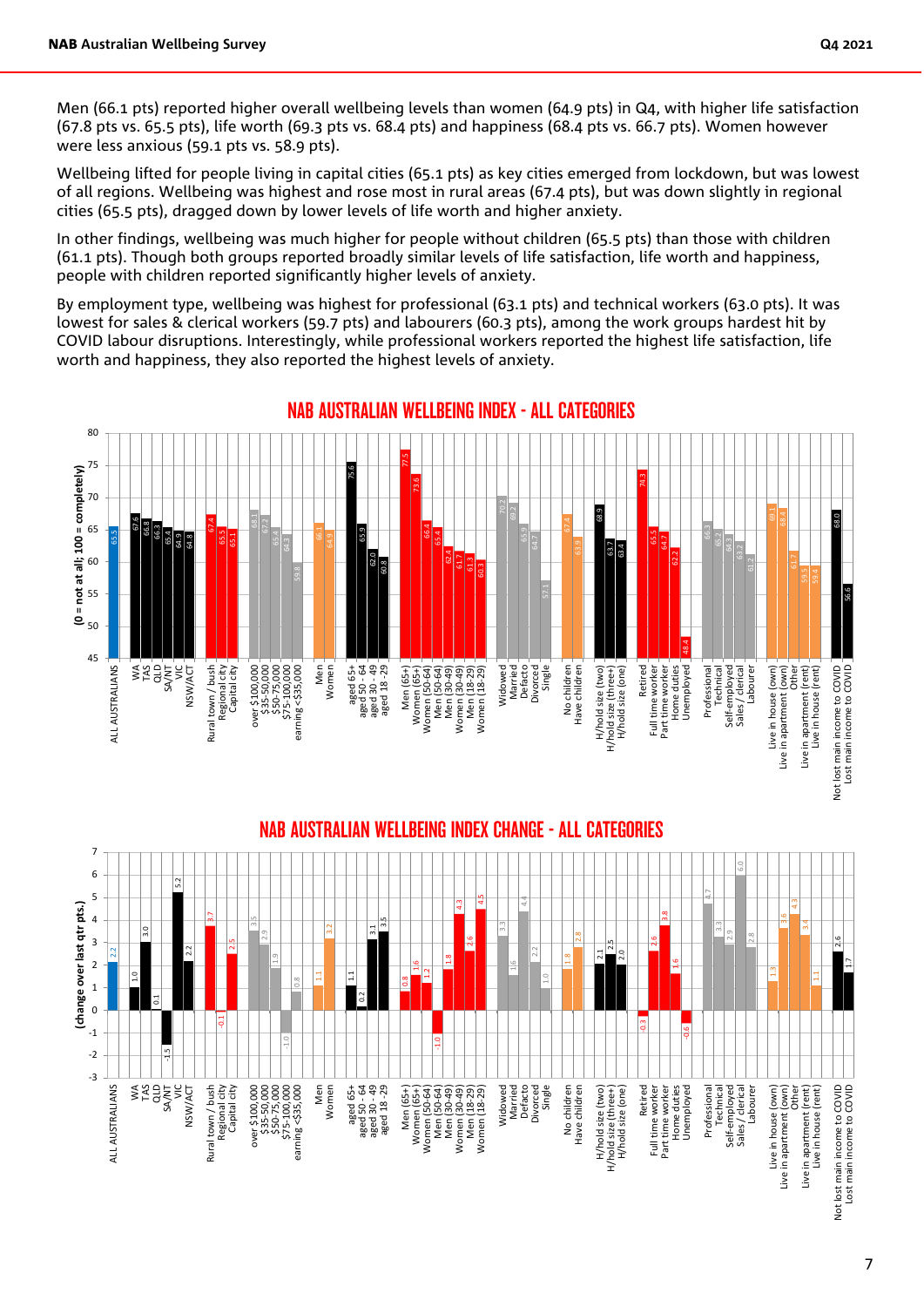## WHAT IS DRIVING WELL BEING?

Since 2015, NAB has been asking Australians what impact (positive or negative) do several key factors have on their ratings of personal wellbeing. With self-reported wellbeing improving in Q4, we also noted a widespread increase in the net number of Australians who were also deriving positive wellbeing benefits in many areas.

Pets contributed positively to the emotional wellbeing of most Australians - and in Q4 the number who said it contributed positively rose slightly to +58% (+56% in Q3). Other areas that made a positive difference for most people included personal safety (+51% vs. +46% in Q3), their homes (+48% vs. +47% in Q3), family and personal relationships (+47% vs. +44% in Q3), feeling part of their local community (+34% vs. +30% in Q3) and religion, faith and spirituality (+33% vs. +26% in Q3).

We also noted large increases in the net number of Australians who reported positive wellbeing from the future (+17% vs. +8% in Q3), school, university and education issues (+12% vs. +4% in Q3), ability to fund retirement (+7% vs. +2% in Q3) and physical appearance (+5% vs. -2% in Q3).

Factors that typically detracted from wellbeing also had negative impact for fewer Australians in Q4.

Though events such as abuse and victimisation continued to undermine wellbeing for most Australians in Q4, it fell to -22% in Q4 (-25% in Q3). Lack of time also detracted from wellbeing for fewer Australians (-19% vs. -23% in Q3), as did other debts (-19% vs. -23% in Q3) and substance use or abuse (-12% vs. -17% in Q3). Other factors that took away from wellbeing for more people in net terms included social media (-6% vs. -8% in Q3) and mortgages (-5% vs. -9% in Q3).



## WELLBEING DRIVERS (NET BALANCE)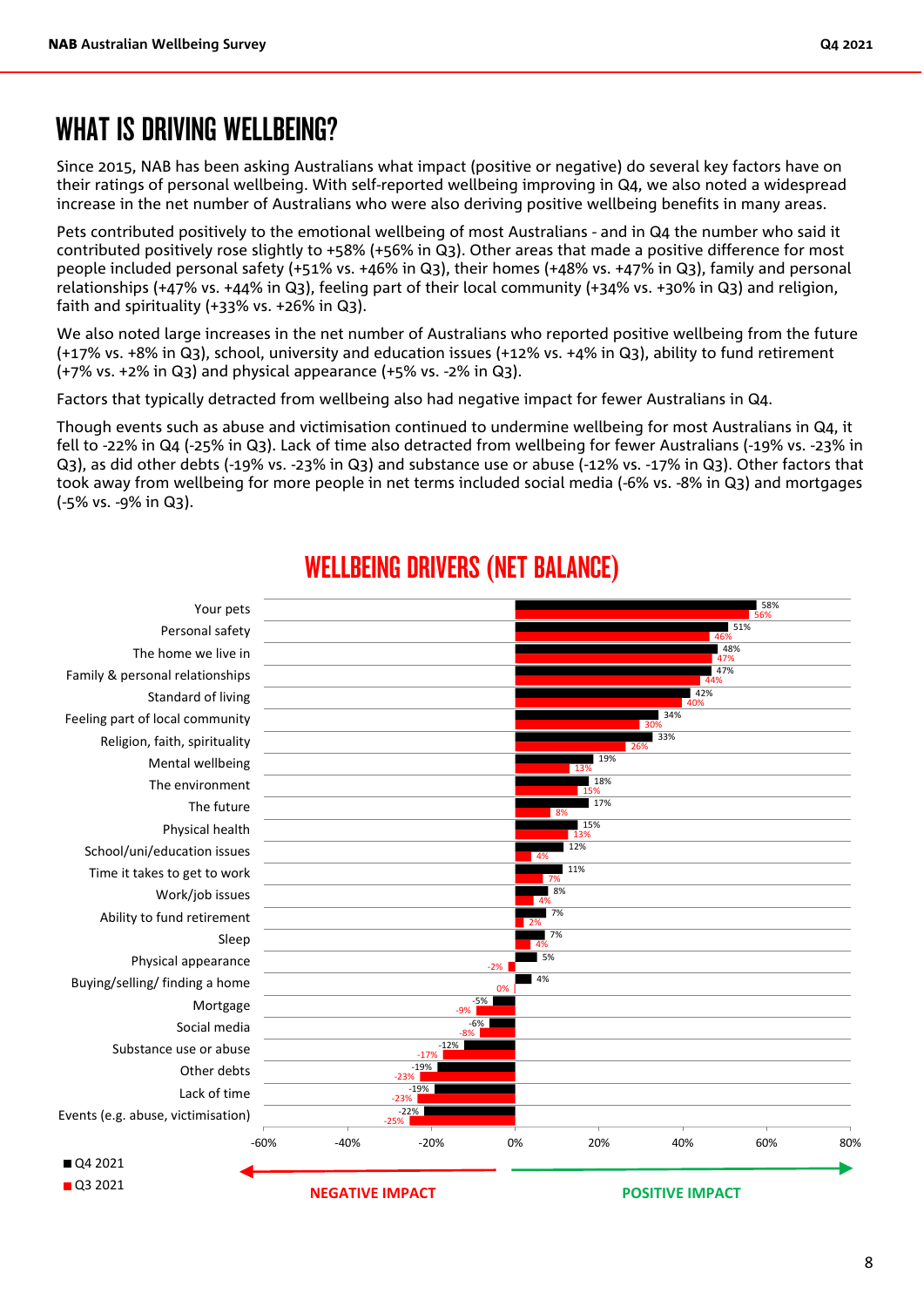But perceptions of how these things impact wellbeing can vary widely across key groups.

By gender, more (or less) men on balance reported a positive (or negative) contribution from most factors with a few exceptions - particularly their pets which made a positive contribution for noticeably more women (+62%) than men (53%), and religion, faith and spirituality (+34% women; +31% men). Also apparent was the much higher number of women who singled out events (-32% vs. -11%), lack of time (-30% vs. -9%), other debts (-30% vs. -7%), substance use or abuse (-21% vs. -4%), social media (-10% vs. 0%), mortgages (-12% vs. +1%), buying, selling or finding a home (-6% vs. +13%), physical appearance (-6% vs. +17%), ability to fund retirement (-2% vs. +17%), and work or jobs issues (-2% vs. +17%) detracting from their wellbeing than men.

Other areas where there was a big divide included physical health (+23% men; +7% women), the future (+25% men; +10% women), time it takes to get to work (+17% men; +5% women) and mental wellbeing (+24% men; +13% women).

By age, noticeably more people in the 18-29 (+63%) and 50-64 (+63%) age groups associated positive wellbeing benefits with their pets. Noticeably more over 65s however derived much greater positive wellbeing from personal safety (+62%), family and personal relationships (+62%), feeling part of their local communities (+45%), religion, faith and spirituality (+40%), mental wellbeing (+38%), ability to fund retirement (+23%) and physical appearance (+19%). Physical health added more in the 18-29 group (+22%) and school and education issues in the 30-49 group (+21%). In contrast, noticeably more people in the 50-64 age group said that events (-34%), other debts (-26%), mortgages (-15%) and social media (-13%) detracted from their overall wellbeing.





WELLBEING DRIVERS - HIGH/LOW INCOME (NET)



Income levels also played a key role, with more Australians in net terms in the highest income group deriving positive (or less negative) benefits from all wellbeing drivers except a lack of time where it detracted slightly more (-23% vs -21%).

Areas where the divide was greatest in the highest and lowest income groups in Q4 included standard of living (+59% vs. +11%), retirement funding (+19% vs. -21%), physical health (+27% vs. -10%), school and education issues (+20% vs. -16%), their homes (+60% vs. +27%), buying, selling and finding a home (+12% vs. -20%), the future (+24% vs. -6%), mental wellbeing (+28% vs. -3%), personal safety (+60\$ vs. +31%) and work or job issues (+16 vs. -13%).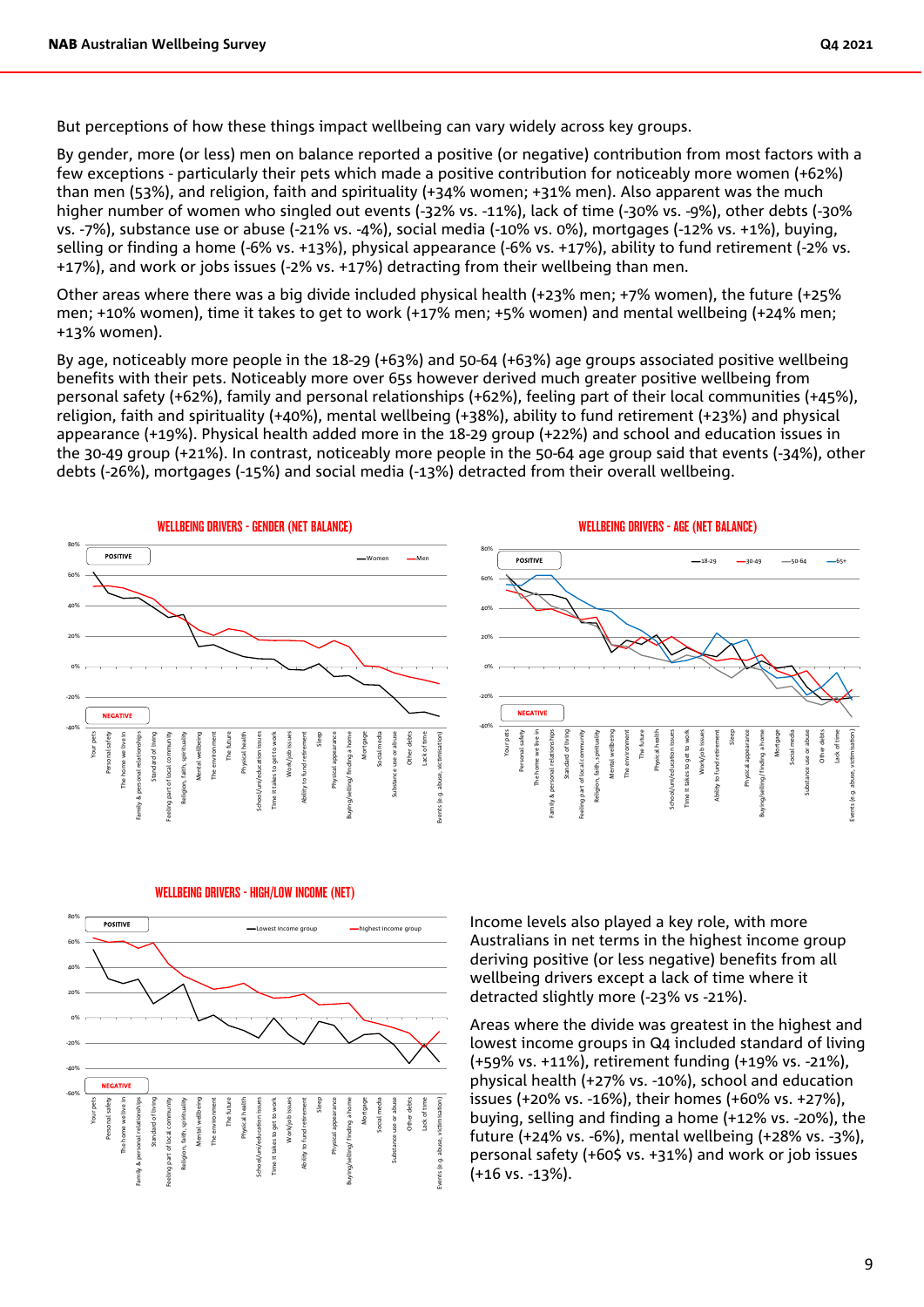## REVISITING ANXIETY

All people experience anxiety. It is a natural human state and part of life. But anxiety can also detract from our overall sense of personal wellbeing and vary widely between and within demographic groups. In Q4, groups with the highest anxiety included those who had lost their main source of income because of COVID (43.5 pts), self-employed people (44.9 pts), people aged 18-29 (49.3 pts) - both men (48.7 pts) and young women (49.9 pts) unemployed Australians (49.3 pts), men aged 30-49 (50.8 pts), people earning between \$75-100,000 p.a. (51.4 pts) and those with children (51.7 pts) or live in a rented apartment (52.9 pts).

Anxiety in itself can be problematic, but how people with high anxiety cope is key to building resilience around their anxiety. When people with "high" anxiety were asked how well they thought they were coping with it, they indicated they were coping "moderately" well, scoring 59.0 pts out of 100 (where 100 is completely). But some groups were coping better than others. Gender was a factor with highly anxious men (63.2 pts) coping better than women (49.3 pts) - and in all comparable age groups (especially under 50). Money seems to also be a factor with the lowest income group (43.5 pts) struggling much more than the highest income group (63.7 pts). Capital city dwellers also seem to be coping better (58.0 pts), as are married people (63.8 pts), those with children (63.3 pts), full-time workers (62.0 pts) and self-employed (74.3 pts). Those struggling most were unemployed (38.7 pts), had "other" living arrangements (39.1 pts), were divorced (43.6 pts) or engaged in home duties (44.1 pts).



**HIGHER SCORE SIGNALS LOWER ANXIETY; LOWER SCORE SIGNALS HIGHER ANXIETY**

COPING WITH ANXIETY - ALL CATEGORIES

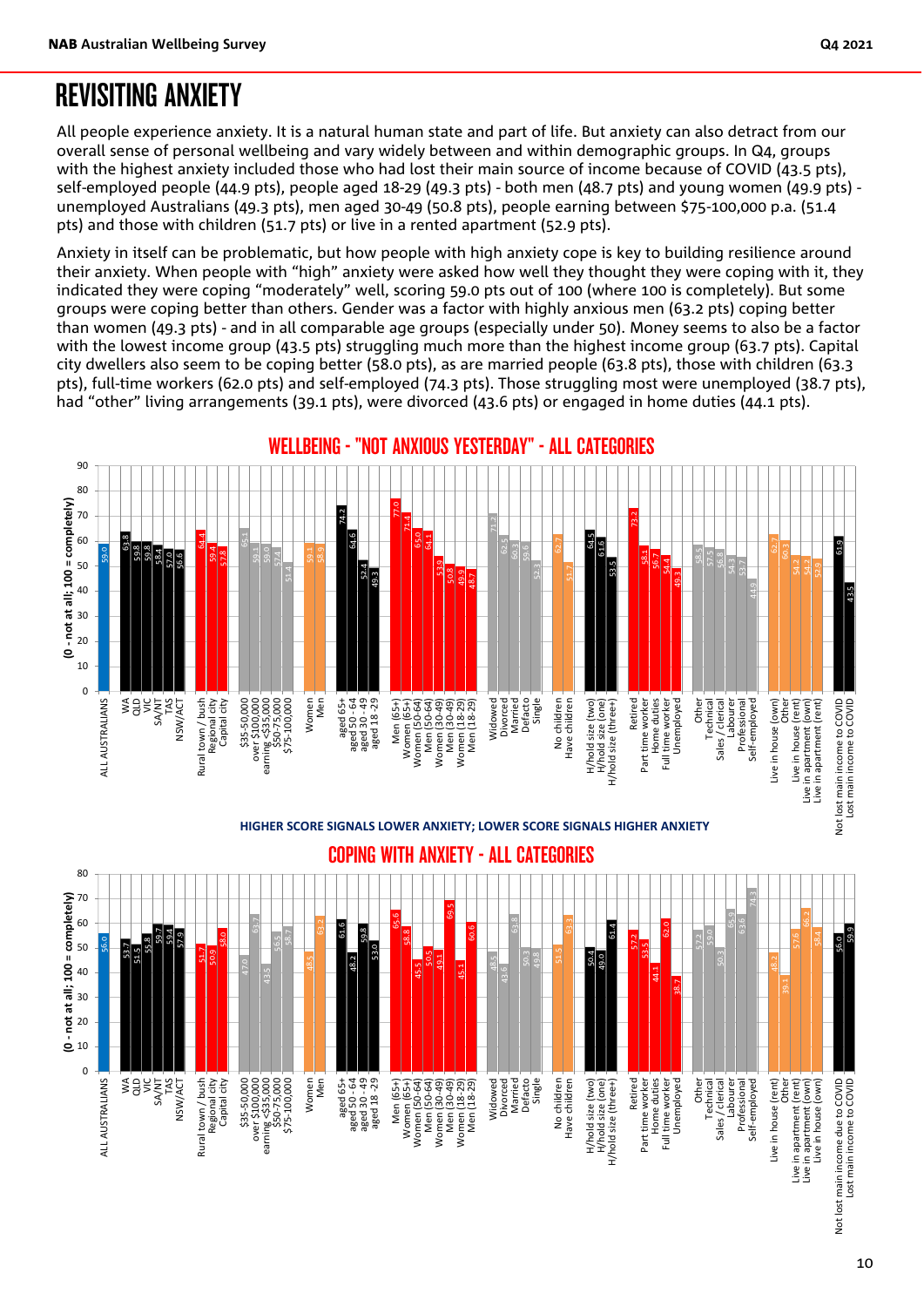## OUR EMOTIONAL/MENTAL, PHYSICAL & SOCIAL HEALTH



On average, Australians consider themselves to be 'moderately' healthy across all aspects of their health emotional or mental health (the ability to cope with normal stresses of life and take pleasure and satisfaction from life), physical health (soundness of the body and freedom from disease and abnormality) and social health (quality of interactions and meaningful relationships with others).

In Q4, self-reported health outcomes improved in all areas. With lockdowns ending, emotional/mental health improved to 65.7 pts (64.3 pts in Q3) and social health to 65.5 pts (62.9 pts in Q3). Physical health was also rated slightly higher, rising to 62.9 pts from 62.5 pts Q3, but continued to be identified as the weakest aspect of their overall health.

Health outcomes vary widely by gender & age and income. In Q4, Men reported higher health outcomes than women in all areas. The gap was biggest for physical health (65.0 pts men; 60.8 pts women) and emotional/mental health (67.8 pts men; 63.8 pts women). It was narrowest for social health (66.2 pts men; 64.9 pts women). Men also rated their health higher in all aspects relative to last quarter. Women rated their emotional/mental health and social higher but reported unchanged levels of physical health - see table below.

By age, over 65s reported significantly higher emotional and mental health (76.7 pts) and social health (74.7 pts) than any other age group. They also rated their physical health highest (65.6 pts) just ahead of the 18-29 age group (64.3 pts). Older Australians however rated all aspects of their health lower relative to Q3 except social health. Emotional/mental health (60.6 pts) and social health (62.3 pts) outcomes were lowest in the 18-29 group, with the 50-64 group reporting the lowest physical health (57.8 pts)

By income, health outcomes were much stronger for all measures in the highest income group relative to the lowest income group, particularly their physical health (66.3 pts vs. 55.3 pts). Moreover, health outcomes in the highest income group improved for all measures relative to Q3 but were largely unchanged in the lowest income group except for social health which improved.

|                                                 | All  | <b>Women</b> | <b>Men</b> | $18 - 29$ | 30-49 | 50-64 | $65+$ | Lowest<br>income<br>group | <b>Highest</b><br>income<br>group |
|-------------------------------------------------|------|--------------|------------|-----------|-------|-------|-------|---------------------------|-----------------------------------|
| <b>Emotional/mental health</b>                  |      |              |            |           |       |       |       |                           |                                   |
| Q4 2021                                         | 65.7 | 63.8         | 67.8       | 60.6      | 63.4  | 63.9  | 76.7  | 61.1                      | 67.6                              |
| Q3 2021<br>$\overline{\phantom{a}}$             | 64.5 | 63.1         | 65.8       | 60.8      | 60.2  | 61.9  | 77.8  | 61.3                      | 65.7                              |
| Q <sub>2</sub> 2021<br>$\overline{\phantom{a}}$ | 64.8 | 62.1         | 67.6       | 62.2      | 60.4  | 64.3  | 75.3  | 59.1                      | 66.5                              |
| Q1 2021<br>$\overline{\phantom{a}}$             | 65.0 | 62.7         | 67.4       | 60.0      | 62.2  | 62.6  | 77.4  | 62.6                      | 67.0                              |
| Q4 2020                                         | 65.0 | 62.6         | 67.5       | 58.5      | 62.3  | 63.8  | 77.2  | 65.4                      | 65.8                              |
| <b>Physical Health</b>                          |      |              |            |           |       |       |       |                           |                                   |
| Q4 2021<br>٠                                    | 62.9 | 60.8         | 65.0       | 64.3      | 63.4  | 57.8  | 65.6  | 55.3                      | 66.3                              |
| Q3 2021<br>$\overline{\phantom{a}}$             | 61.9 | 60.8         | 63.0       | 65.4      | 60.3  | 56.8  | 66.1  | 55.3                      | 65.1                              |
| Q <sub>2</sub> 2021<br>$\overline{\phantom{a}}$ | 61.3 | 58.9         | 63.8       | 64.3      | 59.9  | 57.1  | 64.8  | 55.1                      | 63.8                              |
| Q1 2021<br>$\overline{\phantom{a}}$             | 61.8 | 59.4         | 64.1       | 64.0      | 61.7  | 56.8  | 64.7  | 53.8                      | 66.1                              |
| Q4 2020<br>$\overline{a}$                       | 62.6 | 60.3         | 65.1       | 62.0      | 63.2  | 59.9  | 65.2  | 60.8                      | 66.5                              |
| <b>Social Health</b>                            |      |              |            |           |       |       |       |                           |                                   |
| Q4 2021<br>$\overline{\phantom{a}}$             | 65.5 | 64.9         | 66.2       | 62.3      | 63.6  | 62.6  | 74.7  | 60.3                      | 67.6                              |
| Q3 2021<br>$\overline{\phantom{a}}$             | 63.1 | 63.4         | 62.7       | 61.5      | 59.1  | 60.9  | 73.4  | 59.3                      | 65.1                              |
| Q2 2021<br>$\overline{\phantom{a}}$             | 63.9 | 62.6         | 65.3       | 61.7      | 60.8  | 61.8  | 73.4  | 58.9                      | 65.6                              |
| Q1 2021<br>$\overline{\phantom{a}}$             | 64.2 | 63.0         | 65.4       | 62.6      | 61.6  | 60.0  | 74.6  | 58.1                      | 67.5                              |
| Q4 2020<br>$\overline{\phantom{a}}$             | 66.4 | 66.2         | 66.5       | 64.1      | 64.1  | 63.8  | 74.8  | 63.9                      | 68.9                              |

### RATING OUR HEALTH TODAY: GENDER & AGE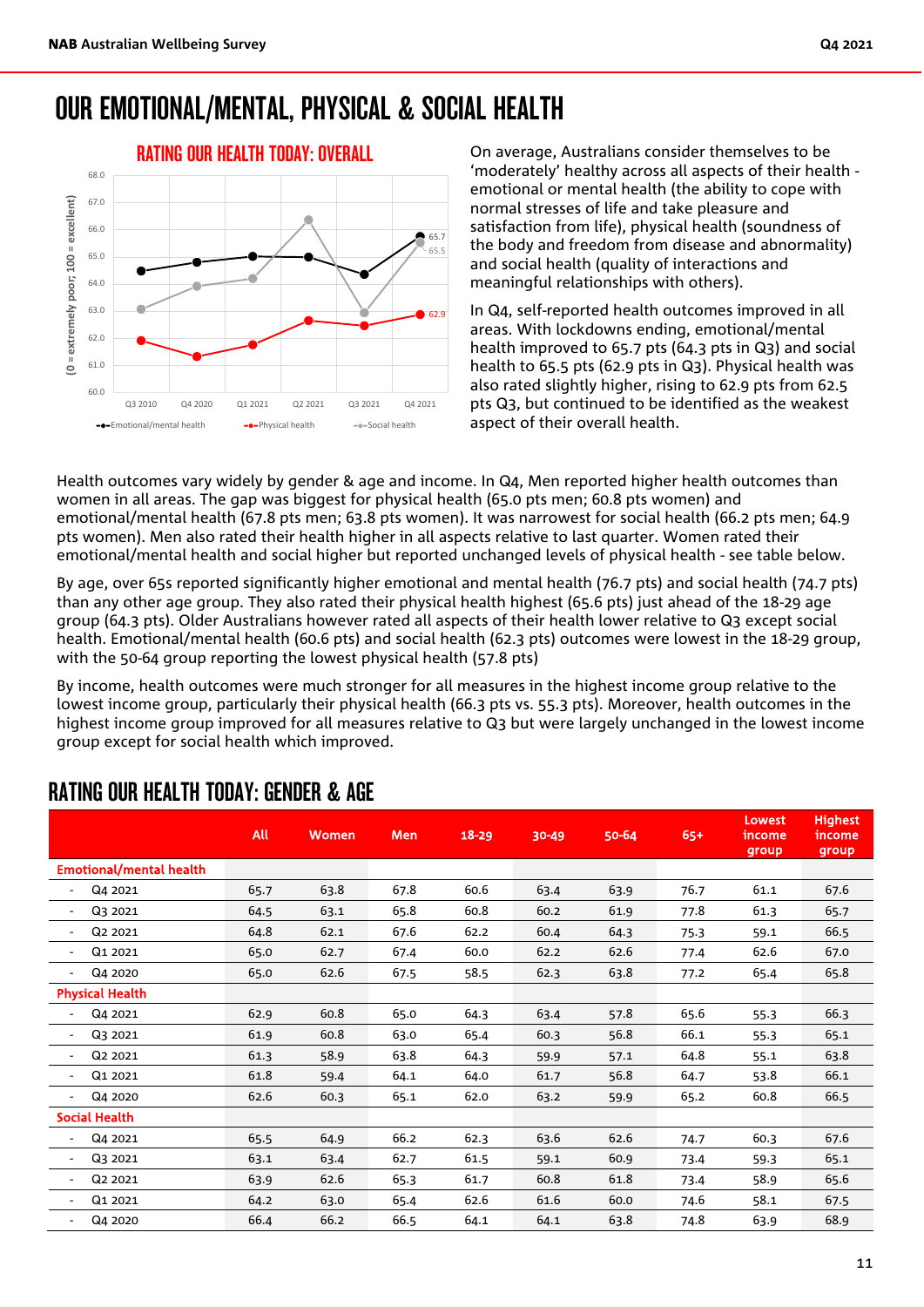Loneliness can be harmful to both mental and physical health. It is also considered a significant wellbeing issue because of the impact it may have on people's lives. After having emerged from a period of long lockdown which saw loneliness increase to 37.6 pts in Q3, it fell to 35.7 pts in Q4 as lockdowns ended. Though loneliness scores suggest Australians on average rate loneliness at "moderately" low levels, around 1 in 10 people describe themselves as "very" lonely with 10% scoring their feelings of loneliness at 90+ pts.



Loneliness does however vary considerably by gender and age. In Q4, the NAB Wellbeing survey found it was highest (and increased) for men aged 30-49 (45.1 pts vs. 43.7 pts in Q3). They also replaced men aged 18-29 as the loneliest group, as loneliness among young men fell sharply to 44.7 pts (55.7 pts in Q3). However, it is still of some concern that more young men (14%) had "very" high feelings of loneliness during the quarter by far the most of any group bey age and gender.

The next loneliest groups were women 18-29 (39.1 pts) and women 30-49 (37.6 pts) - though both indicated they were not feeling as lonely than in Q3 (particularly younger women). Australians over 65 expressed the lowest feelings of loneliness - both men (23.4 pts) and women to (25.6 pts). We suspect a much stronger role played by family & personal relationships and feeling part of their local communities in supporting their wellbeing is also contributing to lower feelings of loneliness.

### LONELY: GENDER & AGE

|               | Q4 2020 | Q3 2021 | Q4 2021 |
|---------------|---------|---------|---------|
| Men (30-49)   | 40.1    | 43.7    | 45.1    |
| Men (18-29)   | 48.3    | 55.7    | 44.7    |
| Women (18-29) | 42.4    | 44.5    | 39.1    |
| Women (30-49) | 39.6    | 39.3    | 37.6    |
| Women (50-64) | 39.5    | 32.9    | 32.8    |
| Men (50-64)   | 32.0    | 30.9    | 29.5    |
| Women (65+)   | 24.8    | 28.6    | 25.6    |
| Men (65+)     | 22.3    | 19.8    | 23.4    |
|               |         |         |         |

## ARE WE OPTIMISTIC ABOUT THE FUTURE?

#### HOW DOES THINKING ABOUT THE FUTURE IN GENERAL MAKE YOU FEEL?



Psychologists suggest that optimism enables us to cope with stressors in the present as it supports us to expect a better future at some point. Even if the future does not take place as planned, it helps us bounce back from disappointments as there is an ongoing expectation things will get better eventually. With uncertainty still looming large (e.g. COVID, opening the economy, cost of living, border restrictions, vaccine mandates labour and supply shortages etc.), NAB asked survey participants how thinking about the future made them feel.

Overall, Australians were a little bit more optimistic about the future, with the number of optimists rising to 31%, from a low of 26% Q3. Around 2 in 10 (21%) were more pessimistic (25% in Q3), 3 in 10 (30%) saw no change and 2 in 10 (19%) unsure.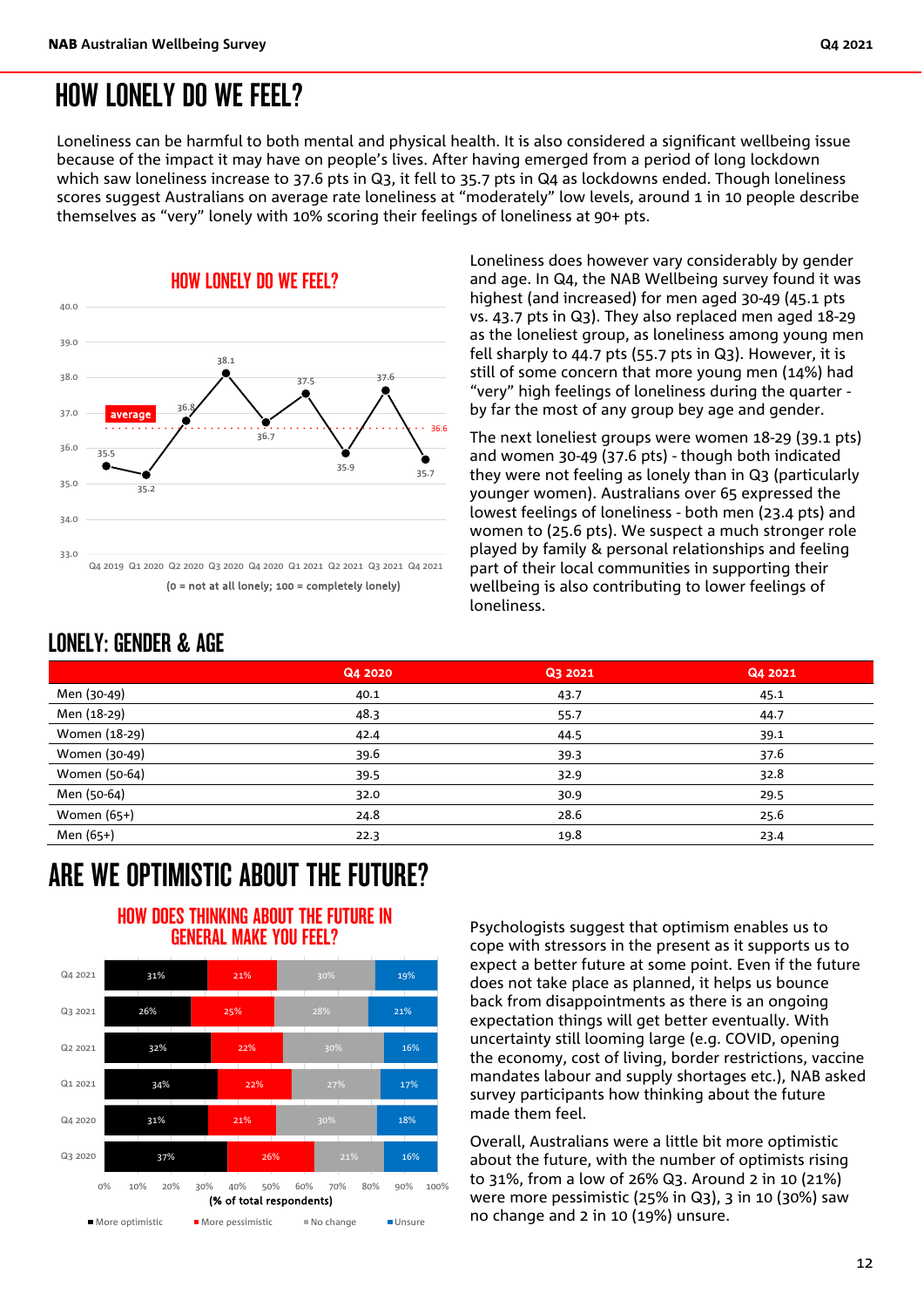

#### HOW DOES THINKING ABOUT THE FUTURE IN GENERAL MAKE YOU FEEL?

## THE IMPACT OF CORONAVIRUS ON WELLBEING



Optimism varied quite widely by gender and age. Young men were by far the most optimistic, with over 1 in 2 (54%) more optimistic about the future. The next most optimistic groups were men 30-49 (41%) and women 18-29 (39%). The number of optimists was lowest among women over 65 (16%) and women 50-64 (19%). Over 1 in 4 (26%) women 50-64 were more pessimistic, compared to just 16% of women over 65. Around 1 in 2 women and men over 65 saw no change, while uncertainty was highest among women 18-29 (28%).

By state, people in TAS were the most optimistic (40%) and WA least optimistic (25%), just ahead of SA/NT (26%). The number of pessimists was highest in SA/NT (24%) and VIC (23%), with around 42% in WA not expecting any change, and 23% in SA/NT unsure.

Income also seemed to play a role, with the number of optimists greatest in the highest income group (41%) and stepping down progressively in each income group to just 20% in the lowest income group, where around 27% were more pessimistic about the future. Middle income earners appeared to be most uncertain.

In Q4, Australians rated their concern over Coronavirus lowest since first we first started monitoring it in Q1 2020. On average, they rated their level of concern 5.7 pts out of 10 (10 = extremely concerned), down from 6.3 pts in the previous quarter and a survey high 6.7 pts in Q2 2020.

The survey was however conducted between 25 November-13 December - around the time the first cases of the Omicron COVID-19 strain began to be detected in late-November 2021, but closing just as the number of daily cases began growing exponentially in mid-December and peaking at over 110,000 cases in mid-January.

Concern fell in all states except the NT (5.6 pts up from 4.5 pts in Q3) and TAS (5.5 pts up from 5.4 pts in Q3), but was below year-earlier levels in all states and territories. Concern was highest in the ACT (6.7 pts), well ahead of the next most anxious NSW (6.0 pts), which also reported the biggest decline. Concern was lowest in WA (5.3 pts) and QLD (5.4 pts) - see chart on following page.

The level of concern over Coronavirus fell in all regions, but remained highest in capital cities (5.9 pts), ahead of regional cities (5.5 pts) and rural areas (5.2 pts).

Women (5.9 pts) are still more worried than men (5.6 pts), with both genders reporting somewhat lower concern than in the previous quarter.

By age, the 65+ group (5.9 pts) again reported the highest level of concern, marginally ahead of the 50-64 (5.8 pts) and 30-49 (5.8pts) groups. Concern was lowest in the 18-29 age group (5.8 pts). All age groups also reported lower levels of concern than at the same time last year, with concern falling most among older Australians.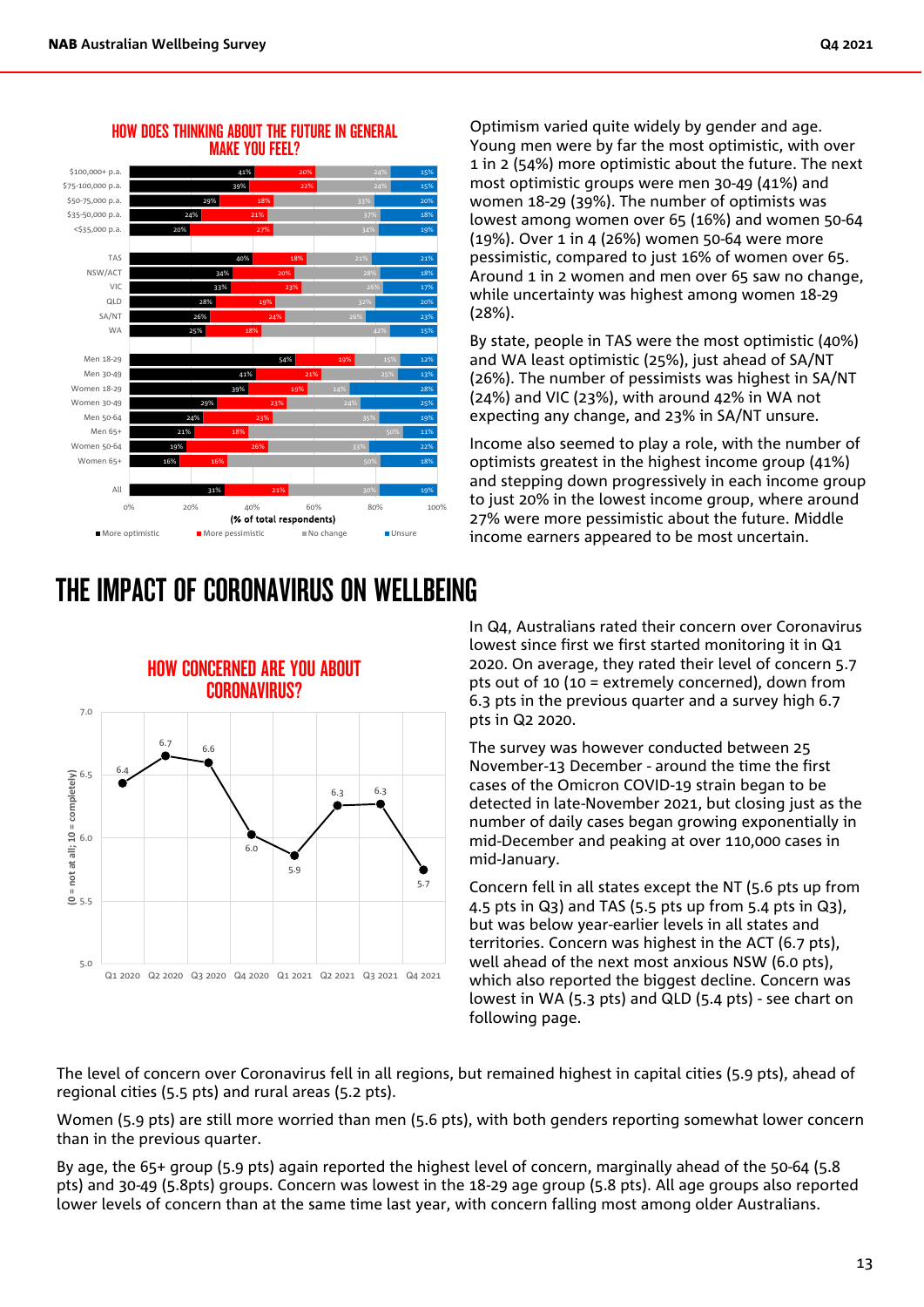



When also asked how anxious Australians were about their chances of getting infected with COVID-19, overall anxiety levels were quite low, scoring 4.1 pts out of 10, up slightly from 4.0 pts in Q3, but again preceding "shadow" lockdowns seen in parts of the country as Omicron became more prevalent in the community.

By state, infection anxiety was highest in the ACT and climbed to 5.1 pts (4.5 pts in Q3). Anxiety levels also climbed in SA (4.4 pts vs. 4.0 pts in  $Q_3$ ), VIC (4.2 pts vs. 4.0 pts in Q3), TAS (4.0 vs. 3.1 pts in Q3) and QLD (3.8 pts vs. 3.4 pts). NSW was the only state to report lower anxiety about catching COVID (4.3 pts vs. 4.6 pts in Q3), with anxiety levels largely unchanged in WA (3.7 pts) and the NT (2.9 pts), where anxiety was also lowest in the country.

Women (4.2 pts) and men (4.1 pts) reported broadly similar levels of anxiety in Q4, with slightly higher anxiety recorded for both genders relative to last quarter.

By age, the 30-49 group was the most anxious about their chances of catching COVID (4.4 pts) and somewhat more so than in Q3 (4.2 pts). The 18-29 group was next most anxious (4.3 pts) but less so than in Q3 (4.5 pts). Anxiety levels were largely unchanged in the 50-64 group (3.9 pts) and lowest among the over 65s (3.7 pts), though rising from Q3 (3.4 pts).

#### 14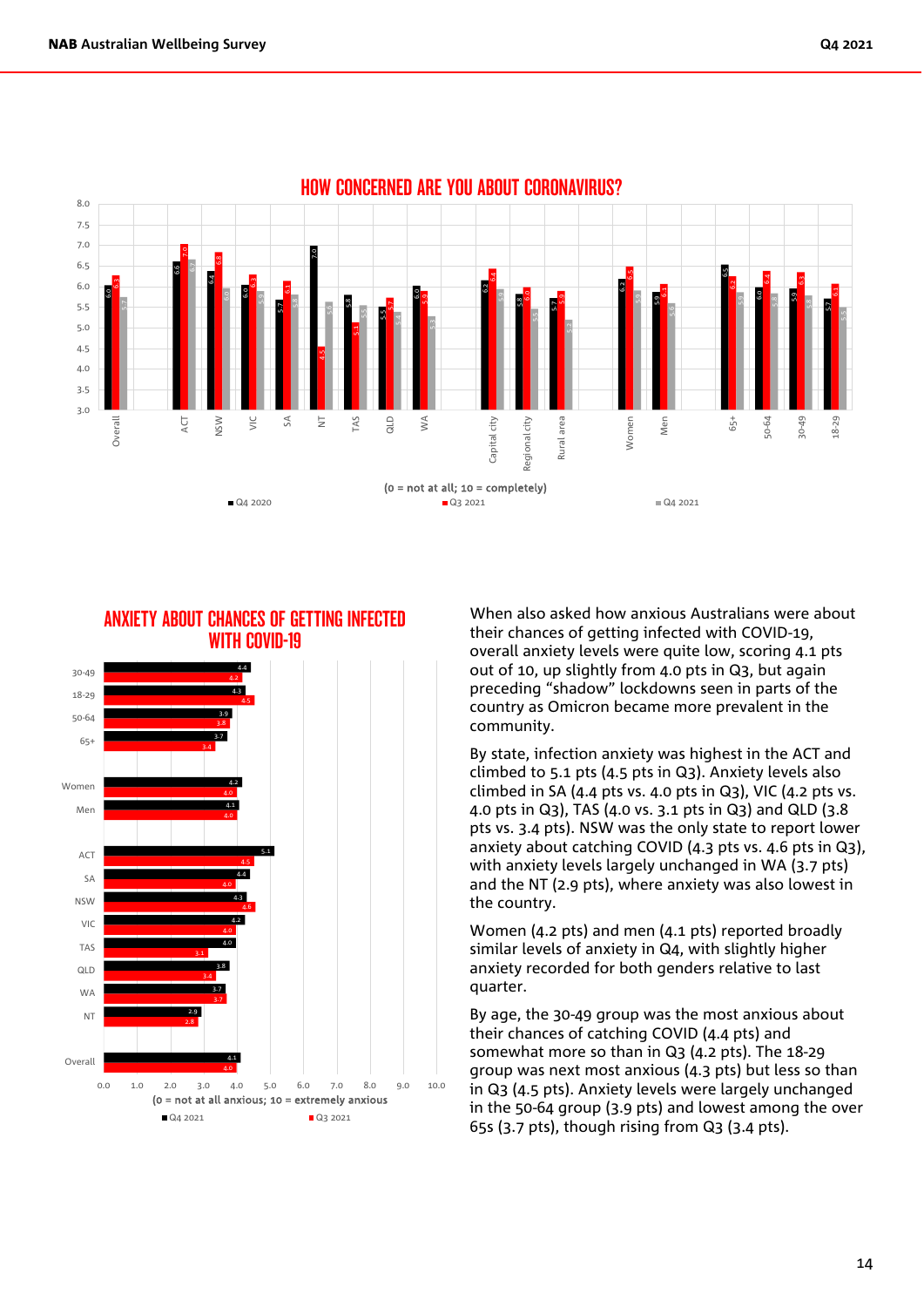

Having lived with COVID for nearly 2 years, have Australians changed their view about their pre-COVID life? In Q4, their appetite to return to their old ways waned. When asked the rate the extent they agreed with the statement "I want my life to return to exactly how it was before the COVID-19 pandemic", it fell to a still relatively high 7.2 pts in Q4 (after climbing in the previous two quarters to reach 7.5 pts in Q3).

The extent of agreement with this statement did however vary somewhat by state. It was highest in TAS 7.4 pts (up from 6.9 pts in Q3), followed by NSW (7.3 pts), VIC (7.3 pts) and SA (7.3 pts), with agreement in all 3 states somewhat lower than in Q3. Agreement was lowest in the NT (6.3 pts) and WA (6.7 pts), and significantly lower than in the previous survey

By gender, men (7.3 pts vs. 7.7 pts in Q3) remain keener to return to their old lives than women (7.1 pts vs. 7.3 pts in Q3), but the appetite to do so fell for both genders. By age, people over the age of 65 (7.7 pts vs. 8.0 pts in Q3) also remain most keen to return to their old lives, and those in the 30-49 group least keen (6.9 pts vs. 6.4 pts in Q3).

### EXTENT OF AGREEMENT WITH STATEMENT: STATE, GENDER & AGE

| Q4 2021 |  | 7.2 7.3 7.3 7.0 7.3 6.7 6.7 7.4 6.3 7.3 7.1 7.1 6.9 7.0 7.7 |  |  |  |  |  |  |
|---------|--|-------------------------------------------------------------|--|--|--|--|--|--|
| Q3 2021 |  | 7.5 7.7 7.6 7.1 7.5 6.6 7.3 6.9 7.4 7.7 7.3 7.2 7.3 7.4 8.0 |  |  |  |  |  |  |

#### WHAT ARE YOU MOST CONCERNED ABOUT POST THE EASING OF CORONAVIRUS RESTRICTIONS?



When Australians who had a low desire to return to life as it was before the pandemic (i.e. scored 4 pts or lower), the main reasons for most were returning to a world of more environmental impacts/pollution (32%), faster pace of life (31%) and less support for the unemployed (26%), though this reason was well down from 37% a year earlier. Around 1 in 5 people also cited working less from home (20%), time spent commuting to work (20%), driving more (19%), more face-to-face meetings (19%) and less time caring for themselves (18%). Spending less time with family was key for just 15% of people, down from 23% a year ago. Other areas that resonated much less than last year also included less support for small business (14% vs. 28%) and less debt relief (10% vs. 17%).

The survey showed that women were much more concerned about returning to a faster pace of life than men (36% vs. 22%), less time with family (28% vs. 16%), environmental impacts (37% vs. 26%) and driving more (23% vs. 14%).

Differences were more pronounced by age, particularly in areas like time spent commuting to work, less time caring for themselves, consuming more, less support for small business and debt relief, for people under 50, and working less from home for those over 50 - see table below.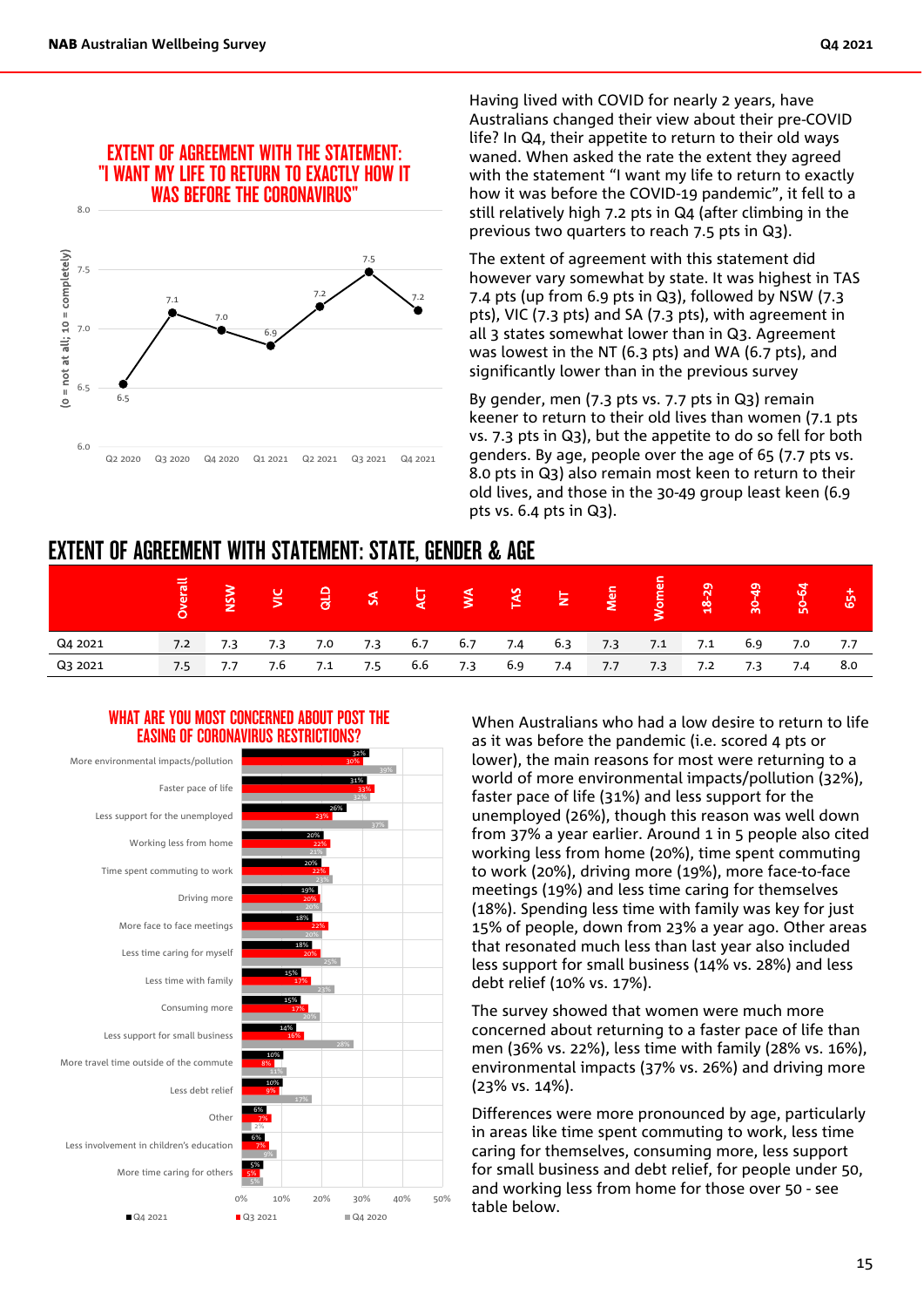### WHAT ARE YOU MOST CONCERNED ABOUT POST THE EASING OF CORONAVIRUS RESTRICTIONS: GENDER & AGE?

|                                          | Overall | Men | <b>Women</b> | $18 - 29$ | 30-49 | 50-64 | $65+$ |
|------------------------------------------|---------|-----|--------------|-----------|-------|-------|-------|
| More environmental impacts/pollution     | 32%     | 26% | 37%          | 23%       | 38%   | 31%   | 25%   |
| Faster pace of life                      | 31%     | 22% | 36%          | 29%       | 30%   | 31%   | 44%   |
| Less support for the unemployed          | 26%     | 16% | 25%          | 24%       | 20%   | 16%   | 2%    |
| Working less from home                   | 20%     | 11% | 20%          | 8%        | 9%    | 20%   | 28%   |
| Time spent commuting to work             | 20%     | 21% | 23%          | 30%       | 25%   | 11%   | 10%   |
| Driving more                             | 19%     | 14% | 23%          | 23%       | 19%   | 19%   | 13%   |
| More face-to-face meetings               | 18%     | 12% | 20%          | 19%       | 16%   | 10%   | 12%   |
| Less time caring for myself              | 18%     | 15% | 23%          | 28%       | 19%   | 10%   | 8%    |
| Less time with family                    | 15%     | 16% | 28%          | 33%       | 24%   | 20%   | 32%   |
| Consuming more                           | 15%     | 22% | 20%          | 27%       | 24%   | 14%   | 7%    |
| Less support for small business          | 14%     | 16% | 19%          | 20%       | 20%   | 6%    | 8%    |
| More travel time outside of the commute  | 10%     | 7%  | 12%          | 10%       | 11%   | 13%   | 2%    |
| Less debt relief                         | 10%     | 5%  | 10%          | 17%       | 11%   | 6%    | 6%    |
| Other                                    | 6%      | 7%  | 8%           | 2%        | 6%    | 4%    | 16%   |
| Less involvement in children's education | 6%      | 6%  | 8%           | 9%        | 7%    | 2%    | 2%    |
| More time caring for others              | 5%      | 4%  | 5%           | 4%        | 7%    | 4%    | 4%    |

#### TOP CONCERNS REGARDING CORONAVIRUS OTHER THAN DIRECT HEALTH IMPACTS



The COVID pandemic also continues to raise many concerns outside of its direct impact on personal health.

In Q4, the biggest worry for most Australians was the health system being unable to cope with demand (45%), and remains significantly higher than at the same time last year (33%), though unchanged from the previous quarter.

This was followed by the impact on the economy (42%) and travel movements and restrictions (39%) - though both factors were of somewhat less concern as the economy continued to see healthy outcomes and as many states relaxed border restrictions after achieving high levels of vaccination.

Other areas of concern for most Australians in Q4 included business closures (21%), an insufficient response from the Australian Government (18%) and running low on key household essentials (13%).

By state, the ability of the health system to cope was of greatest concern in WA (56%), and of least concern in NSW (45%) and VIC (44%) where the biggest worry centred on the was the impact of COVID on the economy. Travel restrictions were highlighted as the top concern in the NT (55%), with business closures of concern to noticeably more people in VIC (26%) than other states.

Employment was of concern to noticeably more people living in the NT (33%) and the ACT (25%), with more residents of the ACT (27%) and VIC (17%) also worried about the closure of schools, kindergarten and childcare - see table below for more detail.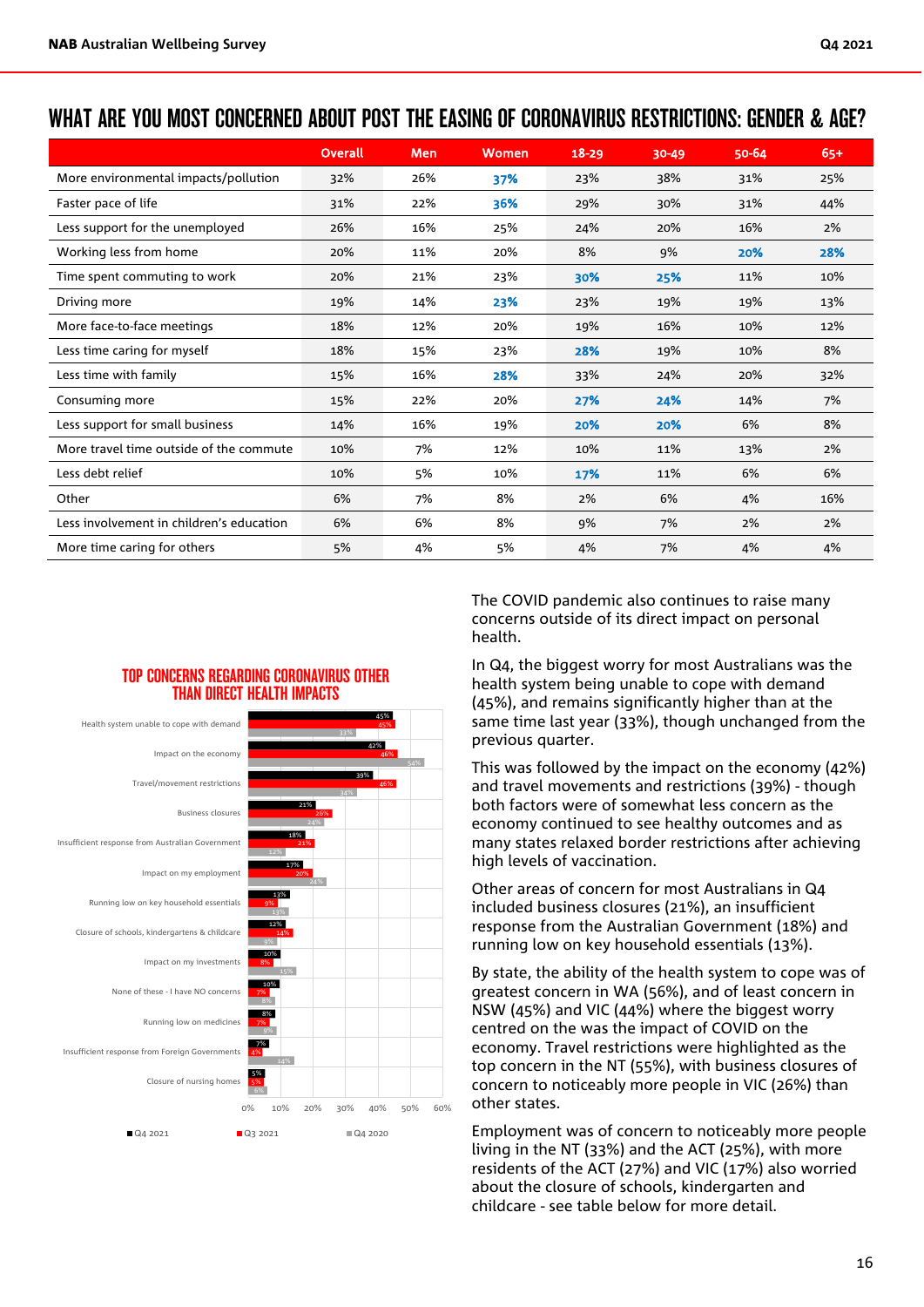### TOP CONCERNS REGARDING CORONAVIRUS OTHER THAN DIRECT HEALTH IMPACTS: STATES

|                                                  | <b>AUS</b> | <b>NSW</b> | VIC. | <b>QLD</b> | <b>SA</b> | <b>ACT</b> | <b>WA</b> | <b>TAS</b> | <b>NT</b> |
|--------------------------------------------------|------------|------------|------|------------|-----------|------------|-----------|------------|-----------|
| Health system unable to cope with demand         | 45%        | 40%        | 42%  | 48%        | 49%       | 44%        | 56%       | 50%        | 50%       |
| Impact on the economy                            | 42%        | 45%        | 44%  | 42%        | 37%       | 39%        | 40%       | 24%        | 18%       |
| Travel/movement restrictions                     | 39%        | 40%        | 40%  | 37%        | 36%       | 39%        | 35%       | 31%        | 55%       |
| <b>Business closures</b>                         | 21%        | 20%        | 26%  | 18%        | 23%       | 22%        | 16%       | 18%        | 13%       |
| Insufficient response from Australian Government | 18%        | 17%        | 17%  | 20%        | 15%       | 19%        | 19%       | 19%        | 13%       |
| Impact on my employment                          | 17%        | 18%        | 15%  | 17%        | 15%       | 25%        | 18%       | 8%         | 33%       |
| Running low on key household essentials          | 13%        | 12%        | 8%   | 17%        | 17%       | 15%        | 17%       | 7%         | 9%        |
| Closure of schools, kindergartens & childcare    | 12%        | 11%        | 17%  | 9%         | 9%        | 27%        | 5%        | 5%         | 5%        |
| Impact on my investments                         | 10%        | 10%        | 10%  | 11%        | 10%       | 7%         | 10%       | 5%         | 9%        |
| None of these - I have NO concerns               | 10%        | 10%        | 9%   | 8%         | 13%       | 5%         | 9%        | 17%        | 18%       |
| Running low on medicines                         | 8%         | 7%         | 7%   | 10%        | 10%       | 10%        | 12%       | 8%         | 4%        |
| Insufficient response from Foreign Governments   | 7%         | 6%         | 7%   | 6%         | 5%        | 15%        | 7%        | 6%         | 4%        |
| Closure of nursing homes                         | 5%         | 6%         | 5%   | 5%         | 7%        | 5%         | 4%        | 5%         | 9%        |

#### SUPPORT OR OPPOSE IDEA OF VACCINATED PEOPLE GETTING MORE FREEDOM THAN OTHERS



HOUSEHOLD FINANCIAL STRESS & HARDSHIP



NAB HOUSEHOLD FINANCIAL STRESS INDEX: OVERALL

Australians were asked for the first time if they supported the idea of vaccinated people getting more freedom than others. The response was overwhelmingly positive with over 7 in 10 (72%) supporting the idea. Around 1 in 5 (18%) were opposed and 1 in 10 unsure (10%).

However, results were not uniform across the country. Support was strongest in the ACT (80%) with the next highest levels of support in TAS (74%) and VIC (74%). It was noticeably lower in the NT (68%), QLD (68%) and SA (69%). Opposition to the idea was highest in the NT (27%) and lowest in TAS (7%), where uncertainty was also highest (19%).

Noticeably more men (76%) supported the idea than women (68%), with 20% of women opposed to it compared to 16% of men.

By age, support was highest in the over 65 group (82%) and significantly higher than in the 30-49 group (67%), where over 1 in 5 (22%) people were opposed to the notion.

Anxiety is the biggest detractor from overall emotional wellbeing and financial stress can be a key contributing cause. The NAB Household Financial Stress Index looks at the role our finances have on our wellbeing. This comprehensive measure of financial anxiety is derived from a number of key potential household pressures (including meeting the costs of healthcare, mortgage repayments, rent, credit cards, education, food & basic necessities, utility bills, insurances, holidays, entertainment, unexpected expenses, financing retirement, major household items, home improvements & maintenance).

In Q4 2021, the NAB Household Financial Stress Index was broadly unchanged from the previous quarter at a "moderate" 40.3 pts (40.5 pts in Q3), but up from the same time last year (39.3 pts). The index however continued to trend well below the survey average (44.5 pts).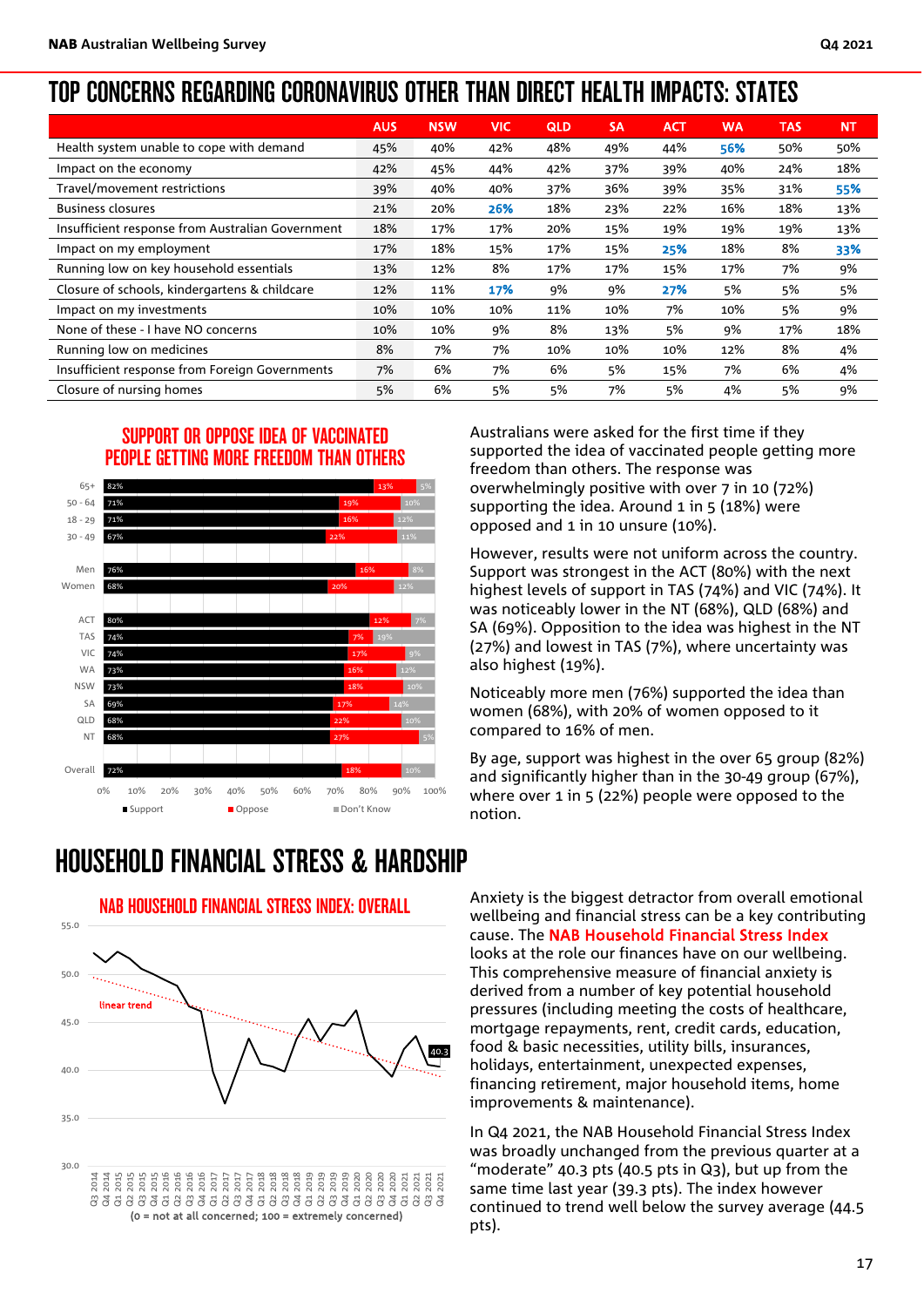Not having enough to finance retirement remains the biggest driver of financial stress, though the level of stress fell further in Q4 (down 1.5 pts to 51.0 pts). However, it continues to cause more stress by some margin than the next biggest drivers - providing for our family's future (down 0.3 pts to 44.7 pts), non-essentials (up 1.0 pts to 42.5 pts), medical bills and healthcare (down 0.9 pts to 42.2 pts), home improvements and maintenance (down 0.4 pts to 42.1 pts), major household items (unchanged at 41.0 pts), children's education (down 1.0 pts to 40.6 pts) and mortgages, rents and housing costs (unchanged at 40.1 pts). Having enough money to meet minimum credit card payments is still causing the least stress (down 0.2 pts to 32.0 pts), followed by having enough for food and basic necessities (up 0.7 pts to 33.9 pts).



Men reported slightly lower financial stress in Q4 (down 0.5 pts to 39.0 pts), but it was broadly unchanged for women (up 0.1 pts to 41.6 pts). Women reported higher stress levels than men for all measures except credit card repayments (31.2 pts vs. 32.7 pts). Relative to men, women also had much higher stress over the ability to fund their retirement (53.8 pts vs. 48.3 pts), non-essentials (44.7 pts vs. 40.1 pts), raising \$2,000 for an emergency (41.9 pts vs. 37.3 pts), providing for their family's future (47.0 pts vs. 42.5 pts) and medical bills and healthcare (44.3 pts vs. 40.0 pts)

By age, stress fell in the over 65 group (down 0.9 pts to 23.6 pts) and the 18-29 group (down 0.6 pts to 48.6 pts). It was broadly unchanged in the 30-49 group (46.3 pts) but increased a little in the 50-64 group (up 0.4 pts to 34.9 pts). Financial stress was highest in the 18-29 age group for all drivers, except being able to finance retirement and medical bills and healthcare, which caused the most stress in the 30-49 age group. At the other end of the spectrum, the over 65 age group reported the lowest stress for all categories - see table below.

Financial stress was unchanged for low income earners (48.3 pts) but up slightly for higher income earners (34.8 pts). This caused the "stress gap" to narrow to 13.4 pts (14.1 pts (15.1 pts in Q2). Lower income earners reported higher stress for all metrics, especially raising \$2,000 for an emergency (53.3 pts 32.1 pts), other monthly household expenses (48.3 pts vs. 31.5 pts) and food and necessities 44.6 pts vs.27.8 pts).

### NAB HOUSEHOLD FINANCIAL STRESS INDEX: KEY GROUPS (Q4 2021)

|                                                | <b>All</b> | <b>Women</b> | <b>Men</b> | $18 - 29$ | 30-49 | 50-64 | $65+$ | Low<br>income | <b>High</b><br>income |
|------------------------------------------------|------------|--------------|------------|-----------|-------|-------|-------|---------------|-----------------------|
| Financing retirement                           | 51.0       | 53.8         | 48.3       | 55.0      | 57.3  | 51.7  | 34.2  | 56.7          | 47.1                  |
| Providing for family's future                  | 44.7       | 47.0         | 42.5       | 52.3      | 51.1  | 40.3  | 25.9  | 49.9          | 39.9                  |
| Non-essentials (holidays, eating out)          | 42.5       | 44.7         | 40.1       | 51.1      | 48.6  | 37.2  | 27.5  | 51.7          | 36.9                  |
| Medical bills/healthcare                       | 42.2       | 44.3         | 40.0       | 47.3      | 47.8  | 40.2  | 29.3  | 49.7          | 36.5                  |
| Home imp. & maintenance                        | 42.1       | 43.5         | 40.8       | 49.6      | 47.3  | 39.0  | 28.4  | 49.7          | 38.2                  |
| Major household items                          | 41.0       | 42.0         | 39.9       | 48.4      | 46.7  | 37.4  | 27.1  | 49.7          | 35.4                  |
| Children's education                           | 40.6       | 41.1         | 40.2       | 49.7      | 46.0  | 28.0  | 9.0   | 44.9          | 35.8                  |
| Mortgage, rent, housing costs                  | 40.1       | 40.6         | 39.5       | 47.9      | 45.3  | 32.1  | 23.5  | 47.4          | 33.1                  |
| Raising \$2,000 in an emergency                | 39.6       | 41.9         | 37.3       | 50.4      | 46.8  | 32.3  | 23.6  | 53.3          | 32.1                  |
| Personal loan repayments                       | 39.3       | 39.6         | 39.1       | 47.5      | 45.2  | 30.6  | 20.0  | 45.7          | 33.1                  |
| Other monthly h/hold expenses                  | 38.2       | 39.5         | 36.9       | 47.4      | 43.9  | 33.4  | 23.8  | 48.3          | 31.5                  |
| Normal monthly utility bills                   | 37.7       | 39.1         | 36.2       | 47.0      | 43.9  | 32.7  | 22.5  | 46.7          | 31.6                  |
| Food/basic necessities                         | 33.9       | 34.6         | 33.1       | 43.0      | 40.0  | 28.3  | 19.8  | 44.6          | 27.8                  |
| Credit card repayments                         | 32.0       | 31.2         | 32.7       | 44.1      | 37.8  | 25.3  | 15.6  | 37.7          | 28.9                  |
| <b>NAB Household Financial Stress</b><br>Index | 40.3       | 41.6         | 39.0       | 48.6      | 46.3  | 34.9  | 23.6  | 48.3          | 34.8                  |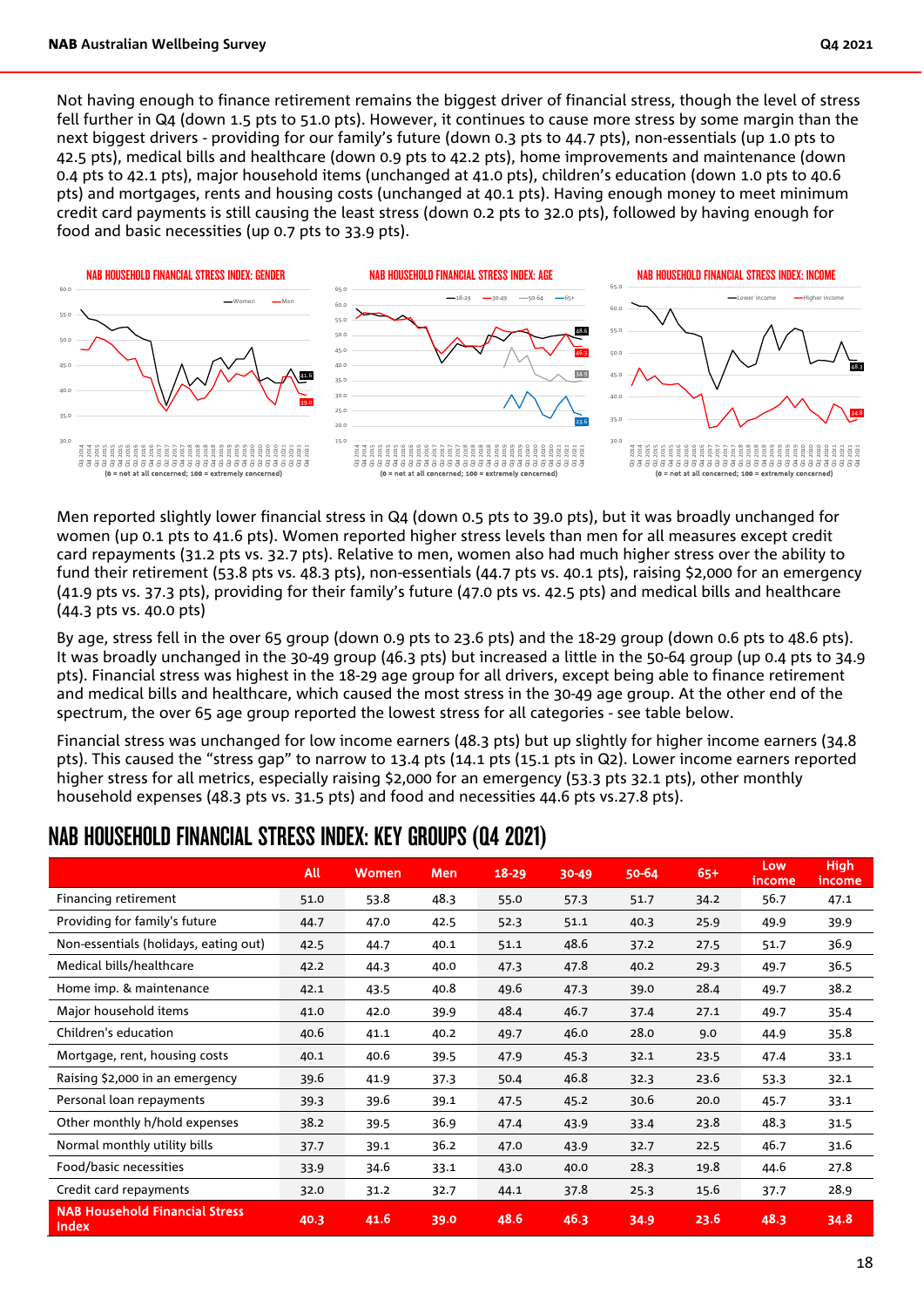By state, stress financial stress fell most in SA/NT (down 2.6 pts to 39.0 pts), and increased most in TAS (up 4.2 pts to 42.0 pts). Modest declines were recorded in WA (down 0.6 pts to 38.6 pts) and VIC (down 0.4 pts to 40.0 pts), with modest increases recorded in both NSW/ACT (up 0.2 pts to 42.0 pts) and QLD (up 0.1 pts to 39.2 pts). Household financial tress remained highest in NSW/ACT, with WA replacing TAS as the least stressed. Financing retirement was the biggest driver of stress in all states, except TAS where it was highest in relation to raising \$2,000 for an emergency. Credit card stress caused the least stress in all states, except in TAS where food and basic necessities caused the lowest stress - see Appendix 2 for historical data.

### NAB HOUSEHOLD FINANCIAL STRESS INDEX: STATES (Q4 2021)

|                                             | <b>AUS</b> | <b>NSW/ACT</b> | <b>VIC</b> | <b>QLD</b> | <b>WA</b> | SA/NT | <b>TAS</b> |
|---------------------------------------------|------------|----------------|------------|------------|-----------|-------|------------|
| Financing retirement                        | 51.0       | 52.5           | 51.0       | 50.9       | 48.6      | 51.5  | 40.8       |
| Providing for family's future               | 44.7       | 46.9           | 44.0       | 43.6       | 42.4      | 43.7  | 41.1       |
| Non-essentials (holidays, eating out)       | 42.5       | 43.4           | 42.1       | 42.6       | 40.4      | 40.9  | 45.2       |
| Medical bills/healthcare                    | 42.2       | 44.1           | 41.7       | 40.5       | 40.6      | 41.6  | 43.4       |
| Home improvements & maintenance             | 42.1       | 43.1           | 42.8       | 42.7       | 38.0      | 39.5  | 42.7       |
| Major household items                       | 41.0       | 42.1           | 39.6       | 41.2       | 40.3      | 40.3  | 44.4       |
| Children's education                        | 40.6       | 43.9           | 42.0       | 36.7       | 36.2      | 35.5  | 44.1       |
| Mortgage, rent, housing costs               | 40.1       | 41.4           | 40.8       | 38.5       | 38.1      | 39.7  | 36.8       |
| Raising \$2,000 in an emergency             | 39.6       | 40.7           | 36.6       | 39.8       | 40.9      | 40.9  | 46.8       |
| Personal loan repayments                    | 39.3       | 41.8           | 39.2       | 36.9       | 38.2      | 36.6  | 38.9       |
| Other monthly household expenses            | 38.2       | 39.5           | 37.5       | 37.1       | 37.8      | 36.3  | 46.1       |
| Normal monthly utility bills                | 37.7       | 39.1           | 37.5       | 36.6       | 35.8      | 36.5  | 42.5       |
| Food/basic necessities                      | 33.9       | 35.0           | 33.3       | 33.3       | 33.2      | 33.1  | 36.4       |
| Credit card repayments                      | 32.0       | 34.9           | 31.4       | 29.0       | 29.4      | 29.9  | 39.1       |
| <b>NAB Household Financial Stress Index</b> | 40.3       | 42.0           | 40.0       | 39.2       | 38.6      | 39.0  | 42.0       |

## HOW DO HOUSEHOLDS FEEL THEY ARE TRAVELLING FINANCIALLY?



BETTER OR WORSE OFF FINANCIALLY THAN THIS TIME LAST YEAR (NET BALANCE)

On average the number of Australians who felt they were worse off financially in Q4 exceeded the number who though they were better off. However, the net number of people in this position fell slightly to -4%, compared to -8% in the previous quarter.

By state, the number of optimists out-weighed pessimists by a considerable margin in the ACT (+23%), and significantly higher than in VIC (+3%) and the NT (+1), though both states also reported an improvement from a net decline in Q3. TAS (-11%) had the most of pessimists, followed by WA (-8%) and NSW (-7%).

By age, Australians under the age of 50 were on balance positive, led by the 18-29 (+8%) group, with the number of optimists in the 30-49 group (+3%) also rising from -6% in Q3. The number of pessimists outweighed the optimists in the over 65 (-18%) and 50-64 (-12%) age groups.

There was a significant gulf between men and women. While a net +2% of men said they were better off financially, a net -9% of women said they were worse off than at the same time last year.

High income earners (+18%) on balance also believe they are better off, while a much higher number in the low income groups said they were worse off (-35%).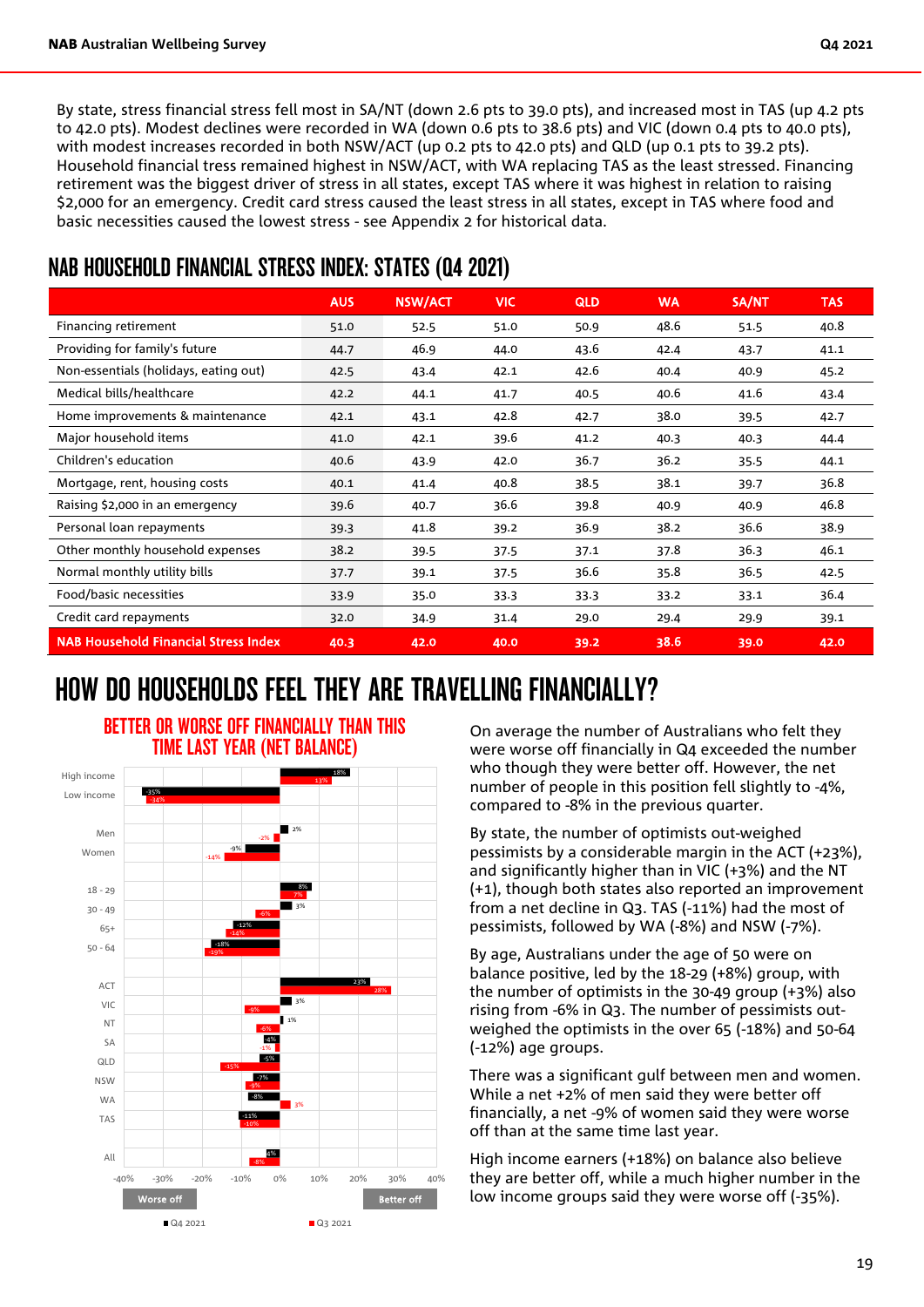#### BETTER OR WORSE OFF FINANCIALLY IN A YEAR FROM NOW (NET BALANCE)



#### BIGGEST CHALLENGES WITH MANAGING YOUR PERSONAL FINANCES



For the first time we also asked Australians if they thought that they would be better or worse off financially in a year from now. Overall, a net +13% expect to be better off (31% better off compared t0 18% worse off).

The number of optimists out-weighed pessimists in all states, led by the ACT (+30%), followed by the NT (+19%), QLD (+16%), VIC (+14%) and NSW (+13%). The least positive Australians were in the NT (+1%), SA (+5%) and WA (+8%)

By age, Australians in the 18-29 (+39%) were by far the most optimistic about their financial position over the next year, with the number of optimists also exceeding pessimists in the 30-49 group (+21%). In contrast more people in the over 65 (-10%) and 50-64 (-5%), expect their situation to get worse.

A similar number of women and men (+13%) were optimistic about their financial position in the next 12 months.

More high income earners (+31%) believe they will be better off, but more people in the low income group anticipate being worse off financially (-10%).

For the first time we also asked people to identify the main challenges for managing their personal finances. For 1 in 5, it was dipping into their savings (20%), with 13% pointing to impulsive spending. For 1 in 10 it was developing and sticking to a budget (11%), running out of money before the pay period ends (10%), managing inconsistent income (9%) and paying debts (9%).

Dipping into savings was a bigger issue for over 65s (27%), impulsive spending for 18-29 year olds (20%) and budgeting among under 50s. Not knowing how to get stated with managing money also resonated with around 1 in 20 people under 50.

Gender responses were broadly aligned. However, noticeably more low income earners were challenged by dipping into savings (24%) and running out of money before pay period ended (20%), and the high income group by impulsive spending (18%).

### BIGGEST CHALLENGES MANAGING YOUR PERSONAL FINANCES: AGE, GENDER & HIGH/LOW INCOME

|                                                       | ।₹  | $\overline{29}$<br>$\frac{8}{2}$ | $\overline{a}$<br>$\overline{\mathbf{30}}$ | $\mathbf{F}$<br><b>S</b> | <b>[あ]</b> | Men | Women | income<br><u>ιοη</u> | ncome<br><b>High</b> |
|-------------------------------------------------------|-----|----------------------------------|--------------------------------------------|--------------------------|------------|-----|-------|----------------------|----------------------|
| Dipping into savings                                  | 20% | 21%                              | 16%                                        | 21%                      | 27%        | 19% | 22%   | 24%                  | 18%                  |
| Spending impulsively                                  | 13% | 20%                              | 13%                                        | 11%                      | 8%         | 15% | 12%   | 7%                   | 18%                  |
| Developing an accurate budget and sticking to it      | 11% | 13%                              | 14%                                        | 7%                       | 8%         | 12% | 10%   | 7%                   | 13%                  |
| Running out of money before the end of the pay period | 10% | 9%                               | 11%                                        | 11%                      | 9%         | 9%  | 11%   | 20%                  | 5%                   |
| Managing inconsistent income                          | 9%  | 10%                              | 11%                                        | 11%                      | 5%         | 9%  | 10%   | 6%                   | 9%                   |
| Paying debts                                          | 9%  | 10%                              | 11%                                        | 8%                       | 4%         | 9%  | 8%    | 9%                   | 9%                   |
| Not knowing how to get started with managing money    | 3%  | 6%                               | 5%                                         | 2%                       | 0%         | 4%  | 3%    | 2%                   | 4%                   |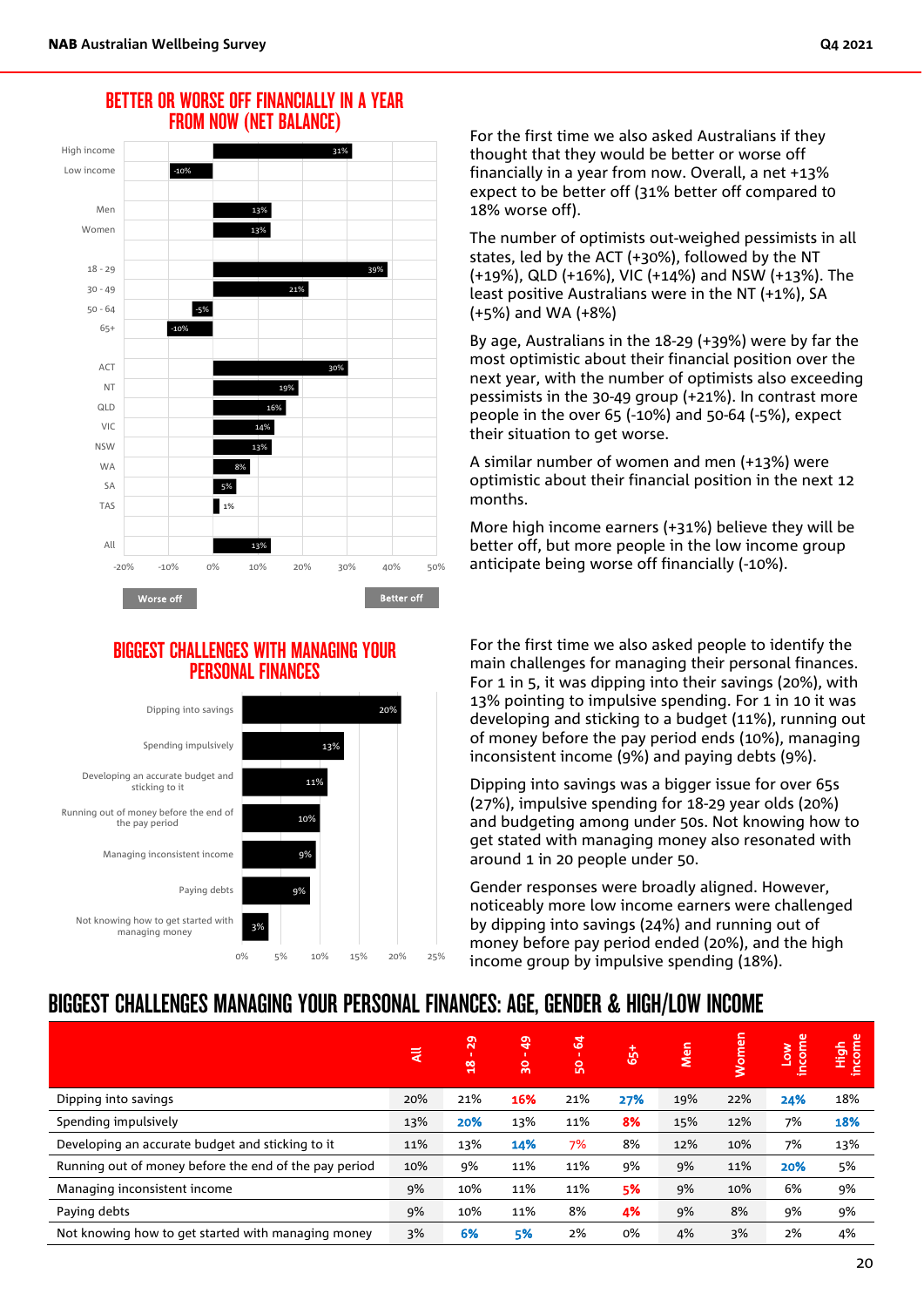ABS data indicates the unemployment rate dropped from 4.6% to 4.2% in December, with an estimated 64,800 jobs created between November and December, and came amid claims [employers were struggling to fill a](https://www.businessinsider.com.au/australias-labour-shortage-tightens-its-grip-on-construction)  [historically high number of job vacancies.](https://www.businessinsider.com.au/australias-labour-shortage-tightens-its-grip-on-construction) Indeed, labour analysis by NAB showed about 40% of all Australian businesses were continuing to feel Australia's talent squeeze, with larger businesses hit hardest.

Against this backdrop, the net number of surveyed Australians who reported a decrease in their incomes in the last 3 months improved sharply to -6% (-16% in Q3). Improvement was recorded for both women (-8% vs. -18% in Q3) and men (-3% vs. -14% in Q3). Incomes also improved for noticeably more people in all age groups, particularly in the 18-29 group (-3% vs. -22% in Q3), but it remained relatively high in the 50-64 age group (-16% vs. -20%). Lower income groups (-18%) were again hit harder (but up from -31% in Q3), while more people in the highest income group on balance said their incomes improved (+6% vs. -19% in Q3).

Looking forward, even more Australians on balance now expect their incomes to rise than fall in the next 12 months (+16% vs. +9% in Q3), with men (+21%) and people in the 18-29 age group (+34%) the most optimistic. Optimism also lifted much more sharply in the high income group (+27%) than in the low income group (+6%), after the number of high and low income earners expecting their incomes to rise and fall largely cancelled each other out in Q3.

#### WHAT HAPPENED/WILL HAPPEN TO YOUR LEVEL OF INCOME (NET BALANCE)



### WHAT HAPPENED/WILL HAPPEN TO YOUR LEVEL OF INCOME (NET BALANCE)

|             | Last <sub>3</sub><br>months | Next 12<br>months |
|-------------|-----------------------------|-------------------|
| Women       | $-8%$                       | $+12%$            |
| Men         | -3%                         | $+21%$            |
| Age 18-29   | -3%                         | 34%               |
| Age 30-49   | $-1%$                       | 21%               |
| Age 50-64   | $-16%$                      | 3%                |
| Age 65+     | -5%                         | 4%                |
| Low income  | $-18%$                      | 6%                |
| High income | $+6%$                       | 27%               |

Despite a fall in the net number of people who saw their incomes fall in Q4, Australians on average reported basically unchanged levels of concern over their income, rating their stress at 51.3 pts out of 100 (51.4 pts in Q3).

Stress levels varied by gender and age.

In the 18-29 group, it was higher for men (61.5 pts) than women (60.2 pts), though both groups also reported higher stress relative to the previous quarter. In the 30-49 group, stress was higher (and increased) for women (58.5 pts) but fell for men (55.2 pts). The biggest gap was apparent in the 50-64 age group, where stress was sharply higher for women (52.4 pts) than men (43.8 pts), with stress levels broadly unchanged for both genders. Stress was lowest in the over 65 group, though women (37.7 pts) continued to report higher stress than men (33.1 pts).

Though low income earners also continue to report much higher stress (57.1 pts), it moderated a little in Q4, but increased in the high income group (46.7 pts).

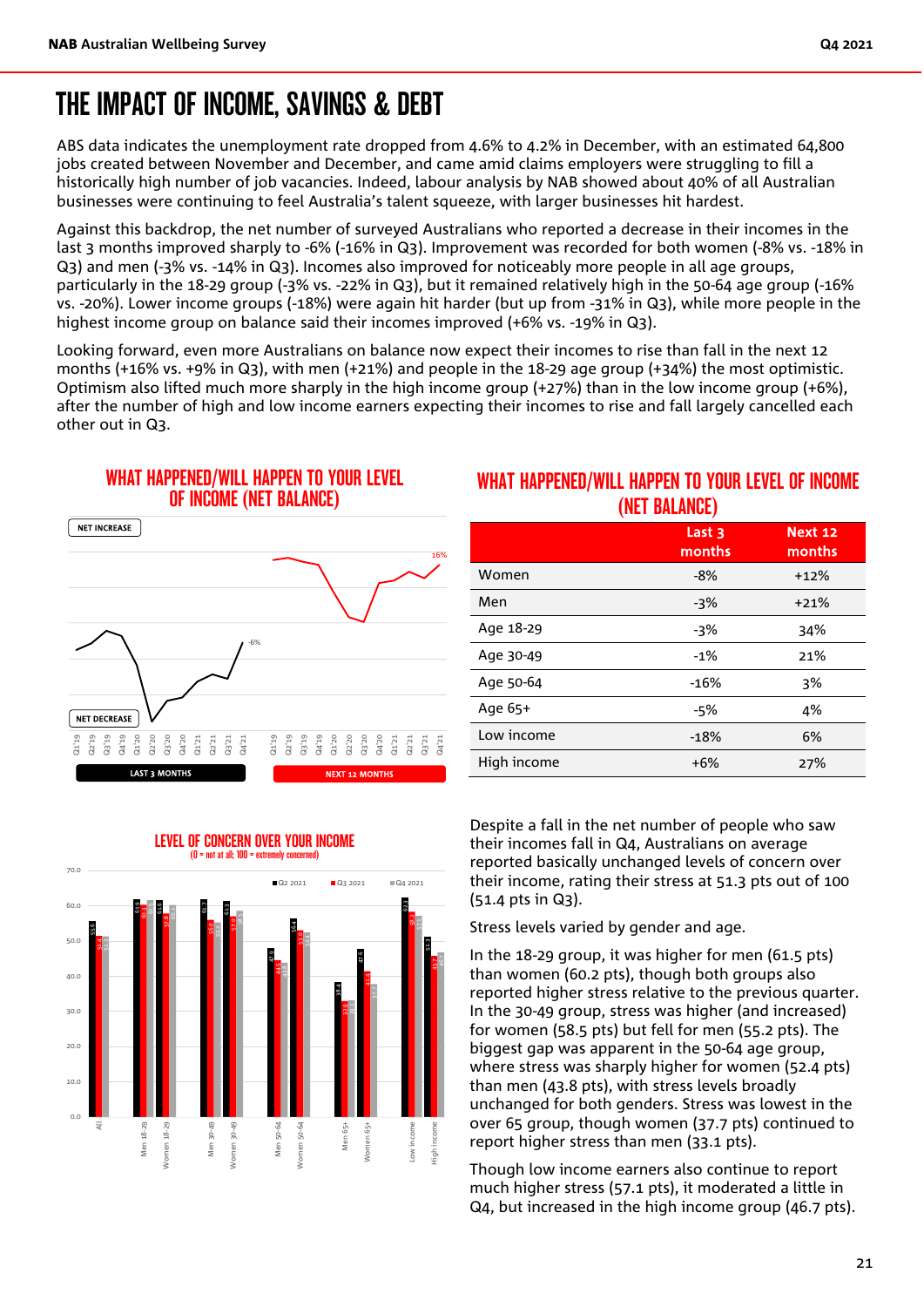100%



#### HOW MUCH EXTRA MONEY PER WEEK ARE YOU EXPECTING?

PERCENTAGE OF AUSTRALIANS TRYING TO SAVE







Australians who indicated they expected their incomes to increase over the next year (around one-quarter of the total sample group) were also asked to estimate by how much their weekly income would rise. On average, the expectation was \$198 per week (or around \$10,300 annually). More specifically, around 1 in 5 expected an increase of less than \$50 (19%) and between \$50-\$100 (18%).

By state, average income expectations were highest in the NT (\$279) and ACT (\$265), and most conservative in QLD (\$161) and WA (\$165).

By age, the 30-49 group were the most positive (\$223), ahead of the 18-29 (\$203) and 50-64 (\$194) groups. Over 65s expected their incomes to grow just \$94.

Men (\$215) expected noticeably bigger gains than women (\$173) as did those in the highest income group (\$218) relative to the lowest income group (\$131), where around 4 in 10 people also expected to earn less than \$50 per week extra.

Savings aspirations among Australians remain very high, with around 3 in 4 (76%) people indicating they were trying to save in Q4 (unchanged from Q3).

Savings aspirations remain strongest in the 18-29 age group, with around 9 in 10 men (91%) and women (90%) in this group trying to save. Aspirations were also broadly similar in the 30-49 group (82% women; 80% men). Savings intentions were lower in the 50-64 age group, though intentions were a little more positive for women (71%) than men (68%).

In the over 65 group, the number of women trying to save was broadly unchanged at 61%, but the number of men trying to do so increased noticeably to 56%, from 51% in the previous quarter.

Savings aspirations in the lowest income group improved to 67% in Q4 (65% in Q3), but was still well below the highest income group where the number trying to save fell to 81% (85% in Q3).

#### WHAT HAPPENED/WILL HAPPEN TO YOUR LEVEL OF SAVINGS (NET BALANCE)

|             | , <i>. </i>      |                   |
|-------------|------------------|-------------------|
|             | Last 3<br>months | Next 12<br>months |
| Women       | $-25%$           | 3%                |
| Men         | $-9%$            | 12%               |
| Age 18-29   | $-10%$           | 34%               |
| Age 30-49   | $-12%$           | 14%               |
| Age 50-64   | -30%             | $-13%$            |
| Age 65+     | $-21%$           | $-12%$            |
| Low income  | $-41%$           | $-12%$            |
| High income | $-1%$            | 22%               |
|             |                  |                   |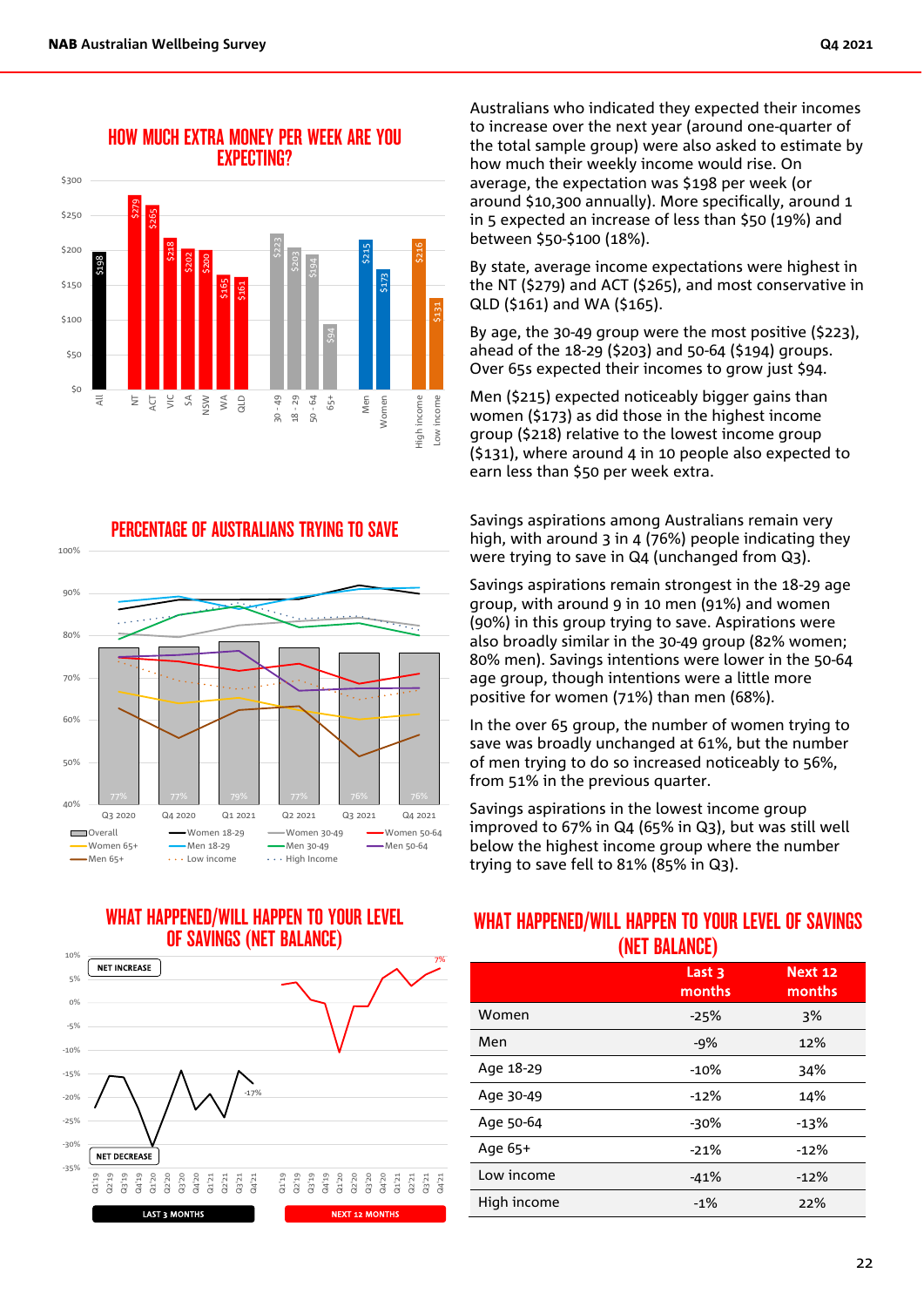Savings came under some pressure in Q4. In net terms, the number of Australians whose level of savings fell in the last 3 months continued to outweigh those who indicated they had increased. Moreover, the net number reporting a decrease reached -17% (-14% in Q3). In addition, around 4 in 10 (43%) said their savings had fallen in the past 3 months, compared to just 3 in 10 (30%) in Q3.

By gender, the net number of women who reported a decrease in savings reached -25% (-20% in Q3) but was unchanged for men (-9%). By income, we noted a small improvement in the low income group, though the net number who saw their savings fall remains elevated (-41%). In the high income group, those saving more and less basically cancelled each other out (-1%) but represented a large improvement in their saving ability relative to Q3 (-33%).

Despite a much-improved outlook for incomes, the net number expecting their savings to increase in the next 12 months was broadly unchanged at +7% (+6% in Q3). Expectations among men were a little weaker (+12% vs. +14%), but were a little stronger for women (+3% vs -1% in Q3).

More Australians under 50 expect still their level of savings to fall than rise in the next 12 months. Those under 50 remain more optimistic, led by the 18-29 group (+34% up from +25% in Q3). Fewer low income earners now expect their savings to fall than rise (-12% vs. -18% in Q3), whereas expectations in the highest income group were revised up strongly (+22% vs. -18% in Q3).



#### MOST CHALLENGING THING ABOUT SAVING MONEY



Australians on average rated their concern over their level of savings slightly lower in Q4 at 52.4 pts (52.8 pts in Q3), and above income stress (51.3 pts).

Stress levels varied by gender and age. In the 18-29 group, it was higher for men (63.6 pts) than women (63.1 pts), though both groups also reported higher stress relative to the last quarter. In the 30-49 group, it was higher (and increased) for women (60.1 pts), and basically unchanged for men (55.8 pts).

Bigger gaps were apparent in the 50-64 age group, where stress was sharply higher (but fell) for women (52.1 pts) than men (unchanged at 43.5 pts). Stress was lowest in the over 65 group, though women (39.7 pts) continued to report noticeably higher stress than men (33.3 pts).

Though low income earners continued to report higher stress, it fell sharply in Q4 to 52.1 pts (59.3 pts in Q3). In contrast, savings stress increased in the high income group to 49.6 pts (47.9 pts in Q3), and is now only somewhat lower than in the lowest income group.

For the first time we also asked people to identify what was the single most challenging thing about saving money. The biggest challenge according to 1 in 4 (25%) Australians was spending money on debt repayments, bills and everyday expenses, leaving not enough funds to save.

The next hardest thing according to 1 in 5 (20%) people was managing their expenses so they don't have to use their savings. Just over 1 in 10 (11%) identified spending money on leisure products and not having enough left to save, 7% knowing how much they could deposit into their savings so they didn't have to withdraw it later, and 6% simply losing motivation.

Encouragingly, almost 1 in 4 (23%) Australians indicated they don't have any challenges with saving money.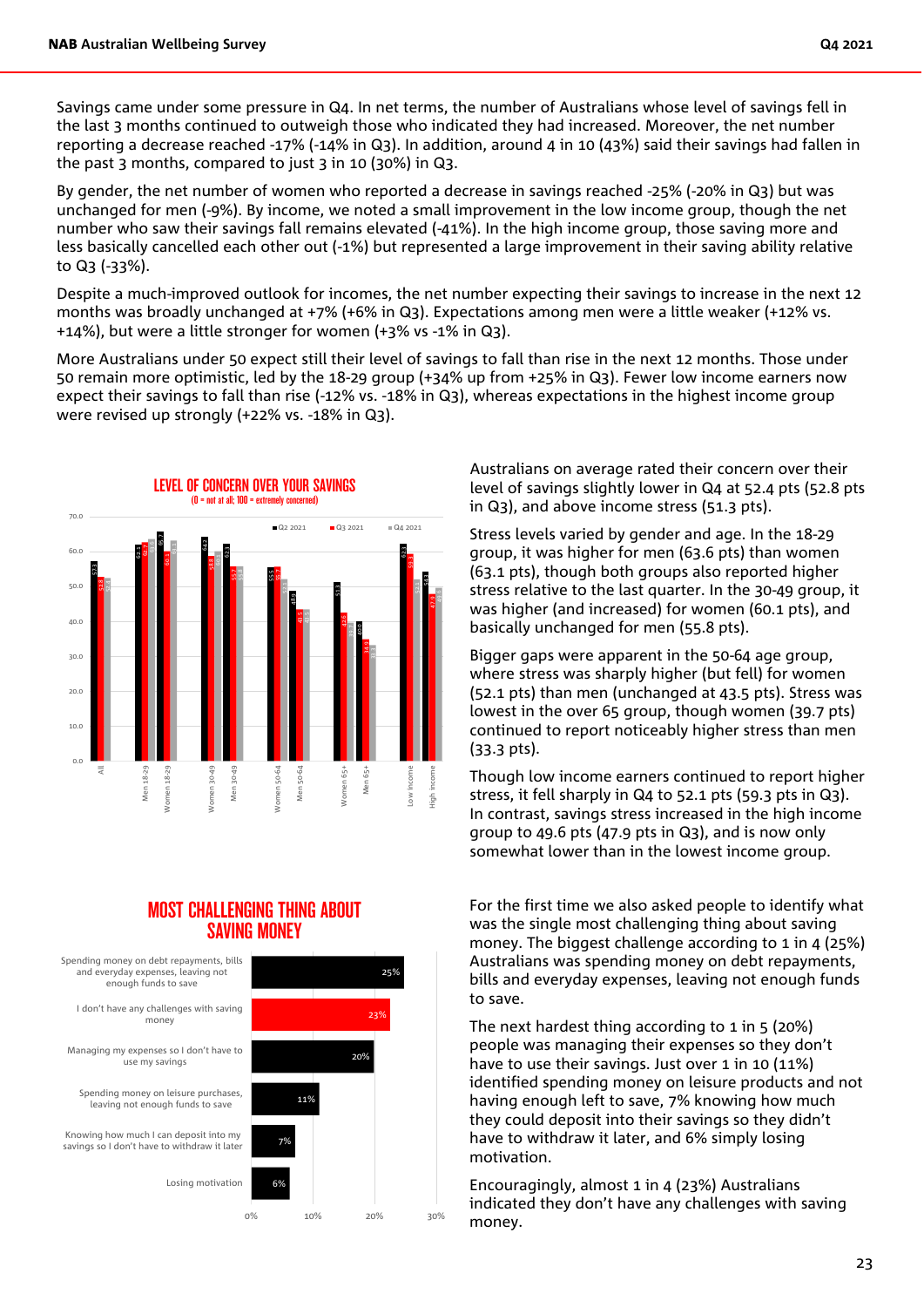By gender, noticeably more Australian under the age of 65 found the biggest challenge to save arising from spending money on bills, debts and everyday things and not leaving enough to save. Young people aged 18-29 were much more likely to have been challenged by spending money on leisure goods and not having enough to save (20%) or knowing how much to deposit so as not to draw down their savings (11%) and along with the 30- 49 group losing motivation. Almost 1 in 2 (45%) people over 65 said they faced no challenges saving money. By income, noticeably more low income earners were challenged by not having enough left to save after spending of bills, debts and everyday things (35%), but more in the high income group by spending on leisure products at the expense of savings (15%). Around 1 in 4 (23%) said they faced no challenges saving, compared to 18% in the low income group - see table below.

### MOST CHALLENGING THING ABOUT SAVING MONEY: AGE, GENDER & HIGH/LOW INCOME

|                                                                                                     | ₹   | ႙<br>$\frac{8}{10}$ | $\frac{6}{7}$<br>႙ | $\overline{a}$<br><b>S</b> | $\ddot{5}$ | <b>Nen</b> | Women | income<br>$\sum_{i=1}^{n}$ | income<br>High |
|-----------------------------------------------------------------------------------------------------|-----|---------------------|--------------------|----------------------------|------------|------------|-------|----------------------------|----------------|
| Spending money on debt repayments, bills and everyday<br>expenses, leaving not enough funds to save | 25% | 27%                 | 29%                | 27%                        | 12%        | 21%        | 29%   | 35%                        | 21%            |
| don't have any challenges with saving money                                                         | 23% | 9%                  | 16%                | 26%                        | 45%        | 24%        | 21%   | 18%                        | 23%            |
| Managing my expenses so I don't have to use my<br>savings                                           | 20% | 20%                 | 20%                | 18%                        | 22%        | 20%        | 19%   | 21%                        | 19%            |
| Spending money on leisure purchases, leaving not<br>enough funds to save                            | 11% | 20%                 | 12%                | 6%                         | 4%         | 12%        | 10%   | 5%                         | 15%            |
| Knowing how much I can deposit into my savings so I<br>don't have to withdraw it later              | 7%  | 11%                 | 7%                 | 5%                         | 5%         | 7%         | 7%    | 6%                         | 9%             |
| Losing motivation                                                                                   | 6%  | 9%                  | 7%                 | 5%                         | 3%         | 9%         | 4%    | 4%                         | 6%             |



#### WHAT HAPPENED/WILL HAPPEN TO YOUR LEVEL OF HOUSEHOLD DEBT (NET BALANCE)

|             | Last 3<br>months | <b>Next 12</b><br>months |
|-------------|------------------|--------------------------|
| Women       | $-9%$            | $-24%$                   |
| Men         | $-12%$           | $-21%$                   |
| Age 18-29   | -6%              | $-29%$                   |
| Age 30-49   | -9%              | $-24%$                   |
| Age 50-64   | $-14%$           | $-22%$                   |
| Age 65+     | $-13%$           | $-16%$                   |
| Low income  | $-9%$            | -18%                     |
| High income | $-21%$           | $-32%$                   |
|             |                  |                          |

Slightly more Australians made inroads into reducing household debt levels in Q4. When asked how it had changed over the past 3 months, in net terms more people said it decreased than increased (-10%) - i.e. the number who said it decreased out-weighed the number who said it increased - up from -9% in the previous quarter. More women (-9%) reported making inroads into reducing household debt levels (-5% in Q3), but it was slightly lower for men (-12% vs. -13% in Q3). On balance, slightly more Australians over 50 reduced household debt levels in Q4, and slightly less under 50. Both low income earners (-9% vs. +6% in Q3) and high income earners (-21% vs. -3%) made bigger inroads into reducing debt levels compared to the last quarter.

When asked what they expect to happen to debt levels in the next 12 months, the net number who expect to see it fall increased to -23% (-18% in Q3). More people are expecting to reduce debt levels in the next year relative to Q3 in all groups. Expectations were a little higher among women (-24%) than men (-21%), with the 18-29 (-29%) group leading the way be age. By income, -18% in the lowest income groups expect debt levels to decrease (-4% in Q3), and -32% in the highest income group (-17% in Q3).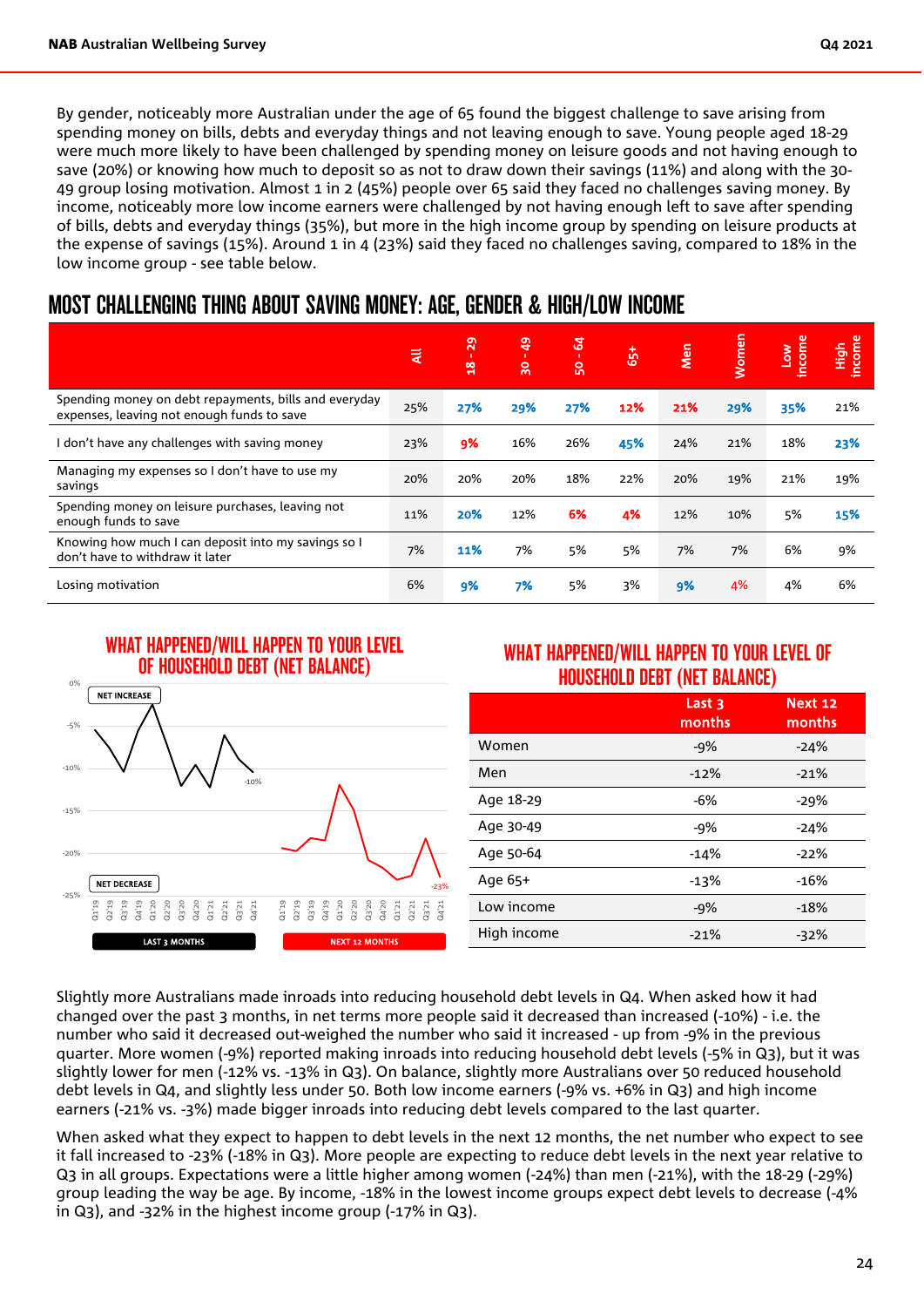

In this section, we look at the types of debt currently held by Australians, and the level of stress each of these debts cause them.

Credit card debt is still the most widely held form of debt, though the overall number of Australians holding this debt fell in Q4 to 38% - the lowest number reported since NAB started compiling this data in Q1 2019. The number of men holding credit card debt dropped to 40% (44% in Q3) and to 36% for women (37% in Q3).

By age, the number of people with credit card debt ranged from an unchanged 48% in the 50-64 group to a lower 28% in the 18-29 group. Around 3 in 10 (30%) low income earners indicated they had credit card debt, compared to over 4 in 10 (42%) in the highest income group.

The number with home loans rose slightly to 32% (31% in Q3), and it was the most common type of debt held in the 30-49 age group (48%) and high income group (52%).

Almost 1 in 5 (18%) Australians overall said they had buy now pay later (BNPL) debt, and it remained somewhat more common among women (20%) than men (16%), and also much more common in the 18-29 age group (33%) relative to other age groups.

Around 16% of all Australians also indicated they had a personal loan, with this type of debt far more common in the 18-29 (26%) age group. Overall, 12% of all Australians had a loan from family or friends, but this almost doubled in the 18-29 group (23%). Around 11% had an investment loan, but this climbed to 18% in the highest income group. Investment loans were also somewhat more common for men (14%) than women (8%).

Only 7% of all Australians were holding loans from a pay day lender in Q4, but this number was twice as high (14%) in the 18-29 age group.

|                                    | All | Women | Men | $18 - 29$ | $30 - 49$ | 50-64 | $65+$ | Low<br><i>I</i> ncome | <b>High</b><br>income |
|------------------------------------|-----|-------|-----|-----------|-----------|-------|-------|-----------------------|-----------------------|
| Credit card debt                   | 38% | 36%   | 40% | 28%       | 38%       | 48%   | 39%   | 30%                   | 42%                   |
| Home loan                          | 32% | 31%   | 34% | 30%       | 48%       | 33%   | 9%    | 13%                   | 52%                   |
| Buy now pay later loan             | 18% | 20%   | 16% | 33%       | 22%       | 12%   | 3%    | 20%                   | 16%                   |
| Personal loan                      | 16% | 15%   | 17% | 26%       | 21%       | 10%   | 3%    | 12%                   | 19%                   |
| Loan from family or friend         | 12% | 13%   | 12% | 23%       | 15%       | 6%    | 3%    | 17%                   | 9%                    |
| Investment loan                    | 11% | 8%    | 14% | 12%       | 13%       | 12%   | 5%    | 3%                    | 18%                   |
| Pay-day (short-term non-bank) loan | 7%  | 5%    | 9%  | 14%       | 9%        | 2%    | 1%    | 7%                    | 6%                    |

### TYPE OF DEBTS HELD: GENDER, AGE & HIGH/LOW INCOME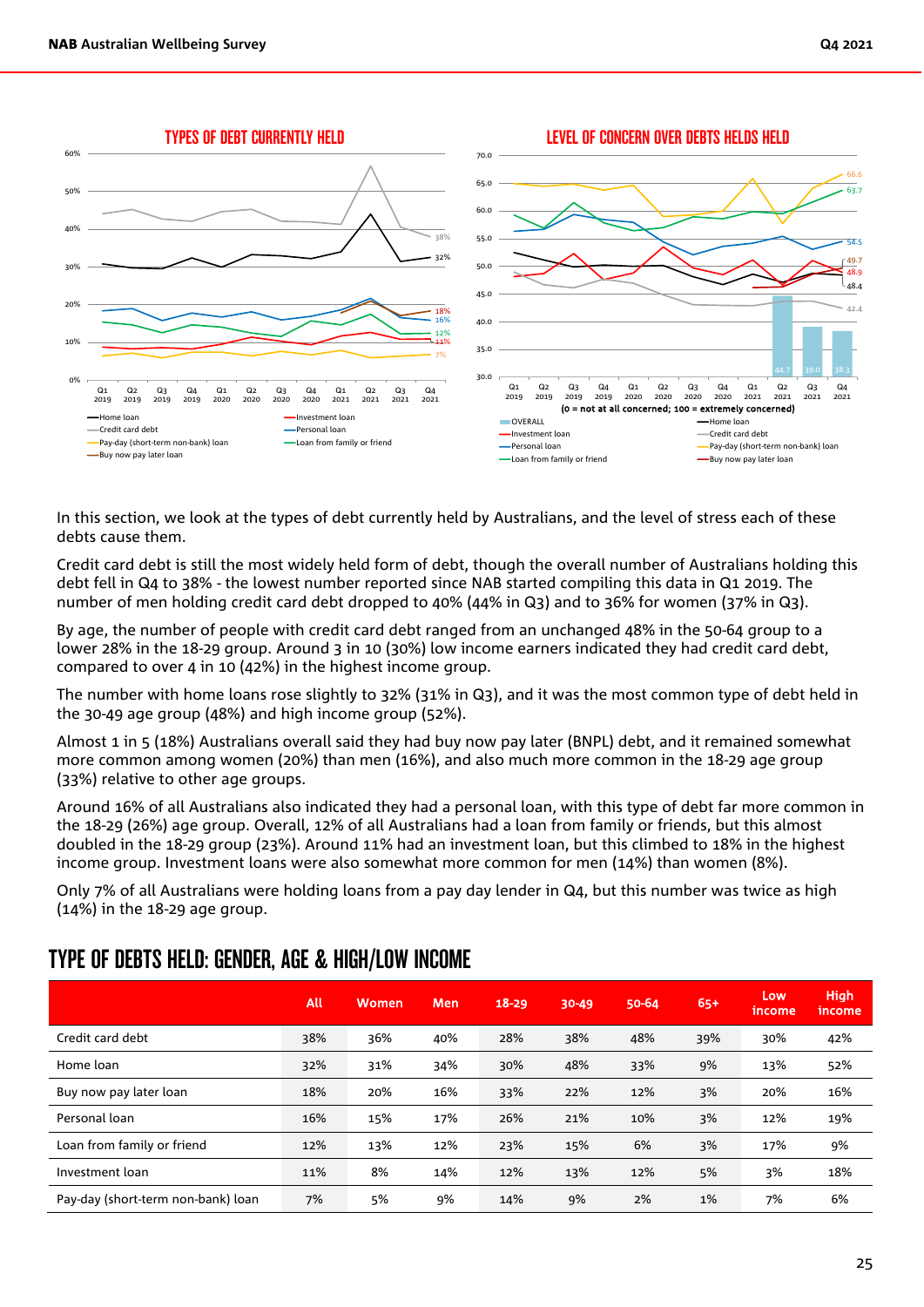Overall debt stress moderated to 36.8 pts in Q4 (39.0 pts in Q3), and was well below the level of stress associated with savings (52.4 pts) or income (51.3 pts). Women (39.1 pts) reported higher overall debt stress than men (37.4 pts). By age, the 30-49 group (47.1 pts) had the highest debt stress, and the over 65 65 group (19.5 pts) by far the lowest. Low income earners also reported higher debt stress (40.8 pts) than high income earners (36.8 pts).

Individually, pay day loans caused the most (and higher) stress in Q4 (66.0 pts vs. 64.0 pts in Q3). It was also the biggest cause of stress in all groups except the over 65 age group and the high income group, where loans from family or friends caused most stress.

Stress arising from pay day loans was highest in the 30-49 age group (67.9 pts), but noticeably lower for people over 50. Loans from family and friends was the next biggest cause of debt stress, and rose to 63.7 pts (61.6 pts in Q3).

Personal loans were the next biggest driver of debt stress (54.5 pts), and was noticeably higher in the lowest income group (55.0 pts) and the 30-49 age group (59.8 pts). BNPL loans stress also increased (49.7 pts vs. 48.5 pts in Q3), and was much higher for men (53.1 pts), in the 30-49 age group (56.2 pts) and in the lowest income group (54.4 pts).

In other key findings, investment loan stress was particularly high in the 18-29 group (63.1 pts), home loans in the 18-29 age group (54.3 pts) and in the lowest income group (58.3 pts). These two groups also reported much higher stress over credit card debt (55.5 pts 18-29 year olds; 48.2 pts lowest income group).

### LEVEL OF CONCERN OVER DEBTS HELD: GENDER, AGE & HIGH/LOW INCOME

|                                    | All  | Women | <b>Men</b> | $18 - 29$ | $30 - 49$ | 50-64 | $65+$ | Low<br>income | <b>High</b><br>income |
|------------------------------------|------|-------|------------|-----------|-----------|-------|-------|---------------|-----------------------|
| Pay-day (short-term non-bank) loan | 66.6 | 66.9  | 66.4       | 66.5      | 67.9      | 58.5  | 50.1  | 63.8          | 64.3                  |
| Loan from family or friend         | 63.7 | 64.9  | 62.3       | 60.3      | 67.3      | 58.2  | 70.9  | 59.7          | 65.1                  |
| Personal loan                      | 54.5 | 54.2  | 54.7       | 53.0      | 59.8      | 47.3  | 27.0  | 55.0          | 48.9                  |
| Buy now pay later loan             | 49.7 | 47.0  | 53.1       | 47.6      | 56.2      | 44.5  | 18.2  | 54.4          | 43.5                  |
| Investment loan                    | 48.9 | 43.7  | 52.0       | 63.1      | 52.0      | 41.8  | 17.3  | 37.6          | 44.6                  |
| Home loan                          | 48.4 | 46.9  | 49.8       | 54.3      | 48.5      | 45.1  | 39.8  | 58.3          | 43.9                  |
| Credit card debt                   | 42.4 | 42.0  | 42.8       | 55.5      | 50.6      | 39.0  | 23.9  | 48.2          | 40.9                  |
| <b>OVERALL</b>                     | 38.3 | 39.1  | 37.4       | 45.2      | 47.1      | 34.1  | 19.5  | 40.8          | 36.8                  |

6.9

6.9

## FINANCIAL COMFORT LEVELS

#### COMFORT LEVELS AROUND THE FOLLOWING...



Australians were asked to rate their comfort levels around some key things that influence financial wellbeing.

On average, they were still most comfortable (at moderate levels) about their ability to pay their bills on time (unchanged at 6.9 pts), followed by having a level of debt that was manageable (unchanged at 6.6 pts), their level of spending relative to their level of income (unchanged at 6.2 pts), and that they were spending an amount that did not require them to draw down money from their retirement accounts or have to borrow (6.2 pts vs. 6.3 pts in Q3).

Their comfort levels were lowest for having insurance policies that will provide them with enough support in case of an emergency (although this improved slightly to 5.9 pts from 5.7 pts in Q3 ), and doing enough to meet their longer terms financial goals and future (which also improved slightly to 5.9 pts from 5.8 pts in the previous quarter).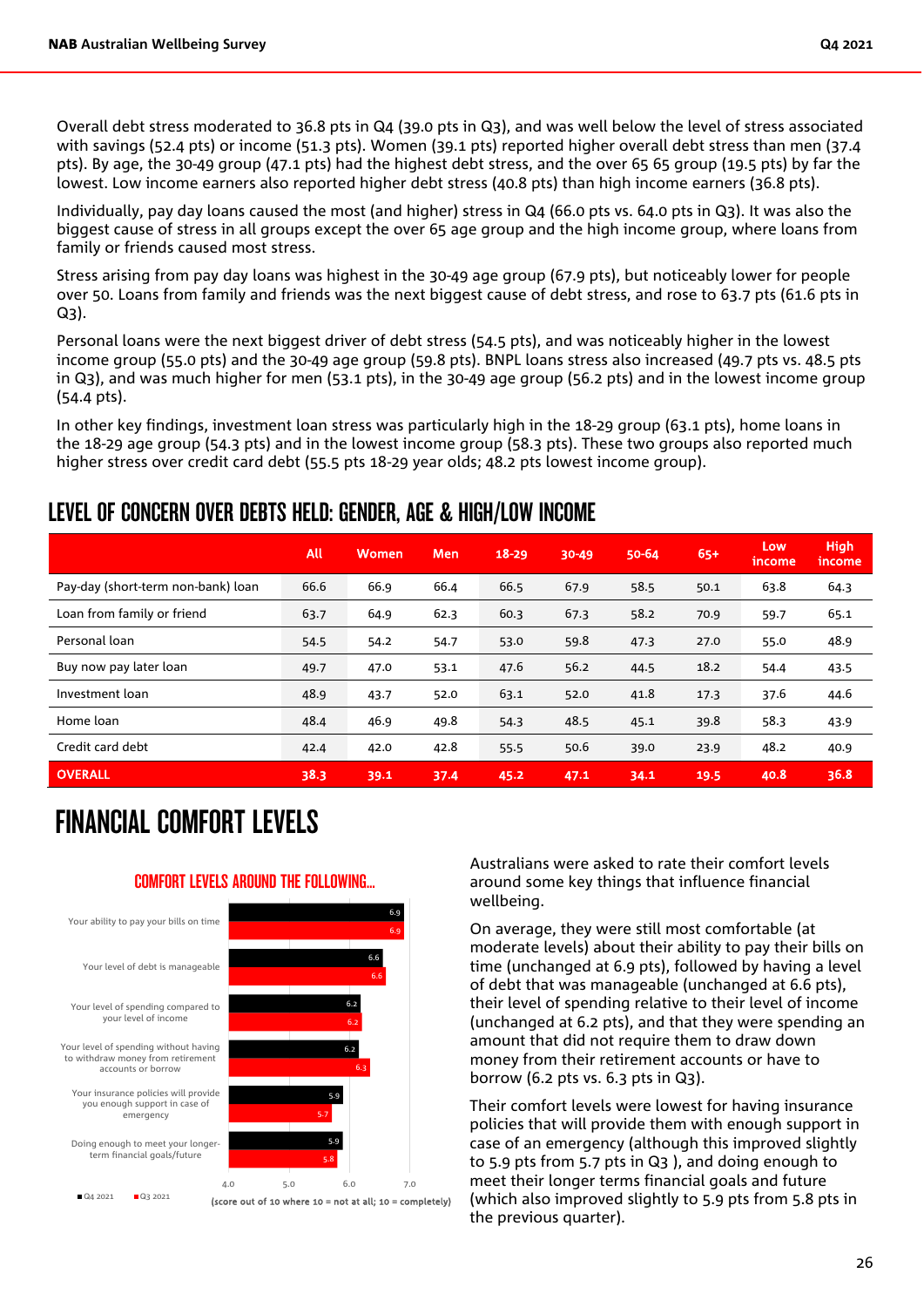### FINANCIAL COMFORT LEVELS: KEY GROUPS

|                                                                                               | Overall | <b>Men</b> | <b>Women</b> | $18 - 29$ | 30-49 | 50-64 | $\overline{65}$ | incom<br>Low | icome<br>tigh | Unemployed | Lost Income<br>to COVID |
|-----------------------------------------------------------------------------------------------|---------|------------|--------------|-----------|-------|-------|-----------------|--------------|---------------|------------|-------------------------|
| Your ability to pay your bills on time                                                        | 6.9     | 7.1        | 6.8          | 6.7       | 6.6   | 6.8   | 7.6             | 6.1          | 7.3           | 5.2        | 6.3                     |
| Your level of debt is manageable                                                              | 6.6     | 6.7        | 6.5          | 6.4       | 6.4   | 6.6   | 7.4             | 5.7          | 7.0           | 5.1        | 6.1                     |
| Your level of spending without having to withdraw<br>money from retirement accounts or borrow | 6.3     | 6.5        | 6.2          | 6.3       | 6.2   | 6.1   | 6.9             | 5.4          | 6.9           | 4.5        | 5.8                     |
| Your level of spending compared to your level of<br>income                                    | 6.2     | 6.4        | 6.0          | 6.0       | 6.0   | 6.1   | 7.0             | 5.4          | 6.7           | 4.6        | 5.8                     |
| Doing enough to meet your longer-term financial<br>qoals/future                               | 5.8     | 6.2        | 5.5          | 5.7       | 5.5   | 5.7   | 6.7             | 5.0          | 6.2           | 4.1        | 5.3                     |
| Your insurance policies will provide you enough<br>support in case of emergency               | 5.7     | 6.0        | 5.5          | 5.6       | 5.4   | 5.8   | 6.3             | 5.0          | 6.0           | 4.4        | 5.4                     |

The table above shows comfort levels across key groups.

By gender, men were more comfortable than women in all areas, especially doing enough to meet longer-terms financial goals (6.2 pts vs. 5.5 pts women), having adequate insurance coverage (6.0 pts vs. 5.5 pts women) and their level of spending relative to their income (6.4 pts vs. 6.0 pts).

By age, comfort levels were noticeably higher for over 65s in all areas. Somewhat surprisingly, all age groups below 65 said their comfort levels were broadly similar in all areas, except doing enough to meet longer-term financial goals and insurance coverage, which was a little lower in the 30-49 age group.

Not surprisingly, high income earners were much more comfortable than low income earners in all areas, especially their level of spending without drawing down savings (6.9 pts vs. 5.4 pts) and manageable debt levels (7.0 pts vs. 5.7 pts).

Comfort levels for unemployed Australians remain substantially lower in all areas, and compared least favourably against the average person for spending without having to draw down funds or borrow (4.5 pts vs. 6.3 pts), ability to pay bills on time (5.2 pts vs. 6.9 pts), and doing enough to meet long-term financial goals (4.1 pts vs. 5.8 pts).

The gap between Australians who lost their main source of income due to COVID and the average Australian was biggest for their ability to pay their bills on time (6.3 pts vs. 6.9 pts average).



#### EXTENT OF AGREEMENT WITH FOLLOWING STATEMENTS...

Our relationship with money can influence our state of mind and how we view the present and the future. When asked the extent they agreed with 4 key statements, Australians on average most agreed most with the statements "I feel financially stable at the moment (6.0 pts vs. 5.9 pts in Q3) and "I can enjoy life because of the way I am managing money (5.9 pts vs. 6.0 pts in Q3).

They were in lowest agreement about the statements "Because of my money situation, I feel like I will never have the things I want in life" (unchanged at 4.6 pts) and "My finances control my life" (unchanged at 4.9 pts).

Men were in higher agreement than women about feeling financially stable (6.3 pts vs. 5.7 pts) and enjoying life because of the way they were managing their money (6.2 pts vs. 5.7 pts). They were however in broad agreement around the statements that their finances control their lives and never feeling they will have what they want in life because of their money situation.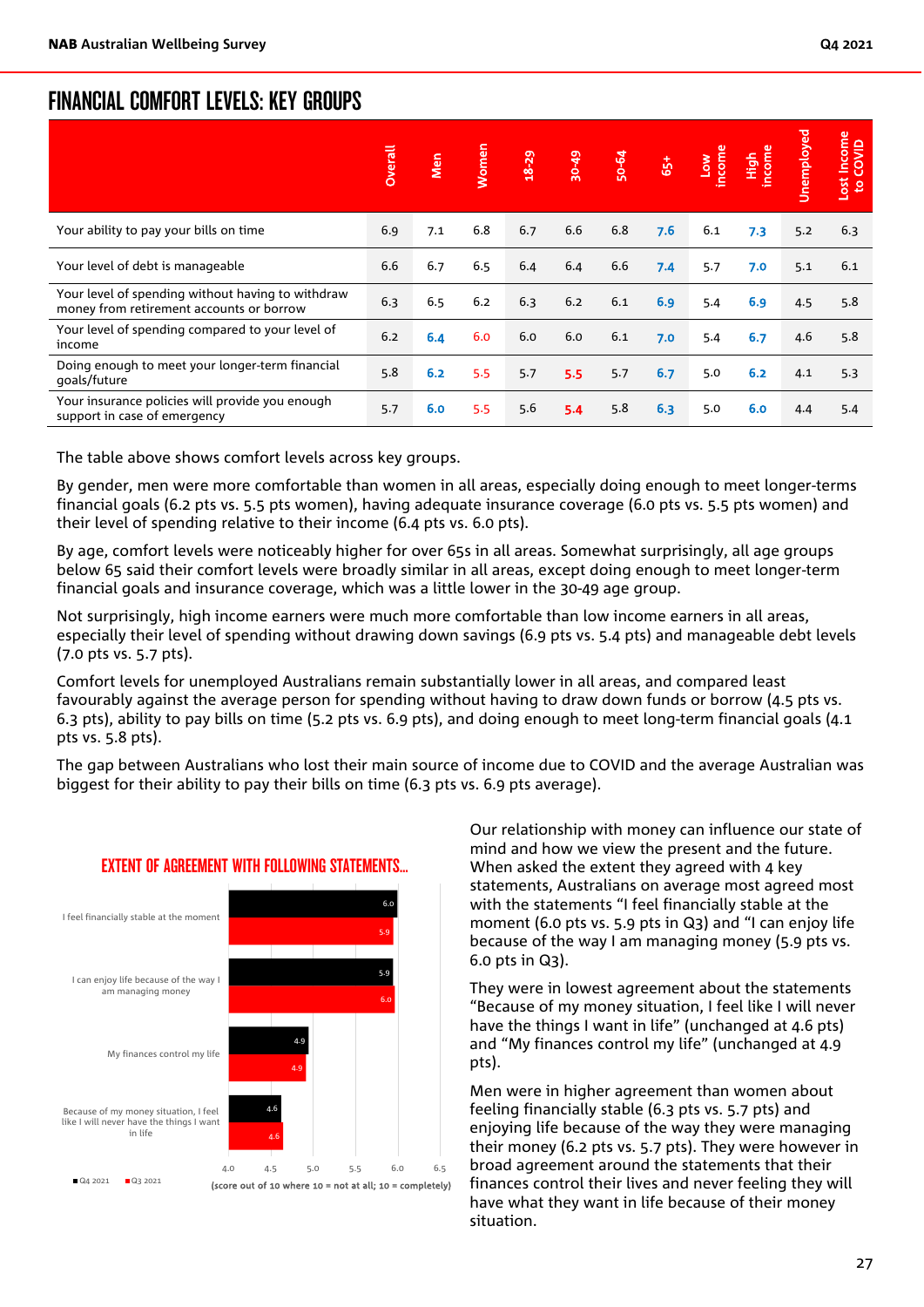### EXTENT OF AGREEMENT WITH FOLLOWING STATEMENTS: KEY GROUPS

|                                                                                           | <u>lieral</u> | <b>Da</b> | <b>Jomer</b> | <b>18-29</b> | 30-49 | 50-64 | $65+$ | Mon<br>Huroun | <b>High</b><br>income | Unemp. | Lost Income<br>to COVID |
|-------------------------------------------------------------------------------------------|---------------|-----------|--------------|--------------|-------|-------|-------|---------------|-----------------------|--------|-------------------------|
| I feel financially stable at the moment                                                   | 6.0           | 6.3       | 5.7          | 5.6          | 5.7   | 5.9   | 7.0   | 5.3           | 6.2                   | 3.1    | 5.2                     |
| I can enjoy life because of the way I am managing<br>money                                | 5.9           | 6.2       | 5.7          | 5.7          | 5.7   | 5.8   | 6.8   | 4.9           | 6.5                   | 3.4    | 5.5                     |
| My finances control my life                                                               | 4.9           | 5.0       | 4.9          | 5.6          | 5.5   | 4.5   | 3.8   | 5.4           | 4.8                   | 5.7    | 6.2                     |
| Because of my money situation, I feel like I will<br>never have the things I want in life | 4.6           | 4.6       | 4.6          | 5.0          | 5.2   | 4.4   | 3.4   | 5.2           | 4.2                   | 6.2    | 6.0                     |

By age, the over 65 group reported much higher levels of agreement about feeling financially stable (7.0 pts) and life enjoyment (6.8 pts) than all other age groups. Australians under the age of 50 were in much higher agreement about their finances controlling their lives and never having the things they want because of their money situation.

Unemployed Australians were in far lower agreement about feeling financially stable (3.1 pts) and enjoying life because of the way they manage money (3.4 pts) than any other group. This group, along with Australians who lost their main source of income due to COVID, also had much higher levels of agreement than the average Australian for feeling their finances control their lives and feeling like they will never have the things they want in life because of their money situation.

## HOUSEHOLD FINANCIAL HARDSHIP



### NUMBER OF PEOPLE WHO HAVE MISSED A PAYMENT OVER LAST 3 MONTHS (%)

#### MISSED A PAYMENT IN THE LAST 3 MONTHS



People are experiencing financial hardship when they are having difficulty paying their bills or repayments on their loans or debts when they are due. Financial hardship can happen at any time, and is often the result of sickness, job loss or over-commitment. For the first time, NAB's survey panel was asked if they had missed a bill or loan payment in a number of areas over the last 3 months.

On average, around 1 in 5 (21%) had missed a payment. But this varied widely by state. In the NT, almost 1 in2 (46%) people had missed a payment, significantly more than in the next highest the ACT (27%). Missed payments were lowest in VIC (18%). There was also a very clear relationship with age, with missed payments highest in the 18-29 group (31%) and stepped down in each age group to just 5% in the over 65 group. Slightly more men (22%) also missed a payment than women (19%).

The most common area of hardship for around 1 in 10 people was missing payments on utility bills for gas electricity, water (10%) or phone and internet (9%), followed by loans from family or friends (8%), credit cards (7%), insurances (7%), BNPL (6%) and rent (6%).

They were least likely to have missed an investment (3%), mortgage (4%), payday (5%) or personal (5%) loan repayment.

But the tables on the following table show that the types of payments missed varied quite noticeable among and between key demographic groups and by state.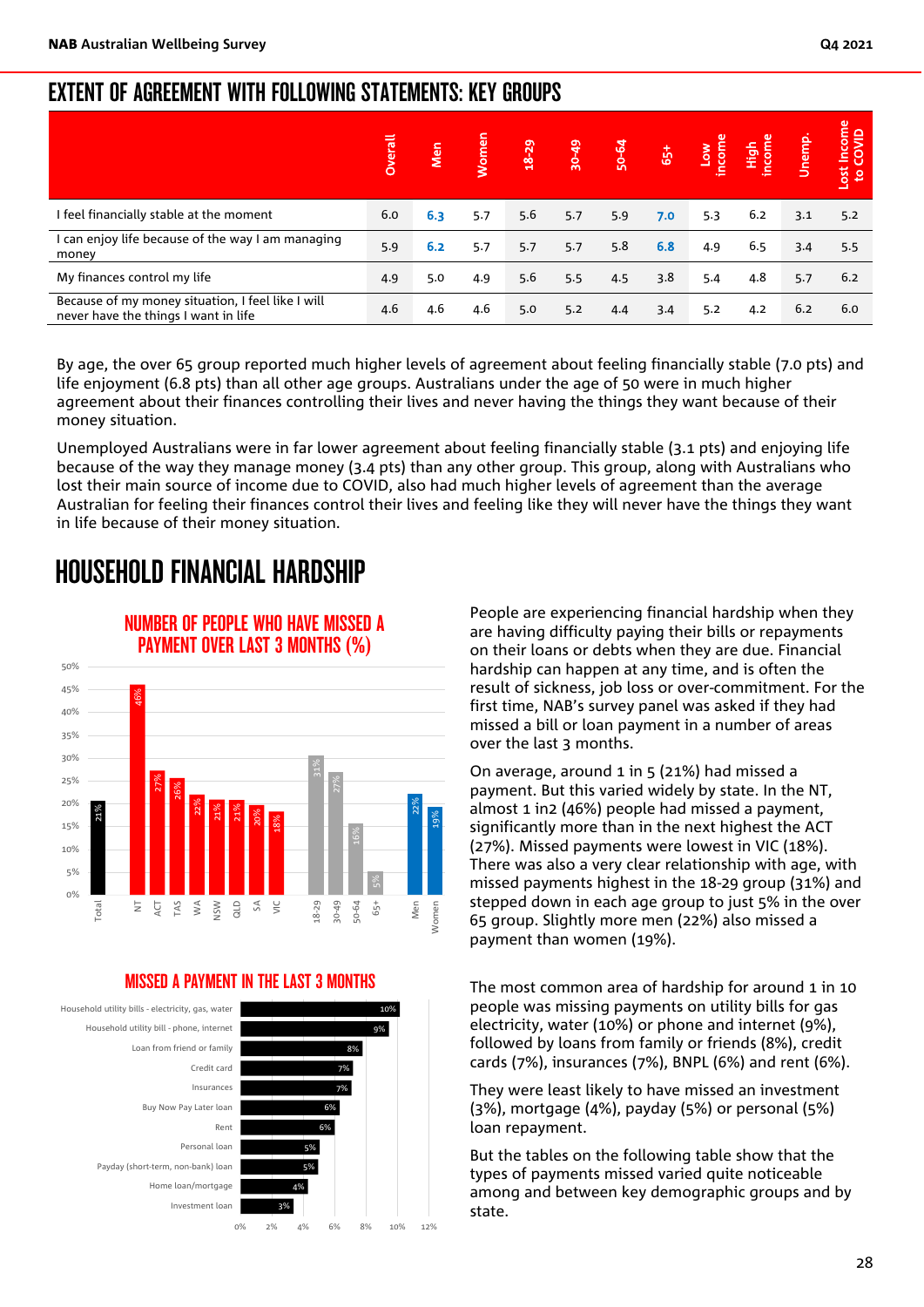### MISSED A PAYMENT LAST 3 MONTHS: KEY GROUPS

|                                                   | ₹   | $18 - 29$ | ఞ<br>န္က | 50-64 | $65+$ | Men | Women | Unemp. | <b>Tigh</b><br>income<br>to COVID<br>Lost |
|---------------------------------------------------|-----|-----------|----------|-------|-------|-----|-------|--------|-------------------------------------------|
| Household utility bills - electricity, gas, water | 10% | 14%       | 13%      | 10%   | 2%    | 10% | 10%   | 16%    | 31%                                       |
| Household utility bill - phone, internet          | 9%  | 13%       | 13%      | 7%    | 3%    | 10% | 9%    | 15%    | 24%                                       |
| Loan from friend or family                        | 8%  | 14%       | 10%      | 4%    | 1%    | 8%  | 7%    | 16%    | 24%                                       |
| Credit card                                       | 7%  | 11%       | 9%       | 5%    | 1%    | 9%  | 5%    | 9%     | 23%                                       |
| Insurances                                        | 7%  | 12%       | 9%       | 6%    | 1%    | 8%  | 6%    | 7%     | 23%                                       |
| Buy Now Pay Later loan                            | 6%  | 13%       | 8%       | 3%    | 0%    | 7%  | 5%    | 8%     | 22%                                       |
| Rent                                              | 6%  | 12%       | 8%       | 2%    | 0%    | 7%  | 5%    | 10%    | 23%                                       |
| Personal loan                                     | 5%  | 9%        | 8%       | 1%    | 1%    | 7%  | 3%    | 8%     | 20%                                       |
| Payday (short-term, non-bank) loan                | 5%  | 10%       | 7%       | 1%    | 1%    | 6%  | 4%    | 5%     | 20%                                       |
| Home loan/mortgage                                | 4%  | 7%        | 6%       | 2%    | 1%    | 6%  | 2%    | 3%     | 16%                                       |
| Investment loan                                   | 3%  | 7%        | 4%       | 1%    | 0%    | 5%  | 2%    | 2%     | 15%                                       |

People under the age of 50 were more likely to have missed a bill or loan payment in in all areas than those over 50, except when it came to household utility bills in the 50-64 age group, which was also relatively high.

By gender, men were much more likely than women to have missed a credit card (9% vs. 5%), personal loan (7% vs. 3%) or mortgage or home loan (6% vs. 2%) payment.

Unemployed people also struggled noticeably more than did the average Australian in regards to loans from family or friends (16%), household utility bills related to gas, water or electricity (16%), phone and internet (15%) and rent ( 10%).

Financial hardship caused by COVID was also very apparent, with significantly more people who lost their main income due to COVID having missed bill and loan repayments in the past 3 months in all areas.

|                                                   | ₹   | <b>NSW</b> | $\leq$ | qup | $\mathcal{S}$ | ŹΣ  | $\leq$ | TAS | E   |
|---------------------------------------------------|-----|------------|--------|-----|---------------|-----|--------|-----|-----|
| Household utility bills - electricity, gas, water | 10% | 10%        | 9%     | 9%  | 12%           | 12% | 11%    | 20% | 18% |
| Household utility bill - phone, internet          | 9%  | 10%        | 9%     | 9%  | 9%            | 20% | 8%     | 15% | 19% |
| Loan from friend or family                        | 8%  | 8%         | 7%     | 9%  | 6%            | 12% | 5%     | 13% | 19% |
| Credit card                                       | 7%  | 8%         | 6%     | 6%  | 7%            | 17% | 6%     | 16% | 18% |
| Insurances                                        | 7%  | 7%         | 6%     | 7%  | 8%            | 17% | 7%     | 13% | 18% |
| Buy Now Pay Later loan                            | 6%  | 7%         | 5%     | 6%  | 6%            | 10% | 6%     | 13% | 9%  |
| Rent                                              | 6%  | 7%         | 6%     | 4%  | 4%            | 7%  | 5%     | 8%  | 19% |
| Personal loan                                     | 5%  | 6%         | 4%     | 4%  | 3%            | 12% | 4%     | 16% | 5%  |
| Payday (short-term, non-bank) loan                | 5%  | 5%         | 6%     | 4%  | 4%            | 7%  | 3%     | 6%  | 9%  |
| Home loan/mortgage                                | 4%  | 5%         | 4%     | 3%  | 5%            | 15% | 2%     | 8%  | 14% |
| Investment loan                                   | 3%  | 3%         | 3%     | 3%  | 3%            | 7%  | 2%     | 8%  | 9%  |

### MISSED A PAYMENT LAST 3 MONTHS: STATES

The table above shows that missing a household utility bill related to gas or electricity was the most common form of missed payments in all states except the ACT, where missed phone and internet bills (20%), credit card payments (17%), insurances (17%) and home loan or mortgage repayments (15%) were more problematic.

Noticeably more people in TAS also struggled with BNPL (13%) and personal loans (16%) than in other states, and those in the NT with loans from family and friends (19%), insurances (18%) and rent (19%). Paying all household utilities bills and credit cards also impacted noticeably more people in TAS and the NT than in other parts of Australia, where responses were broadly aligned in all areas.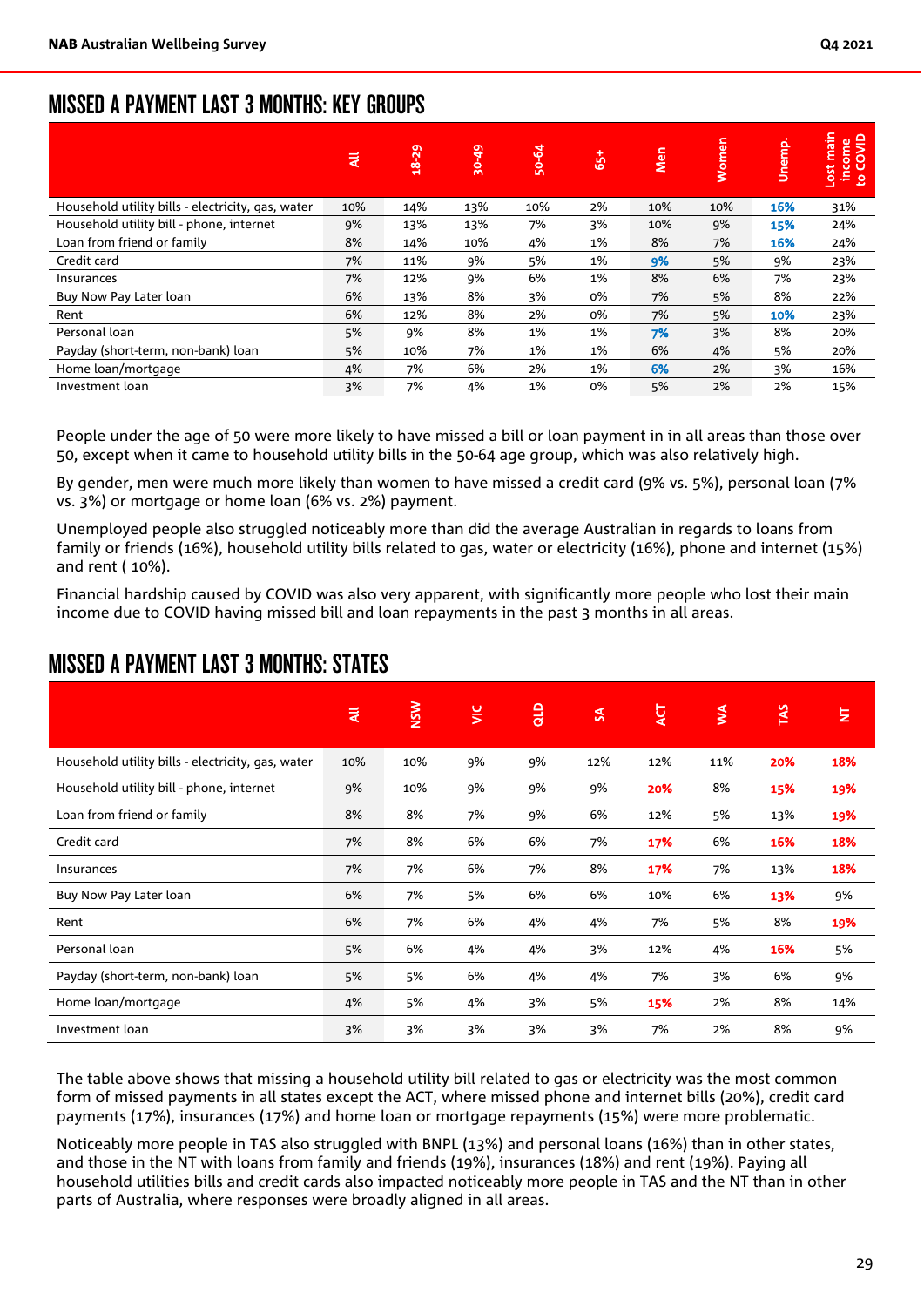

#### NUMBER OF AUSTRALIANS THAT EXPERIENCED FINANCIAL HARDSHIP IN THE LAST 3 MONTHS

#### TYPE OF FINANCIAL HARDSHIP EXPERIENCED IN THE LAST 3 MONTHS



Slightly more Australians also said they had experienced financial hardship in the past 3 months, with the number rising to 33% in Q4 (31% in Q3). However, overall hardship levels are still trending below the survey average (37%).

More women (33%) and men (32%) reported hardship in Q4, up from 31% respectively in Q3.

Slightly fewer Australians over 50 faced hardship in Q4, falling to 19% in the over 65 group and 27% in the 50- 64 group, from 20% and 28% respectively in Q3.

However, financial hardship rose quite sharply in the 30-49 group to 38% (33% in Q3), but remained most prevalent in the 18-29 group at 45% (44% in Q3).

Financial hardship among low income earners rose to 50% in Q4 (45% in Q3) and was over twice as high than in the high income group at 22% (20% in Q3).

Hardship was most widespread among those who lost their main income due to COVID (71%) and the unemployed (60%), with hardship levels in both groups ring quite sharply over the quarter from 60% and 55% in Q3 respectively.

Among those people that indicated they had experienced some form of financial hardship, not having enough for an emergency was again the most common cause of hardship for 16% of all Australians. It was however higher for women (19%), for Australians under the age of 50, low income earners (29%), people who lost their main income because of COVID (30%) and the unemployed (36%).

Being unable to pay a bill (12%) and not having enough for food or basic necessities (12%) were the next biggest causes of hardship, particularly for unemployed people, those that lost their main income because of COVID and low- income earners - see table below.

Other areas where some struggled more included paying off personal loans and rent in the 18-29 age group and meeting credit card and mortgage repayments for people who lost their main income due to COVID.

### TYPE OF FINANCIAL HARDSHIP EXPERIENCED IN THE LAST 3 MONTHS: KEY GROUPS

|                               | Women | <b>Men</b> | $18 - 29$ | $30 - 49$ | 50-64 | $65+$ | Low<br>income | <b>High</b><br>income | Unemp | <b>Income</b><br>lost to<br><b>COVID</b> |
|-------------------------------|-------|------------|-----------|-----------|-------|-------|---------------|-----------------------|-------|------------------------------------------|
| Not enough for an emergency   | 19%   | 14%        | 19%       | 20%       | 14%   | 9%    | 29%           | 11%                   | 36%   | 30%                                      |
| Unable to pay a bill          | 13%   | 11%        | 15%       | 16%       | 12%   | 4%    | 18%           | 9%                    | 25%   | 30%                                      |
| Not enough for food & basics  | 12%   | 11%        | 18%       | 14%       | 10%   | 5%    | 24%           | 5%                    | 30%   | 28%                                      |
| Unable to pay medical bills   | 8%    | 6%         | 11%       | 9%        | 5%    | 3%    | 10%           | 5%                    | 16%   | 20%                                      |
| Not enough to pay pers. loans | 6%    | 6%         | 11%       | 8%        | 4%    | 2%    | 8%            | 5%                    | 9%    | 16%                                      |
| Unable to pay rent on time    | 5%    | 5%         | 10%       | 7%        | 3%    | 1%    | 8%            | 3%                    | 9%    | 18%                                      |
| Min. credit card repayments.  | 5%    | 6%         | 9%        | 7%        | 3%    | 1%    | 6%            | 5%                    | 9%    | 18%                                      |
| Unable to pay mortgage        | 3%    | 4%         | 5%        | 5%        | 3%    | 1%    | 3%            | 3%                    | 6%    | 10%                                      |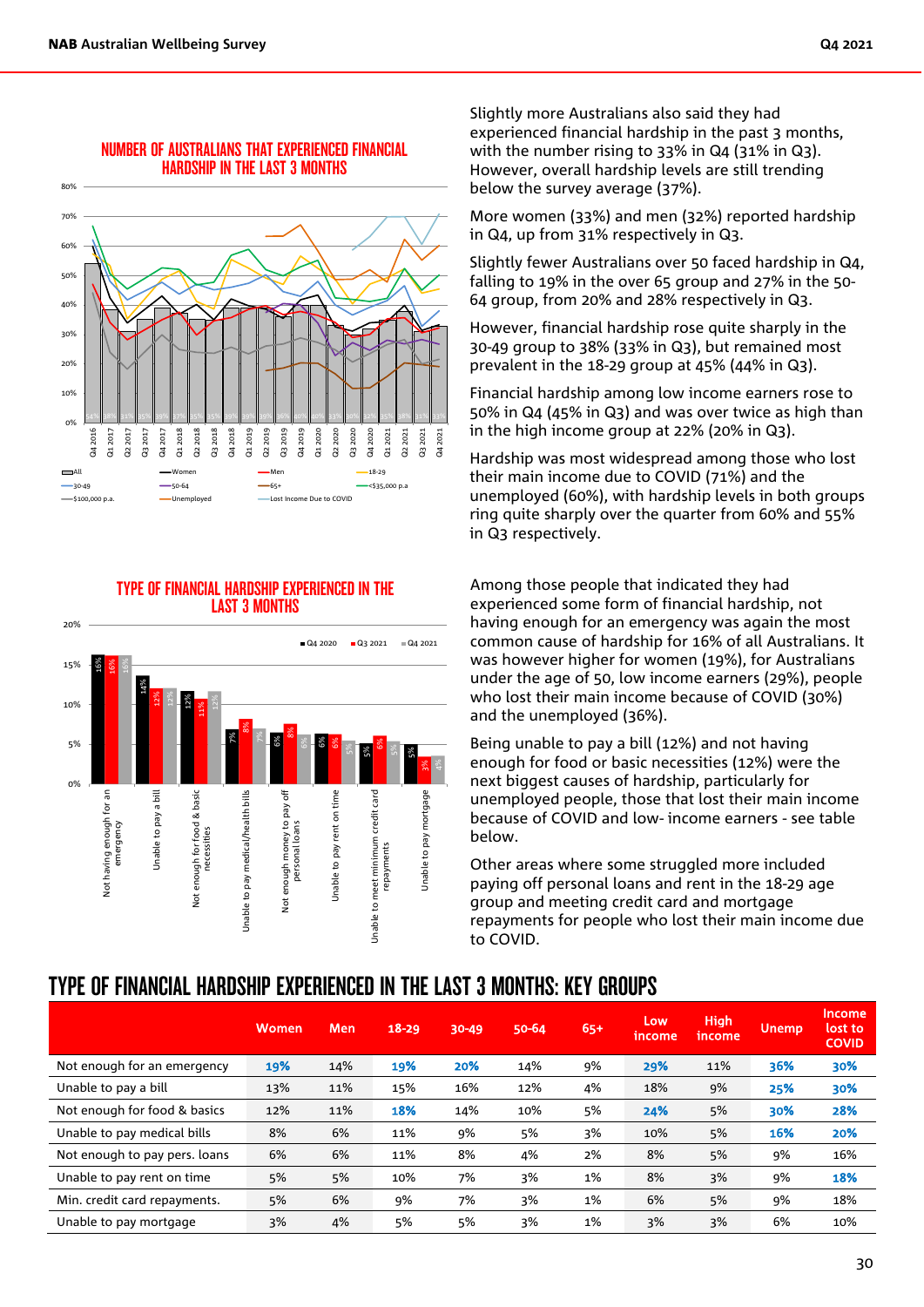

Loans from family and friends were used by 1 in 3 (33%) Australians to help them manage the financial hardship they had experienced.

Credit cards was next most popular and was used by 29% of people in hardship (down from 31% in Q3), and at the lowest level since this data was first compiled in Q1 2019.

Next was payday lenders, used by 15% of all Australians, up from 14% in Q3 and 10% at the same time last year. Around 13% resorted to bank loans and 11% to overdrafts to help them manage their financial stress, and 4% to 'other' measures.

The table below shows that noticeably more men than women turned to credit cards (35% vs. 23%), payday lenders (18% vs. 11%), bank loans (17% vs. 8%) and overdrafts (15% vs. 6%), but more women borrowed from family and friends (36% vs. 29%).

By age, somewhat more Australians in the 18-29 group borrowed from family and friends (40%), used a payday lender (20%) or went into overdraft (14%) to manage their stress and those in the 30-49 age group credit cards (31%). Australians over the age of 65 were most likely to have used credit cards (39%), and the 30-49 group a payday lender (18%).

Considerably more low income earners also leaned on family and friends for help (37%), but noticeably more in the highest income group used credit cards (37%), bank loans (15%) and overdrafts (15%).

Around 4 in 10 (39%) unemployed people leaned on family and friends and 2 in 10 (21%) used credit cards. Around 4 in 10 people who lost their main source of income due to COVID used credit cards (41%), family and friends (38%) or credit cards (36%) to manage. Around 1 in 5 in this group also used pay day lenders (23%), bank loans (20%) or overdrafts (18%) to manage financial stress.

### TYPE OF DEBT USED TO MANAGE FINANCIAL HARDSHIP IN PAST 3 MONTHS BY KEY GROUPS

|                              | Women | Men | $18 - 29$ | $30 - 49$ | 50-64 | $65+$ | Low<br>income | <b>High</b><br>income | <b>Unemp</b> | <b>Income</b><br>lost to<br><b>COVID</b> |
|------------------------------|-------|-----|-----------|-----------|-------|-------|---------------|-----------------------|--------------|------------------------------------------|
| Borrowed from family/friends | 36%   | 29% | 40%       | 36%       | 22%   | 12%   | 37%           | 30%                   | 39%          | 38%                                      |
| Credit card                  | 23%   | 35% | 28%       | 31%       | 28%   | 23%   | 22%           | 37%                   | 21%          | 41%                                      |
| Payday lender                | 11%   | 18% | 20%       | 17%       | 5%    | 3%    | 12%           | 11%                   | 10%          | 23%                                      |
| Bank loan                    | 8%    | 17% | 16%       | 15%       | 6%    | 3%    | 4%            | 15%                   | 11%          | 20%                                      |
| Overdraft                    | 6%    | 15% | 14%       | 11%       | 6%    | 1%    | 6%            | 15%                   | 6%           | 18%                                      |
| Other                        | 6%    | 2%  | 2%        | 4%        | 8%    | 5%    | 5%            | 1%                    | 3%           | 1%                                       |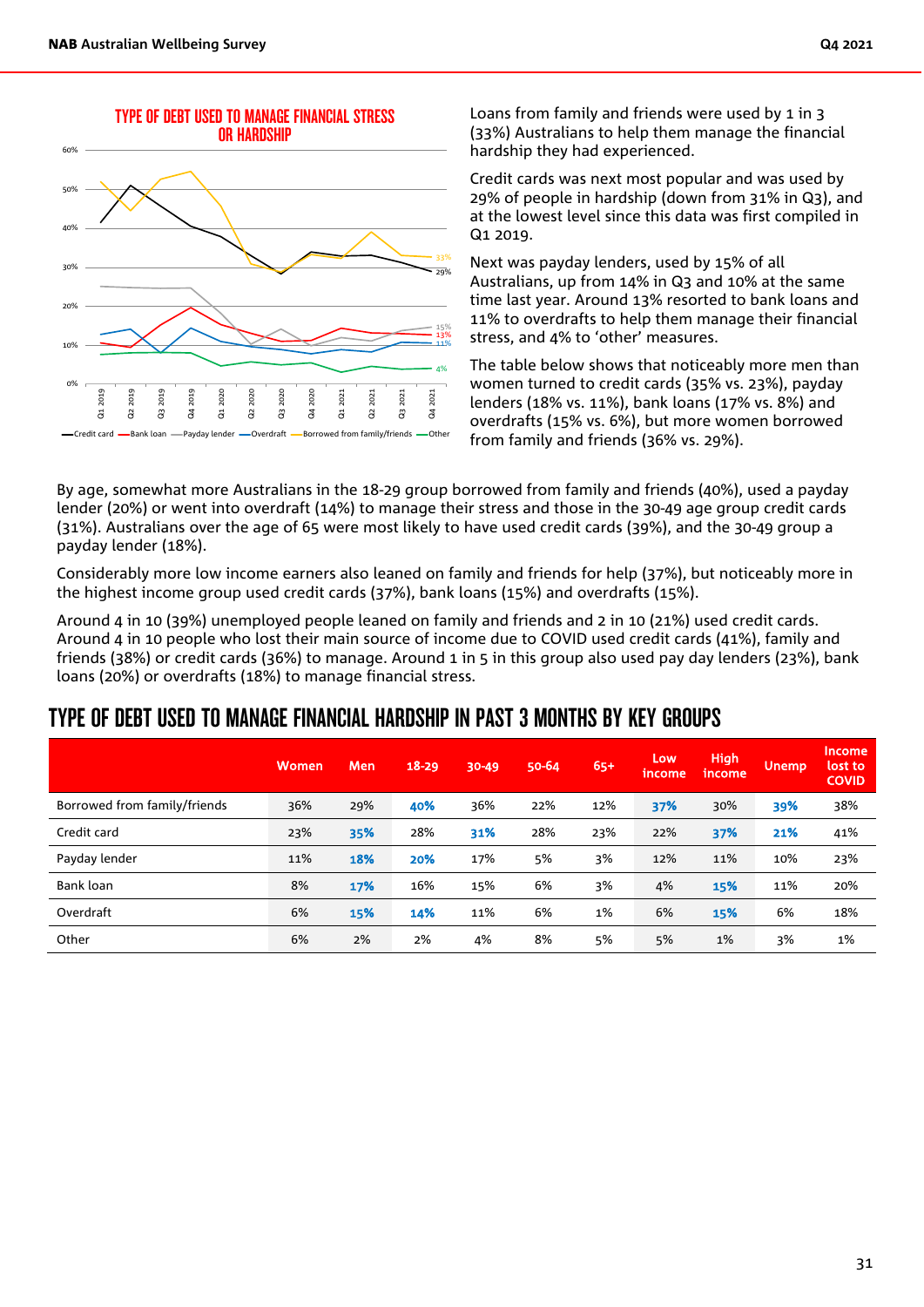# APPENDIX 1: NAB WELLBEING INDEX: BY STATE



55.0 60.0 65.0 70.0 003 2020<br>2020 2020 2020 2020 2020 2020<br>2020 2020 2020 2020 2020 2020 2020<br>2020 2020 2020 2020 2020 2020 2020 Q4 2018 Q1 2019 Q2 2019 Q3 2019 Q4 2019 Q1 2020 Q2 2020 Q3 2020 Q4 2020 Q1 2021 Q2 2021 Q3 2021 Q4 2021 WELLBEING: NSW NSW **AUS** 











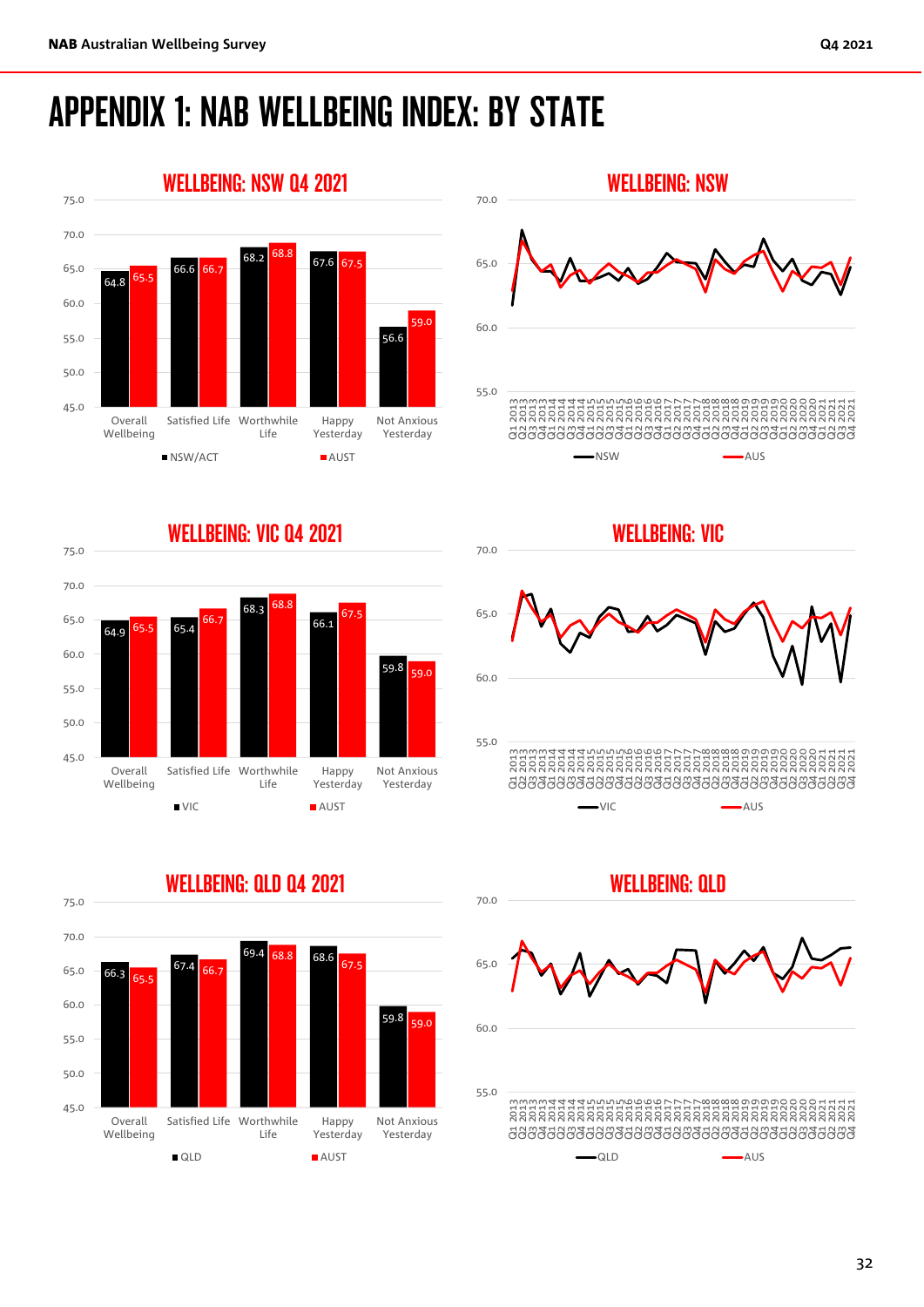







WELLBEING: SA/NT

70.0





#### 33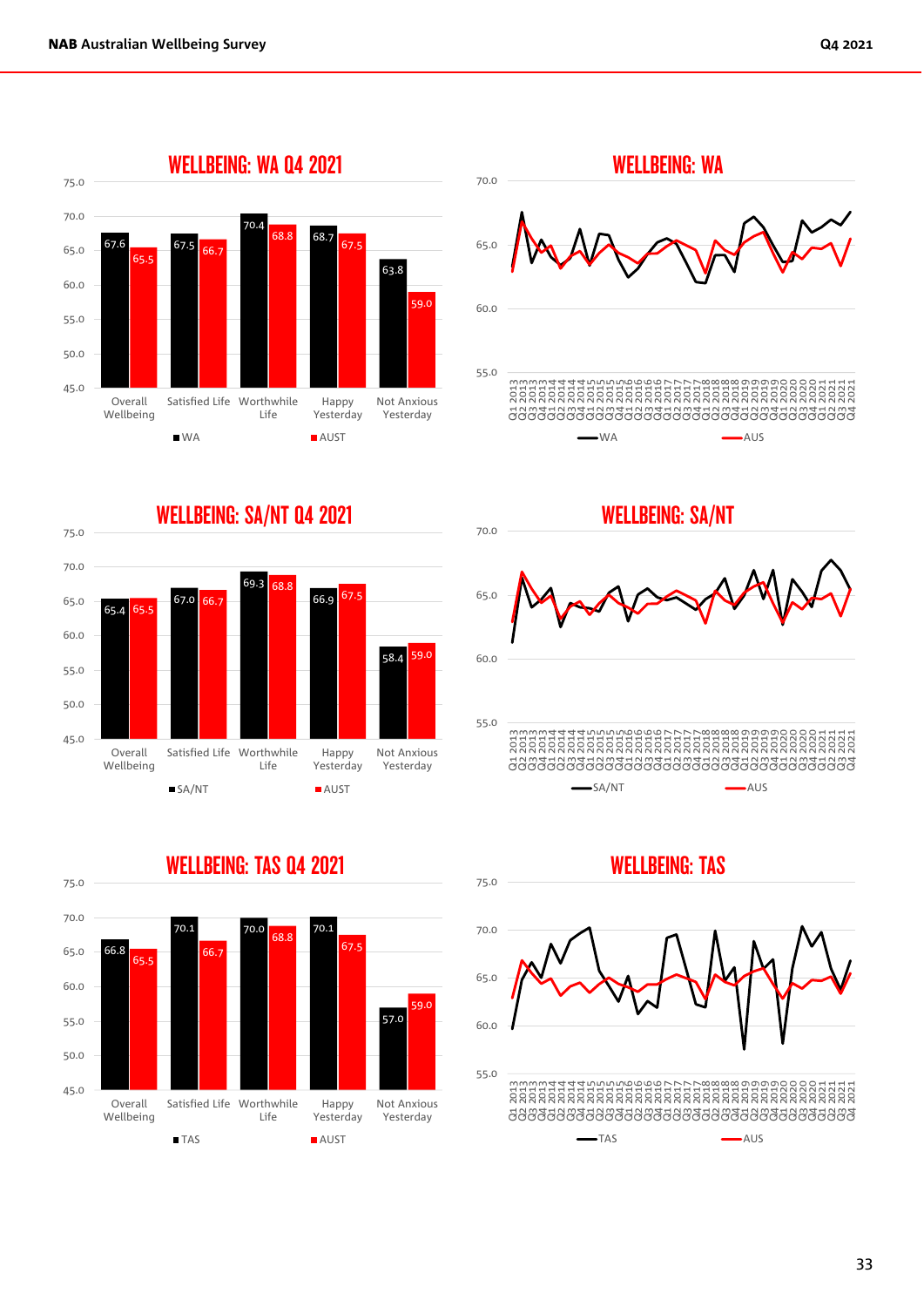# APPENDIX 2: FINANCIAL STRESS INDEX: BY STATE